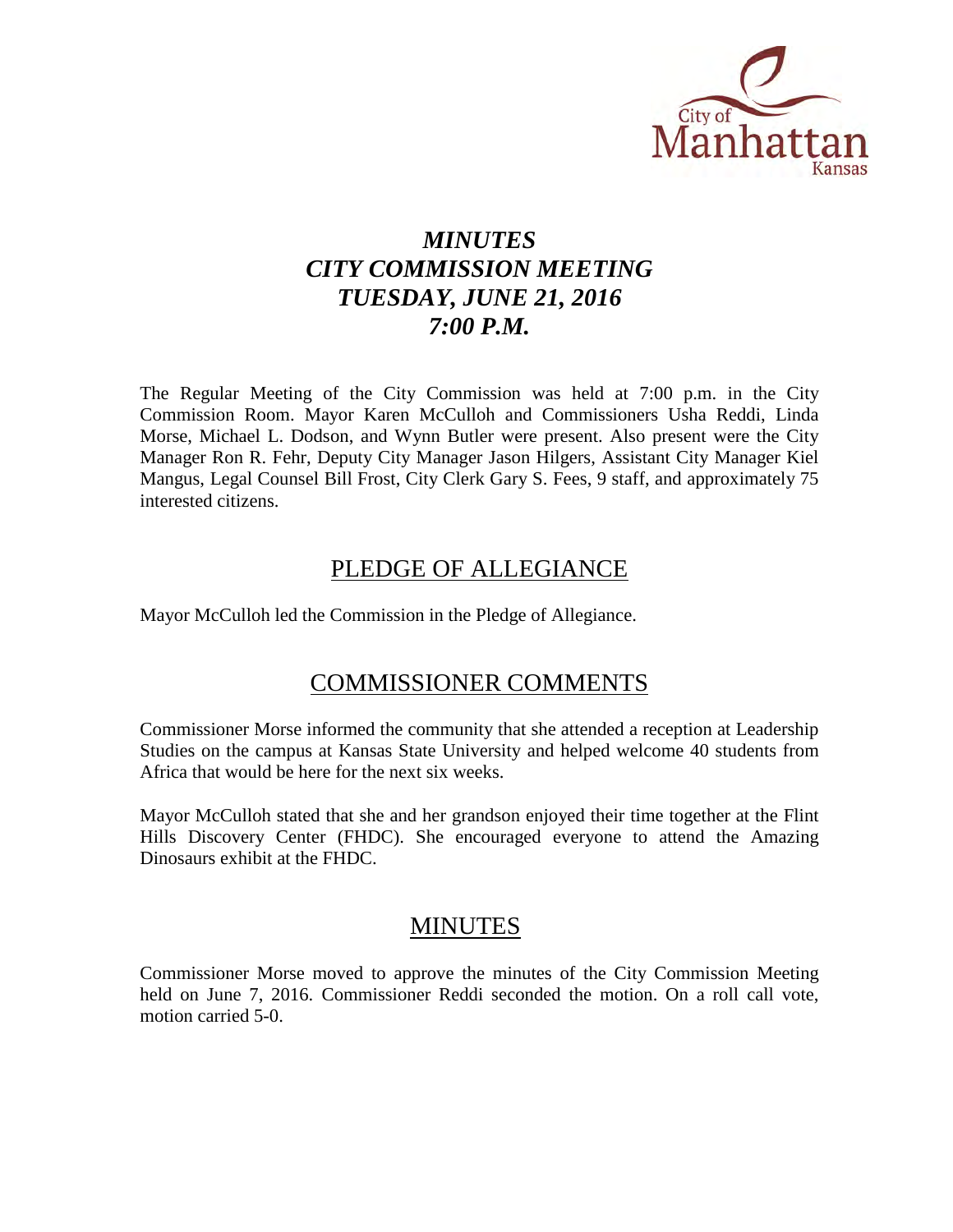# RE-ORGANIZATION

Mayor Karen McCulloh provided highlights and significant accomplishments during her term as Mayor. She thanked City staff for their work and commended the City Commission on how well they work together. She expressed concerns with the continued cuts to programs, services and budgets by the state legislature and the impacts to this community. She stated that she was delighted to turn the position of Mayor over to Commissioner Reddi and said that she will do a super job.

City Clerk Gary S. Fees called for nomination of a new Mayor. Commissioner Morse moved that Commissioner Reddi be appointed to serve as Mayor until September 5, 2017. Commissioner Dodson seconded the motion. On vote, motion carried 5-0.

Newly elected Mayor Reddi called for nomination of the new Mayor Pro Tem. Commissioner Dodson moved that Commissioner Morse be appointed to serve as Mayor Pro Tem until September 5, 2017. Commissioner Butler seconded the motion. On vote, motion carried 5-0.

Newly elected Mayor Reddi and City Manager Ron R. Fehr recognized outgoing Mayor McCulloh for her public service with a framed photo collage commemorating her term as Mayor of the City of Manhattan.

Mayor Reddi thanked everyone for coming and introduced her family in attendance, especially, her spouse Brian Niehoff, for his support on the evening of their first wedding anniversary. She highlighted the history of Manhattan and reflected on the growth and diversity of the community, but said there is room for improvement. She encouraged the new generation of leaders to recognize the amount of work necessary, but more importantly, the amount of money involved in making a functional, healthy and beautiful city. She highlighted plans to engage the community and initiate a breakfast with the mayor program for students from elementary to college and to expand on the international town/gown relationship. She discussed the funding needs and considerations for parks, recreation, roads, and mental health services. She stated that outgoing Mayor McCulloh has been a great mentor to her and it was a privilege working with her the past three years on the Commission. Finally, she stated that she considers Manhattan as her family and home, and everybody is a part of helping it grow. She received a standing ovation from her fellow commissioners and those in attendance.

At 7:20 p.m., the Commission took a ten minute recess.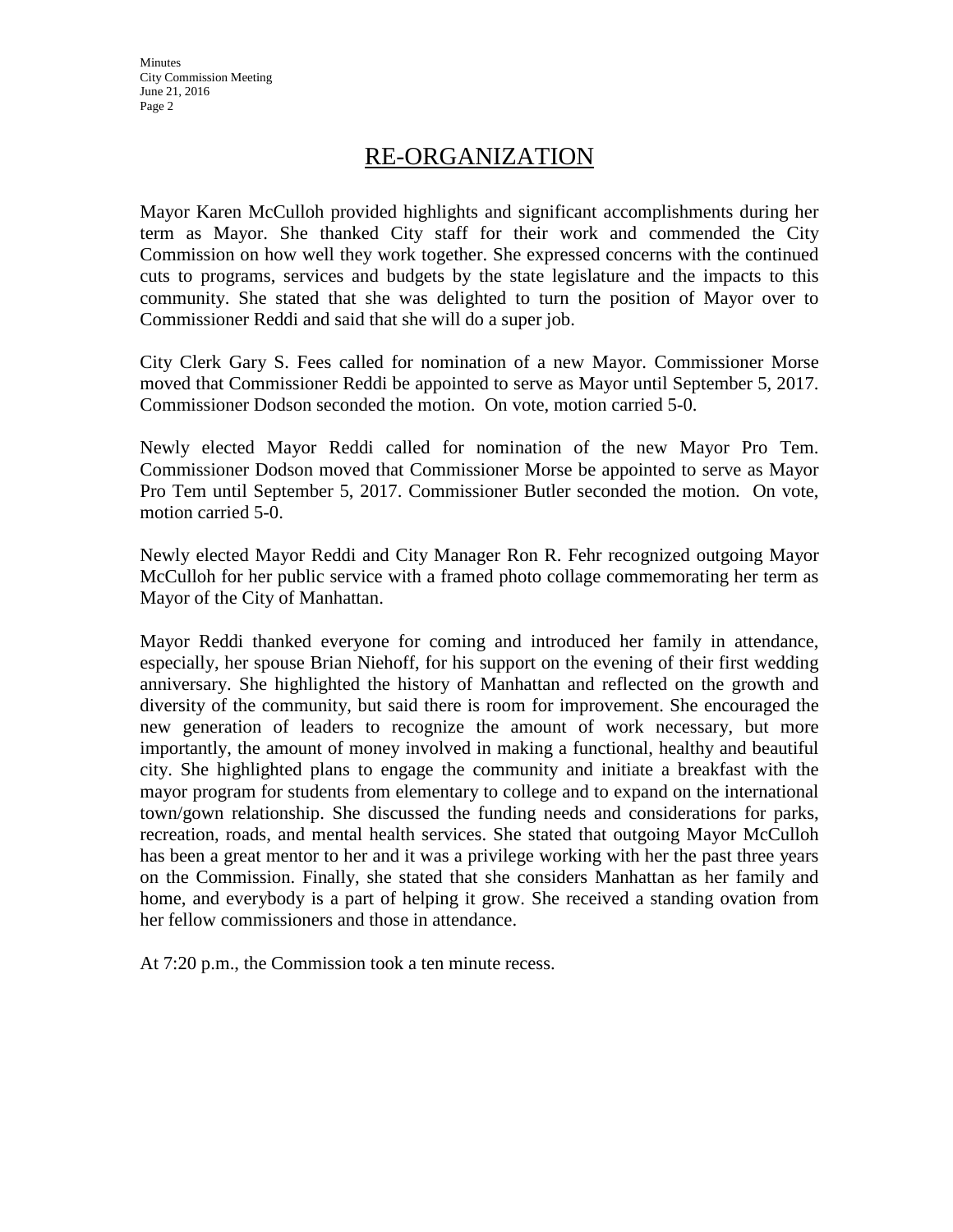**Minutes** City Commission Meeting June 21, 2016 Page 3

# CONSENT AGENDA

(\* denotes those items discussed)

#### **CLAIMS REGISTER NO. 2824**

The Commission approved Claims Register No. 2824 authorizing and approving the payment of claims from May 22, 2016, to June 4, 2016, in the amount of 4,012,285.45.

#### **LICENSES**

The Commission approved a Fireworks Display License for July 3, 2016, for the Manhattan Country Club, 1531 N 10<sup>th</sup> Street; a Tree Maintenance License for calendar year 2016 for Sheffield Tree and Landscape, 917 Connecticut Avenue; and a Merchant Guard Agency License for calendar year 2016 for Prudential Security, Inc., 20600 Eureka Road, Suite 900, of Taylor, Michigan.

#### **FINAL PLAT – LEDGESTONE RIDGE, UNIT TWO**

The Commission accepted the easements and rights-of-way, as shown on the Final Plat of the Ledgestone Ridge, Unit Two, generally located 550 feet east of the intersection Scenic Drive and the future expansion of Miller Parkway, based on conformance with the Manhattan Urban Area Subdivision Regulations.

#### **ORDINANCE NO. 7219 – REZONE – INTERLACHEN VILLAS (R-3 TO PUD)**

The Commission approved Ordinance No. 7219 rezoning the Interlachen Villas PUD, generally located on the west side of Vanesta Drive, along both sides of Colbert Hills Drive from R-3, Multiple-Family Residential District, to PUD, Residential Planned Unit Development, based on the findings in the Staff Report *(See Attachment No. 1)* with the seven (7) conditions of approval recommended by the Manhattan Urban Area Planning Board.

#### **ORDINANCE NO. 7220 – VACATE PORTION OF UTILITY EASEMENT – LOT ONE, FLINT HILLS JOB CORPS CENTER**

The Commission approved Ordinance No. 7220 vacating a portion of a utility easement on Lot One (1) of Flint Hills Job Corps Center, an Addition to the city of Manhattan.

**\* ORDINANCE NO. 7221 – REZONE – NO STONE UNTURNED PUD**

Item regarding rezoning the No Stone Unturned PUD will be on a future agenda.

#### **ORDINANCE NO. 7222 – ADOPT – 2015 INTERNATIONAL BUILDING CODE**

The Commission approved Ordinance No. 7222 adopting the 2015 edition of the International Building Code and amending sections of the Code of Ordinances, City of Manhattan, Kansas, relating to Buildings, Building Regulations and Fire Prevention.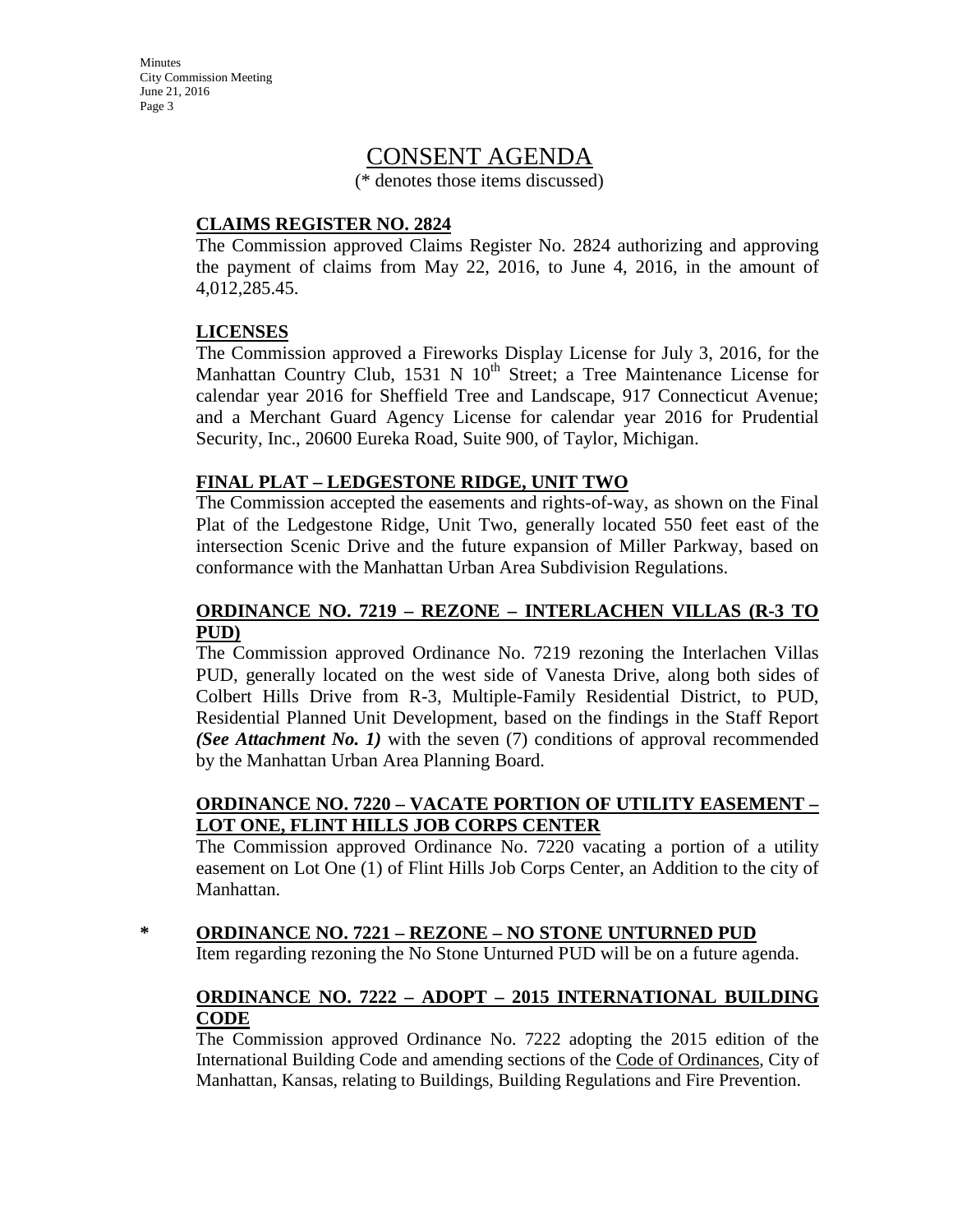#### **ORDINANCE NO. 7223 – ADOPT – 2015 INTERNATIONAL EXISTING BUILDING CODE**

The Commission approved Ordinance No. 7223 adopting the 2015 edition of the International Existing Building Code and amending sections of the Code of Ordinances, City of Manhattan, Kansas, relating to Buildings, Building Regulations and Fire Prevention.

#### **ORDINANCE NO. 7224 – ADOPT – 2015 INTERNATIONAL FIRE CODE**

The Commission approved Ordinance No. 7224 adopting the 2015 edition of the International Fire Code and amending sections of the Code of Ordinances, City of Manhattan, Kansas, relating to Buildings, Building Regulations and Fire Prevention.

#### **ORDINANCE NO. 7225 – ADOPT – 2015 INTERNATIONAL FUEL GAS CODE**

The Commission approved Ordinance No. 7225 adopting the 2015 edition of the International Fuel Gas Code and amending sections of the Code of Ordinances, City of Manhattan, Kansas, relating to Buildings, Building Regulations and Fire Prevention.

#### **ORDINANCE NO. 7226 – ADOPT – 2015 INTERNATIONAL MECHANICAL CODE**

The Commission approved Ordinance No. 7226 adopting the 2015 edition of the International Mechanical Code and amending sections of the Code of Ordinances, City of Manhattan, Kansas, relating to Buildings, Building Regulations and Fire Prevention.

#### **ORDINANCE NO. 7227 – ADOPT – 2015 INTERNATIONAL PLUMBING CODE**

The Commission approved Ordinance No. 7227 adopting the 2015 edition of the International Plumbing Code and amending sections of the Code of Ordinances, City of Manhattan, Kansas, relating to Buildings, Building Regulations and Fire Prevention.

#### **ORDINANCE NO. 7228 – ADOPT – 2015 INTERNATIONAL PROPERTY MAINTENANCE CODE**

The Commission approved Ordinance No. 7228 adopting the 2015 edition of the International Property Maintenance Code and amending sections of the Code of Ordinances, City of Manhattan, Kansas, relating to Buildings, Building Regulations and Fire Prevention.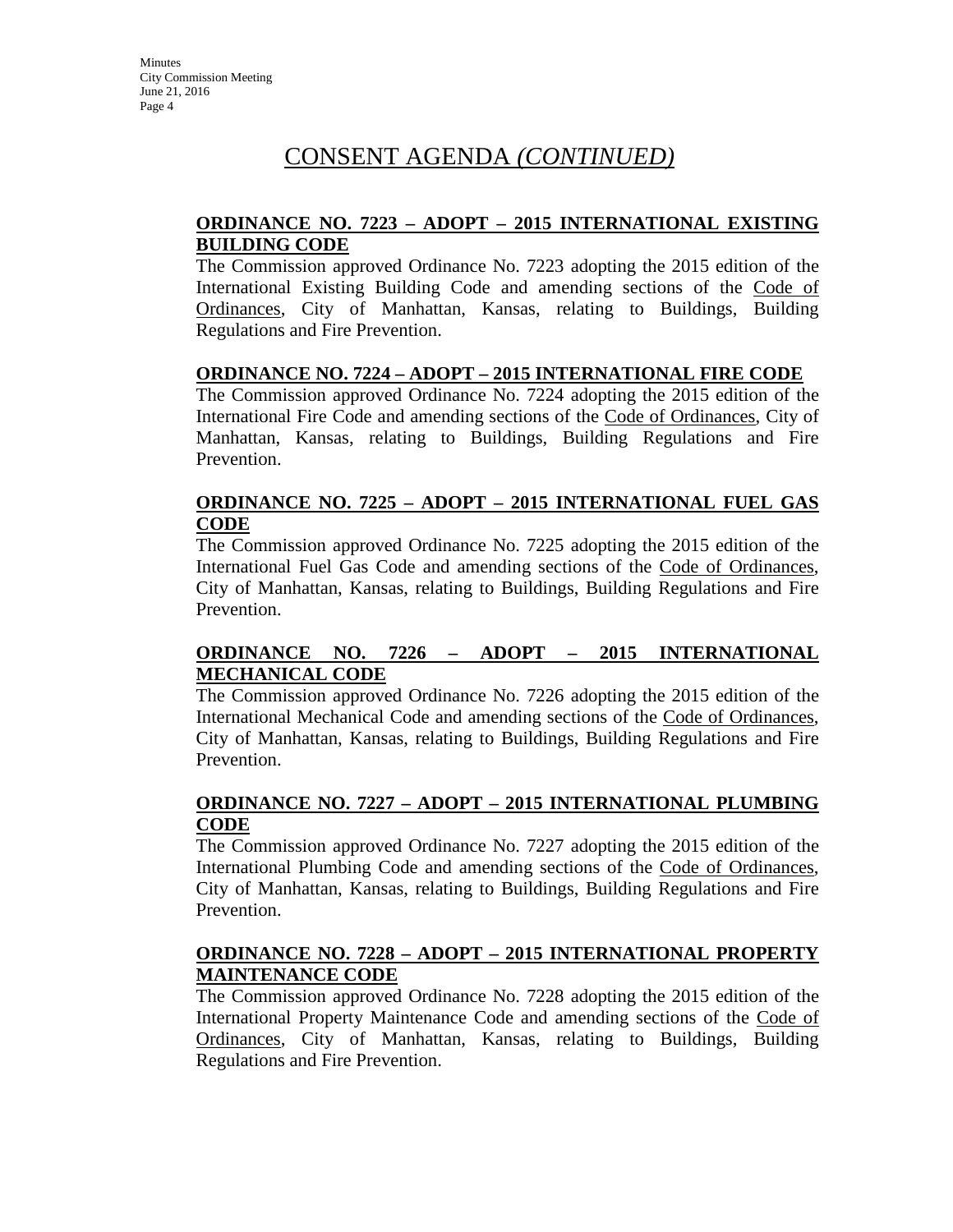#### **ORDINANCE NO. 7229 – ADOPT – 2015 INTERNATIONAL RESIDENTIAL CODE**

The Commission approved Ordinance No. 7229 adopting the 2015 edition of the International Residential Code and amending sections of the Code of Ordinances, City of Manhattan, Kansas, relating to Buildings, Building Regulations and Fire Prevention.

#### **ORDINANCE NO. 7230 – ADOPT – 2015 INTERNATIONAL SWIMMING POOL AND SPA CODE**

The Commission approved Ordinance No. 7230 adopting the 2015 edition of the International Swimming Pool and Spa Code and amending sections of the Code of Ordinances, City of Manhattan, Kansas, relating to Buildings, Building Regulations and Fire Prevention.

#### **ORDINANCE NO. 7231 – ADOPT – 2014 NATIONAL ELECTRICAL CODE**

The Commission approved Ordinance No. 7231 adopting the 2014 edition of the National Electrical Code and amending sections of the Code of Ordinances, City of Manhattan, Kansas, relating to Buildings, Building Regulations and Fire Prevention.

#### **ORDINANCE NO. 7232 – AMEND – CONTRACTORS LICENSING**

The Commission approved Ordinance No. 7232 amending Section 8-4 of the Code of Ordinances of the City of Manhattan, Kansas, pertaining to the licensing of contractors.

#### **RESOLUTION NO. 062116-A – DISPOSAL OF CITY SURPLUS PROPERTY**

The Commission approved Resolution No. 062116-A authorizing the disposal of City surplus property.

#### **SET PUBLIC HEARING DATE – LEVY SPECIAL ASSESSMENTS (GOB 2016-B)**

The Commission set July 5, 2016, as the date to hold the public hearing levying special assessments (GOB 2016-B) against the benefiting properties in the following seven (7) projects, which have been completed: *Downtown Entertainment District, Unit Three, Lot 5 – Street (ST1212); Northlake Addition, Unit 1 – Sanitary Sewer (SS1311), Street (ST1314), and Water (WA1313); Poyntz Avenue Improvements – Street (ST1203);* and *The Reserve Addition – Sanitary Sewer (SS1210) and Water (WA1216).*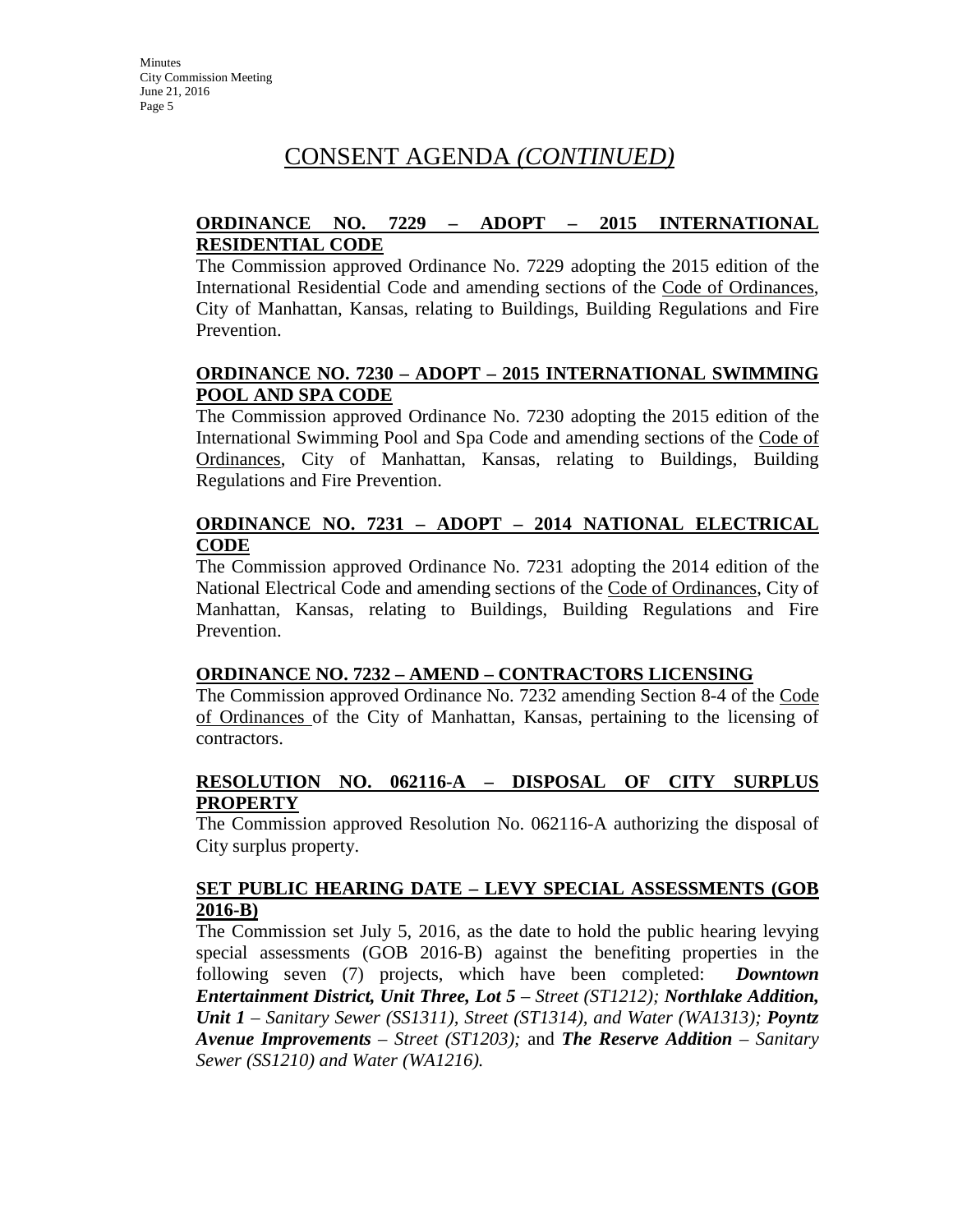#### **REQUEST FOR PROPOSALS – REMOVAL OF CITY-OWNED RESIDENTIAL STRUCTURE AND 4426 WILDCAT CREEK ROAD**

The Commission authorized City Administration to solicit proposals for the removal of the City-owned residential structure located at 4426 Wildcat Creek Road, outbuildings, and associated utilities and include 5166 Wildcat Creek Road as an alternate.

#### **AGREEMENT – PROFESSIONAL SERVICES – POLISKA LANE STORMWATER IMPROVEMENTS (SM1606)**

The Commission authorized the Mayor and City Clerk to execute a professional services agreement in an amount not to exceed \$39,945.00, with Olsson Associates, Inc., of Manhattan, Kansas, for the Poliska Lane Stormwater Improvements project (SM1606).

#### **AGREEMENT – PROFESSIONAL SERVICES – GRAND MERE PARKWAY WATERLINE IMPROVEMENTS (WA1610, CIP #WA150P); SUNSET LANE WATERLINE IMPROVEMENTS (WA1611, CIP #WA123P); AND WATER TREATMENT PLANT BULK FILLING STATION (WA1616, CIP #WA134P)**

The Commission authorized the Mayor and City Clerk to execute a professional services agreement in an amount not to exceed \$35,716.00, with Schwab-Eaton, P.A., of Manhattan, Kansas, for the Grand Mere Parkway Waterline Improvements (WA1610, CIP #2A150P), Sunset Lane Waterline Improvements (WA1611, CIP #WA123P), and the Water Treatment Plant Bulk Filling Station (WA1616, CIP #WA134P) projects.

### **AWARD CONTRACT – WATER TREATMENT PLANT LIME PIT SLUDGE REMOVAL (WA1605)**

The Commission awarded a contract in the amount of \$204,175.00 to Midwest Concrete Materials, Inc., of Manhattan, Kansas, and authorized the Mayor and City Clerk to execute the contract for the Water Treatment Plant Lime Pit Sludge Removal project (WA1605), to be paid from the Water Fund.

#### **\* HISTORIC NOMINATION – FLORAL HALL**

Commissioner Dodson voiced support for the item, but stated we need to be mindful of the requirements associated with maintaining the building and the potential expenses.

The Commission authorized the Mayor to sign documents necessary for the nomination of Floral Hall (the Roundhouse in City Park) to the Register of Historic Kansas Places and National Register of Historic Places.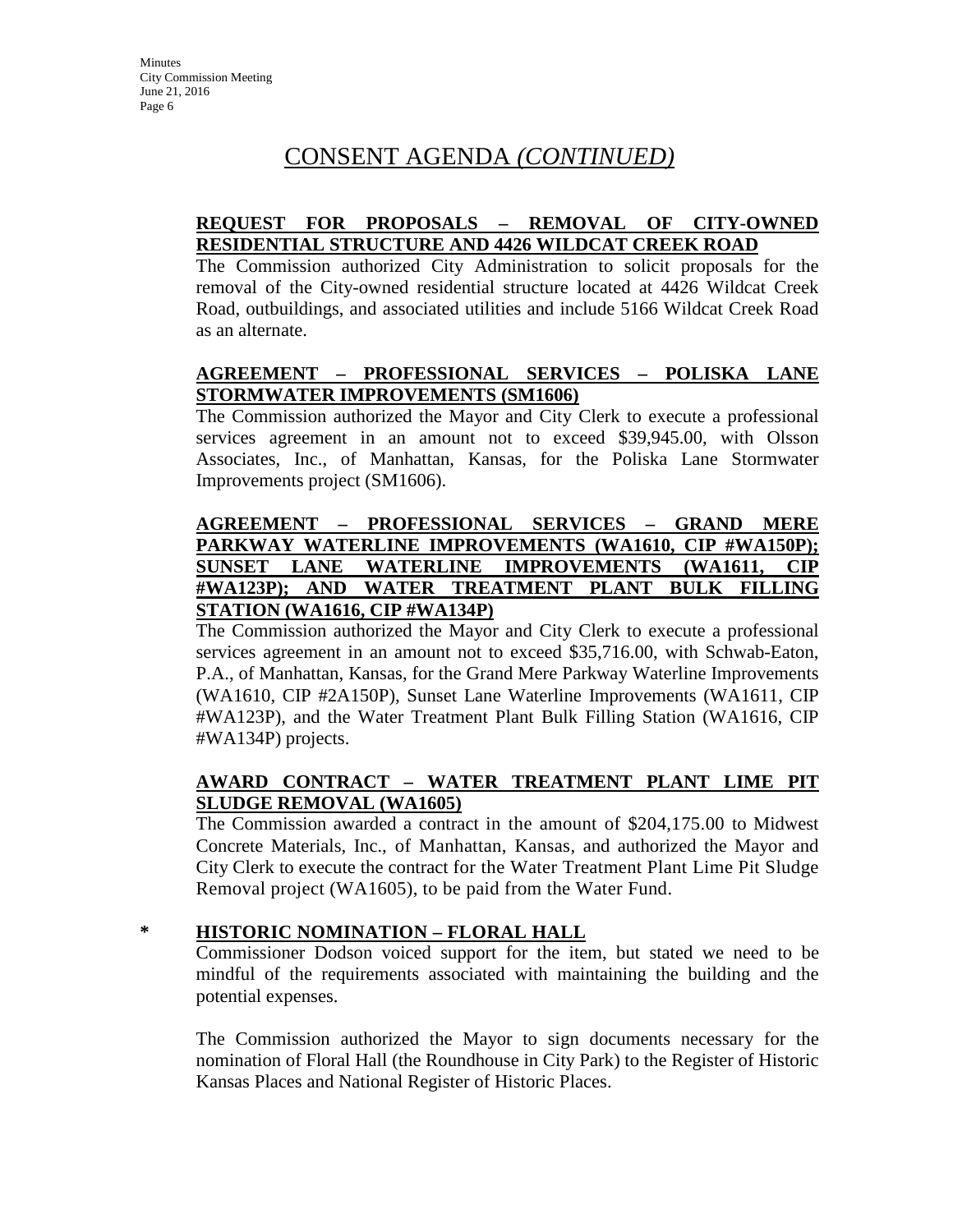#### **AGREEMENT – MICROSOFT VOLUME LICENSING AND SOFTWARE ASSURANCE SERVICES**

The Commission authorized the City of Manhattan to renew an agreement for a term of July 1, 2016, to June 30, 2019, in the amount of \$48,209.00 with Software House International, of Austin, Texas, for Microsoft Volume Licensing and Software Assurance services.

#### **PURCHASE – UNIT #166 – STREET DIVISION – RUBBER TIRE LOADER (CIP #ST040E)**

The Commission authorized the purchase of a rubber tire front end loader (Unit #166, CIP #ST040E) for the Street Division from Seller Tractor Company, of Topeka, Kansas, in the amount of \$92,118.00 (base bid amount of \$148,418.00 less trade-in amount of \$56,300.00), to be paid from the General Fund and the disposal of the excess property upon delivery of the equipment.

#### **AGREEMENT – LEASE PURCHASE - UNIT #166 – STREET DIVISION – RUBBER TIRE LOADER (CIP #ST040E)**

The Commission authorized execution of the lease purchase agreement by the Mayor and/or City Clerk of a rubber tire front end loader (Unit #166, CIP #ST040E) for the Street Division.

After discussion and comments from the Commission, Commissioner Dodson moved to approve the consent agenda. Commissioner McCulloh seconded the motion. On a roll call vote, motion carried 5-0.

# GENERAL AGENDA

#### **AWARD CONTRACT/CONTRACT AMENDMENT NO. 3 - CONSTRUCTION ADMINISTRATION SERVICES/RESOLUTION NO. 062116-B - FINANCING AUTHORITY - WEST ANDERSON AVENUE IMPROVEMENTS PROJECT (ST0810, ST1601, ST1605, SM1604, WA1618, SS1620)**

Brian Johnson, City Engineer, presented an overview of the item. He highlighted the previous discussions, direction received from the Commission, and items that were completed for the West Anderson Avenue Improvements Project.

Matthew Kohls, BG Consultants, presented additional information and map for the West Anderson Avenue improvements, bid detail results and bid alternates. He then responded to questions from the Commission regarding the proposed underground electric, street lights and provided additional information on the bid alternates.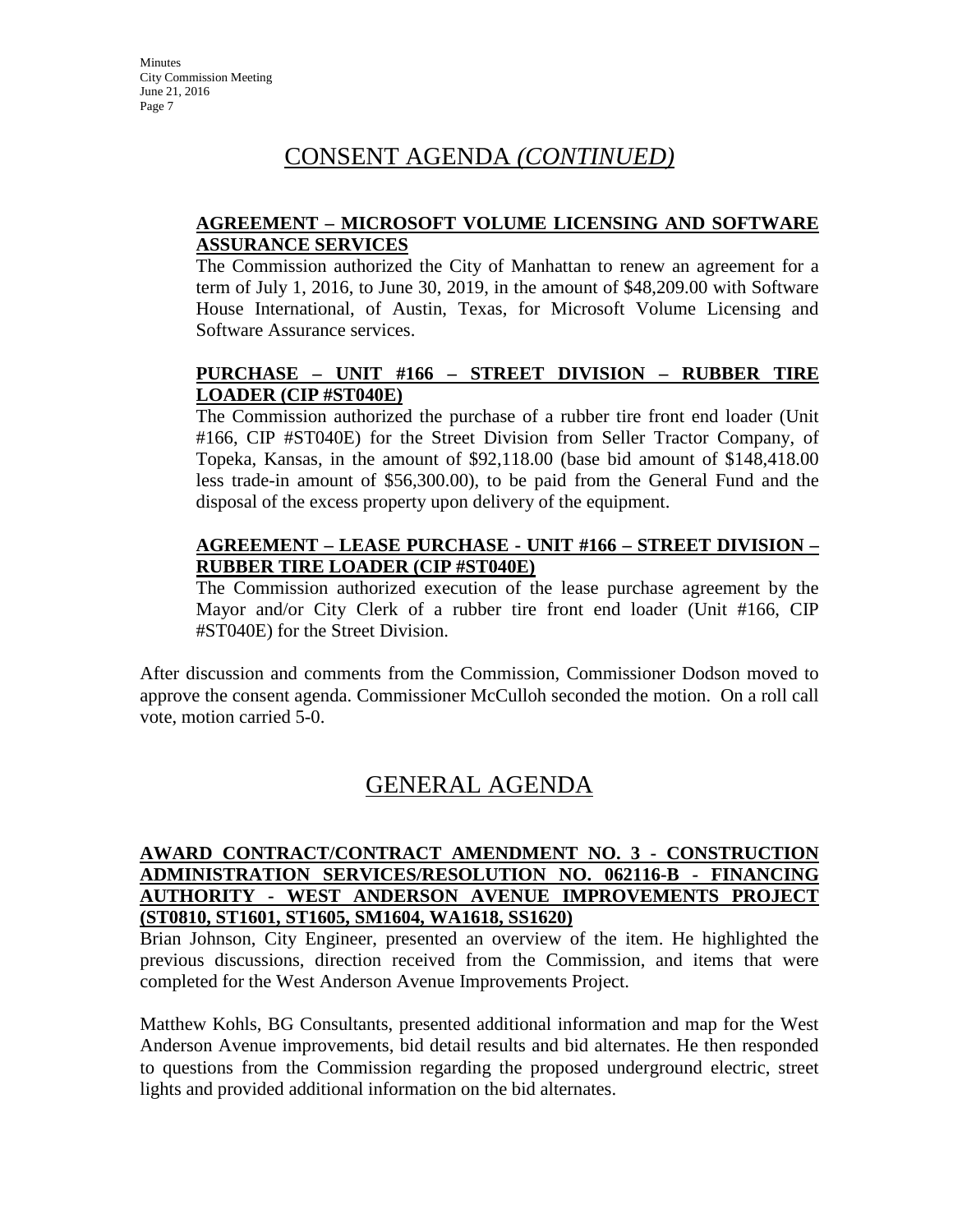# GENERAL AGENDA *(CONTINUED)*

#### **AWARD CONTRACT/CONTRACT AMENDMENT NO. 3 - CONSTRUCTION ADMINISTRATION SERVICES/RESOLUTION NO. 062116-B - FINANCING AUTHORITY - WEST ANDERSON AVENUE IMPROVEMENTS PROJECT (ST0810, ST1601, ST1605, SM1604, WA1618, SS1620)** *(CONTINUED)*

Brian Johnson, City Engineer, responded to questions from the Commission regarding the project schedule, coordination of utilities with Westar Energy, and clarification on the location of the trail. He provided additional information on the easements that were negotiated with property owners along Anderson Avenue and coordination of information that will be needed with the neighborhoods and public during the project construction.

Matthew Kohls, BG Consultants, responded to questions from the Commission regarding access for the residents throughout the construction period.

Brian Johnson, City Engineer, responded to questions from the Commission regarding the width of West Anderson Avenue.

Rob Ott, Director of Public Works, provided additional information on the project. He responded to questions from the Commission regarding the long-range view for additional lanes of traffic for Scenic Drive and Kimball Avenue. He stated that additional lanes would depend on the growth and future needs of the community.

Brian Johnson, City Engineer, responded to questions from the Commission. He provided additional information on the bid alternates and the specifications required for the construction of the streets.

Mayor Reddi opened the public comments.

Neil Horton, representing Scenic Crossing, informed the Commission that he was in full support to move forward with this project. He provided a copy of Exhibit C to the Transportation Development District (TDD) Petition *(See Attachment No. 3)* to the Commission and highlighted the TDD provision to fund a concrete sidewalk within Anderson Avenue right-of-way that gives direct connection to the Scenic Crossing Development. He encouraged the Commission to include the sidewalk in the project now as opposed to building the sidewalk in the future.

Brian Johnson, City Engineer, provided additional information on the request and location of the proposed sidewalk. He stated that Mr. Horton is asking to put the sidewalk into the project at this time.

Neil Horton, representing Scenic Crossing, stated that the TDD Petition includes a provision to fund the improvements for building a sidewalk. He stated that there is no better time than now to build the sidewalk.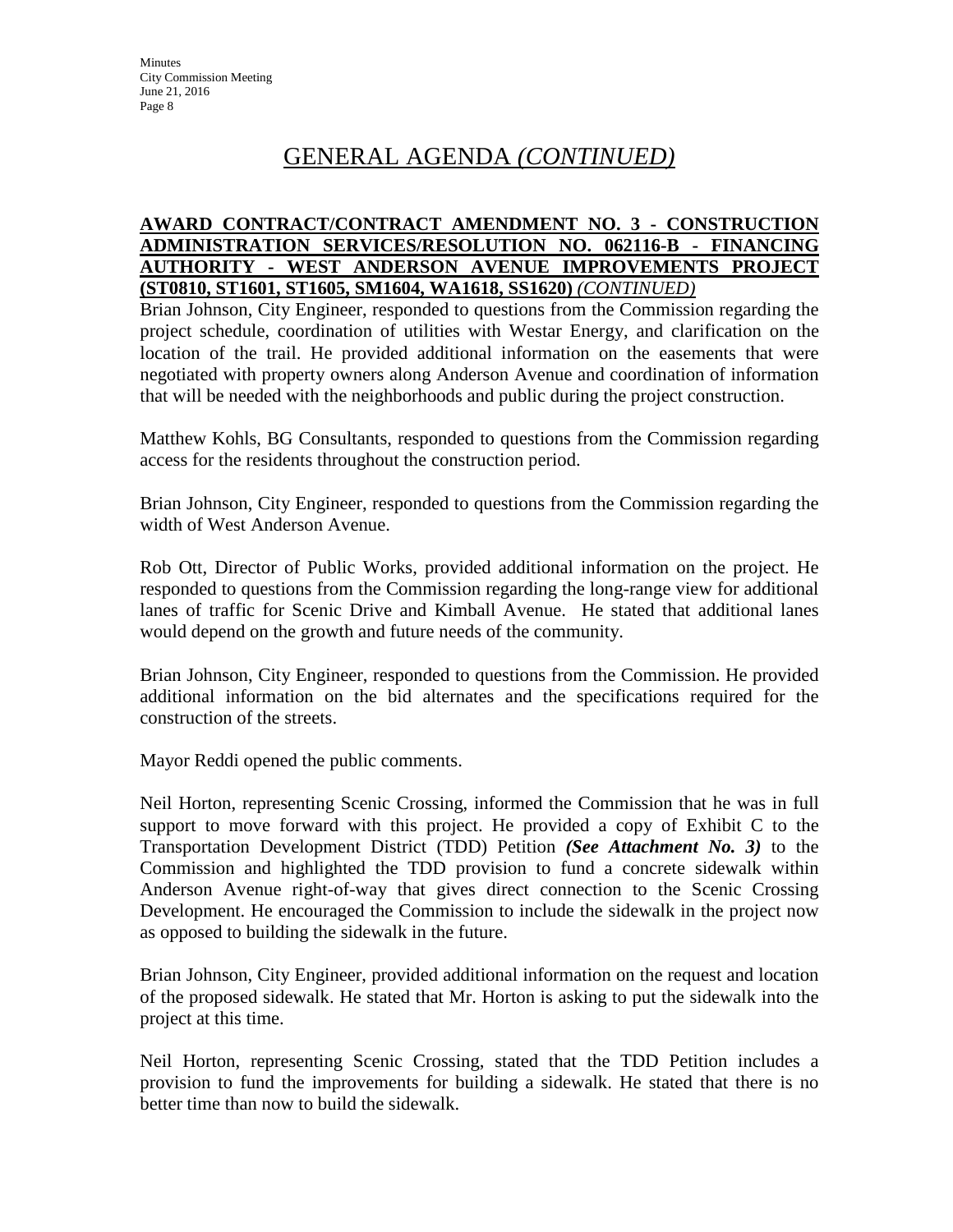# GENERAL AGENDA *(CONTINUED)*

#### **AWARD CONTRACT/CONTRACT AMENDMENT NO. 3 - CONSTRUCTION ADMINISTRATION SERVICES/RESOLUTION NO. 062116-B - FINANCING AUTHORITY - WEST ANDERSON AVENUE IMPROVEMENTS PROJECT (ST0810, ST1601, ST1605, SM1604, WA1618, SS1620)** *(CONTINUED)*

Ron Fehr, City Manager, informed the Commission that a change order could be considered and would need to ensure the contractor would honor the unit prices in the bid.

Brian Johnson, City Engineer, responded to questions from the Commission and stated the proposed sidewalk would be five feet in width.

Neil Horton, representing Scenic Crossing, provided additional information on the item and stated the TDD Petition has specific language regarding the sidewalk.

Hearing no other comments, Mayor Reddi closed the public comments.

After additional comments from the Commission regarding the request to include the sidewalk in the project, Ron Fehr, City Manager, and Brian Johnson, City Engineer, provided additional information and stated they would approach the contractor about adding the quantity and then come back to the Commission with a change order for their consideration with additional information.

Ron Fehr, City Manager, responded to questions from the Commission. He stated that his recommendation would be to award the contract and then City staff would bring back a change order to the Commission for the sidewalk.

After discussion and comments from the Commission, Commissioner Dodson moved to accept the Engineer's Opinion of Probable Cost in the amount of \$6,606,114.00 for the base construction (\$74,800.00 for Alternate No. 2 and \$223,009.00 for Alternate No. 3); award and authorize the Mayor and City Clerk to execute a construction contract in the amount of \$6,150,038.00 plus Alternatives No. 1 and No. 2 for a total contract amount of \$6,420,919.00 to Pavers, Inc., of Salina Kansas; authorize the Mayor and City Clerk to execute Contract Amendment No. 3 in an amount not to exceed \$21,920.00 with BG Consultants, Inc., of Manhattan, Kansas; and approve Resolution No. 062116-B, authorizing the issuance of General Obligation bonds to finance the costs of the West Anderson Avenue Improvements project (ST0810, ST1601, ST1605, SM1604, WA1618, SS1620). Commissioner Morse seconded the motion. On a roll call vote, motion carried 5- 0.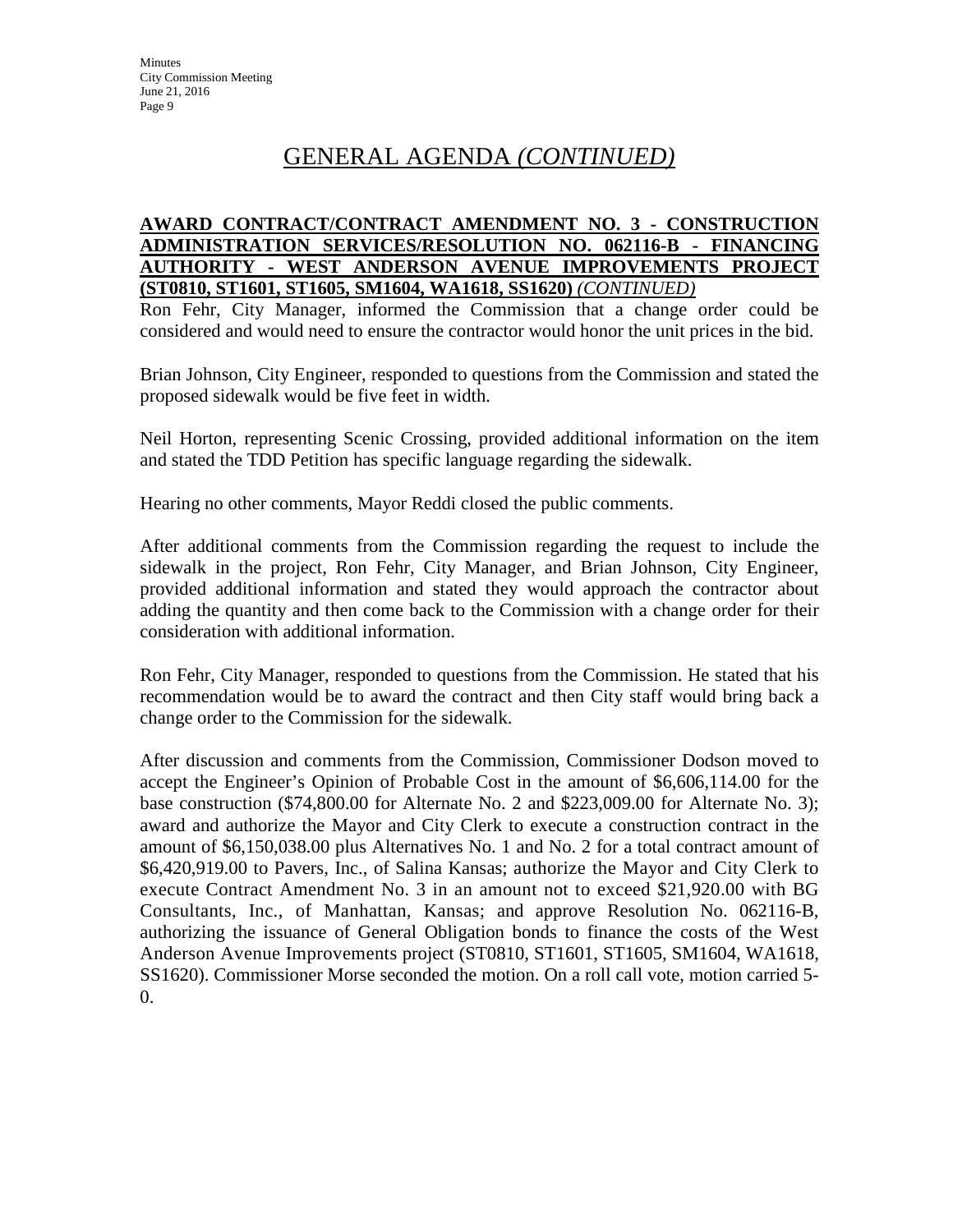Minutes<br>City Commission Meeting<br>June 21, 2016<br>Page 10

ADJOURNMENT<br>At 8:15 p.m., the Commission meeting adjourned.

MMC, City Clerk Gá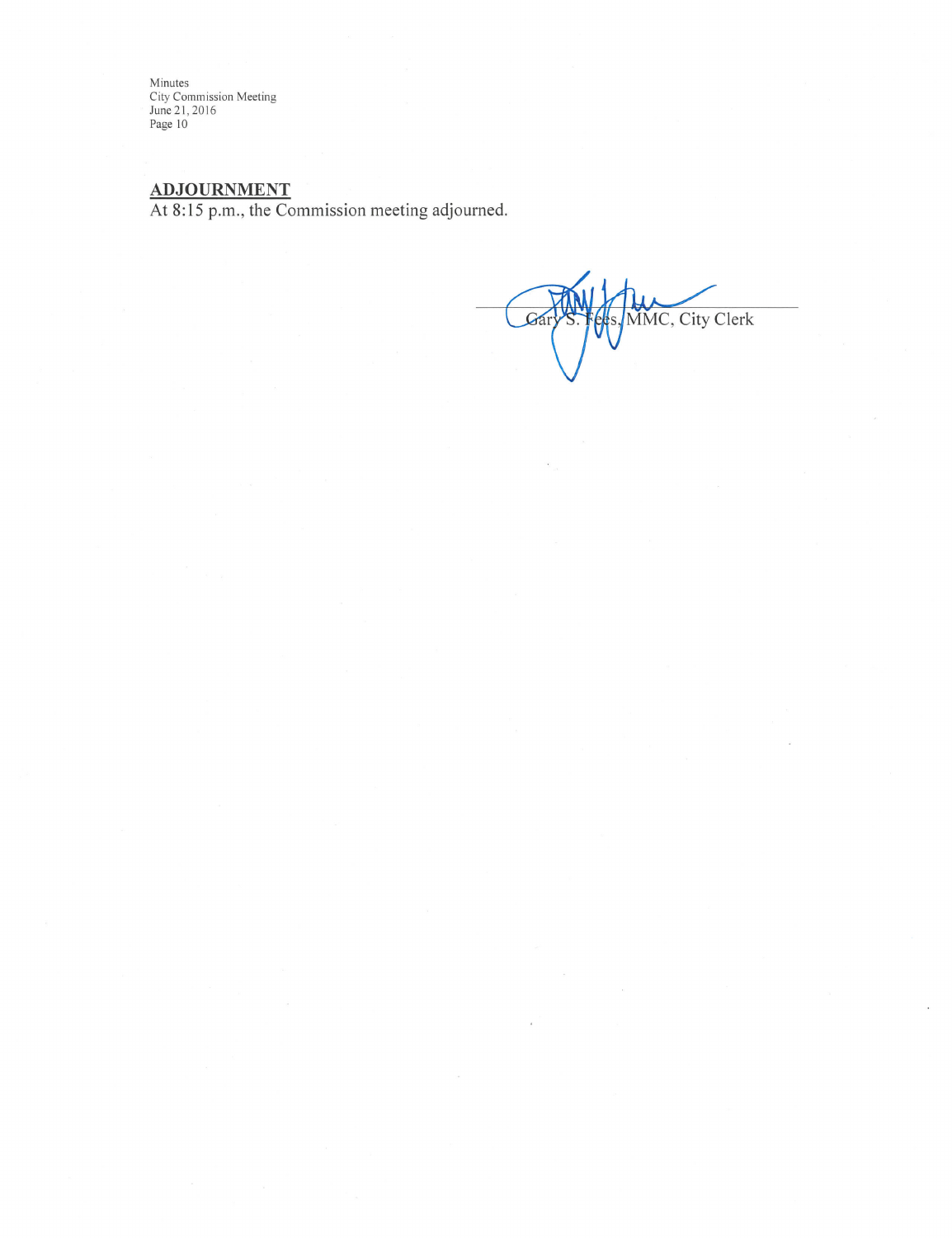#### **STAFF REPORT**

### **APPLICATION TO REZONE PROPERTY TO PLANNED UNIT DEVELOPMENT DISTRICT**

# **BACKGROUND**

**FROM:** R-3, Multiple-Family Residential District

**TO:** Interlachen Villas, Residential Planned Unit Development District

**OWNERS/APPLICANT:** PMG Properties, LLC, TJ Vilkanskas

**DATE OF NEIGHBORHOOD MEETING:** March 22, 2016

**DATE OF PUBLIC NOTICE PUBLICATION:** April 11, 2016

#### **DATE OF PUBLIC HEARING: PLANNING BOARD:** May 2, 2016 **CITY COMMISSION:** May 17, 2016

**LEGAL DESCRIPTION:** Lots 1 – 21, Interlachen Addition, Unit Two

**LOCATION:** Generally located on the west side of Vanesta Drive, along both sides of Colbert Hills Drive, as far west as Palmer Circle and Fieldhouse Circle.

**AREA:** 316,873 square feet (7.27 acres)

**PROPOSED USES:** The applicant has proposed a single-family detached and singlefamily attached development that is somewhat unique to the City of Manhattan. The proposed development will consist of a total 62 dwelling units, consisting of single-family detached and single-family attached dwellings (ranging from 2 to 5 dwellings in a building), designed within 9 separate clusters. The clusters will be located near the existing streets of Colbert Hills Drive, Fieldhouse Circle and Palmer Circle. dwellings will be designed as 2-bedroom, 3-bedroom or 4-bedroom townhomes to be individually owned. The applicant states that the homes will be "ideal for primary, secondary, retirement and game day homes. The remaining land in the development will be open landscape areas that are maintained by a home owners association created for the development. The home's exterior will also be maintained by the home owners association.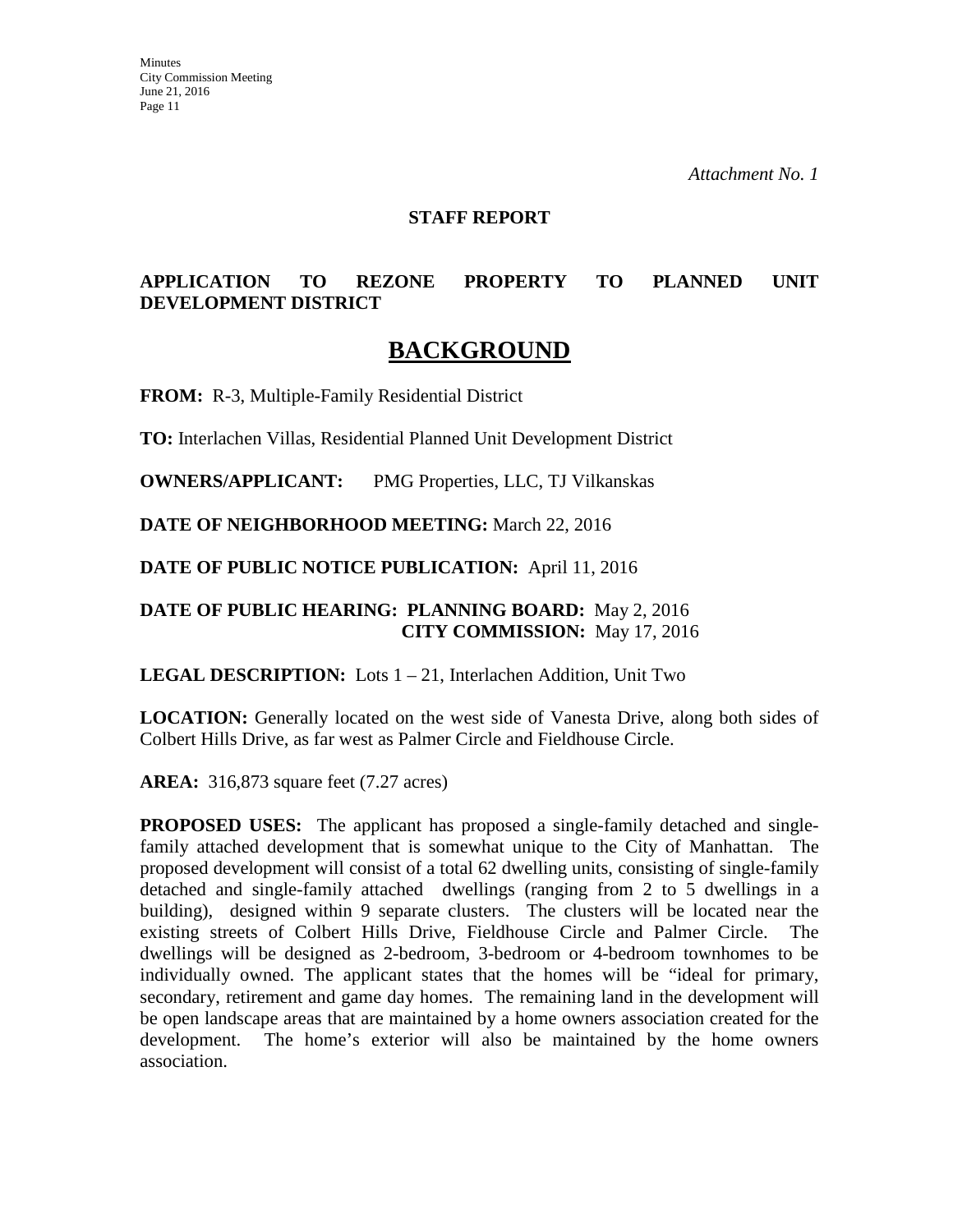**Minutes** City Commission Meeting June 21, 2016 Page 12

**PROPOSED BUILDINGS AND STRUCTURES:** The proposed develop is created to allow individual property owners the ability to select their home designs. The home designs will be based on the bedroom count and situation within the grade of the development. The development is to consist of 2-bedroom, 3-bedroom and 4-bedroom units. The site has significant drop in grade from the west to the east.

The homes design will be 3-floors with varying heights due to the change in grade. The lowest floor will be for an attached garage with room for  $2 - 3$  cars, golf cart parking, and storage/utility rooms. The lowest floor could also include a bedroom, bathroom and other living space on the lowest floor. The  $2<sup>nd</sup>$  floor will be the living room, kitchen, an office and dining room areas. The 4-bedroom units will also 2 bedrooms on this floor. The  $3<sup>rd</sup>$ floor will be reserved from the master bedroom, master bathroom and a  $2<sup>nd</sup>$  bedroom room. Each floor plan also includes an optional elevator to service all 3 floors of the dwelling.

The exterior plans have a pitched roof. The front door of most units will be towards the adjacent street with the garage and secondary access from the rear via a travel easement. The exterior material pallet ranges from stone veneer, wood lap siding, stucco or paneled siding and architectural shingles.

The homes range in size from approximately 2,700 square feet in floor area up to approximately 3,700 square feet in floor area, depending on home design options and bedroom count. Each townhome is proposed to be a separate platted lot. These lots will gain access from the travel easement within each of the 9 clusters.

The proposed Residential PUD is being designed to provide home buyers the maximum flexibility possible to pick a home model.

The proposed development is to occur in 5 phases, with the first phase occurring at the intersection of Fieldhouse Circle and Colbert Hills Drive. See the phase plan for the location of the subsequent phase.

| Use                            | <b>Square Feet</b> | <b>Percentage</b> |
|--------------------------------|--------------------|-------------------|
| <b>Building</b>                | 75,964             | 24.0%             |
| Paved Area (Parking &          | 67,995             | 21.5%             |
| Driveways)                     |                    |                   |
| <b>Active Recreation Areas</b> | 6,976              | 2.2%              |
| <b>Total Open Space</b>        | 240,480            | 76.0%             |
| <b>Total Impervious</b>        | 150,935            | 47.7%             |

#### **PROPOSED LOT COVERAGE**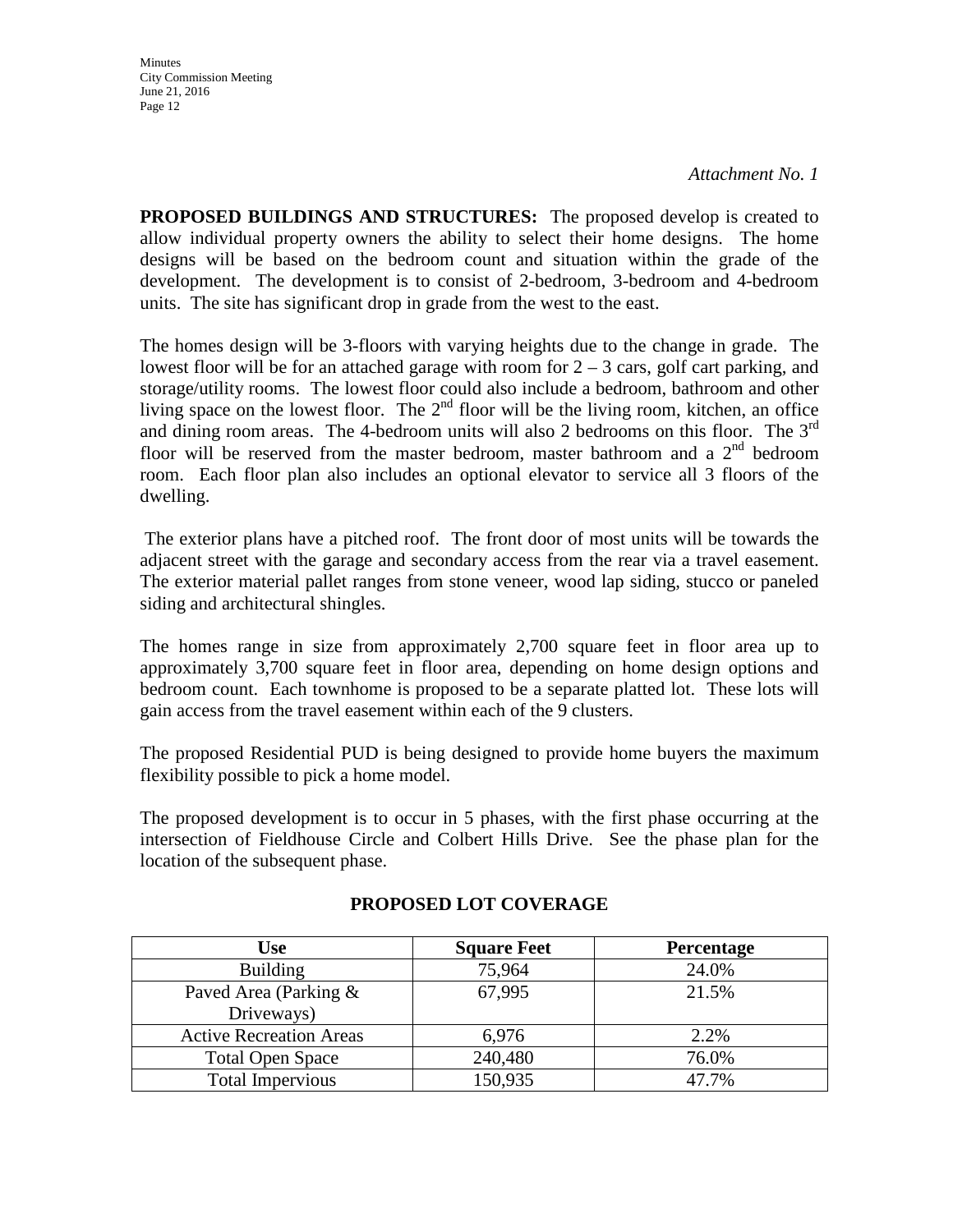#### **PROPOSED SIGNS**

The application documents states that "Signs will be in keeping with the neighborhood standards and provided as needed. Since no specific signage is being proposed, City Administration that the PUD allows signage, as listed in Section 6-201, Signs for Residential Uses Located in Low and Medium Density Residential District. The permitted signage would generally be small, residential scaled wall and monument signs and real estate signs pertaining to subdivisions.

City Administration is recommending exempt signage described in Section 6-  $102(A)(2)(a)$ , (b), (c), (e), (i), (k), and (l).

**PROPOSED LIGHTING:** According to the application materials, the lighting will consist of "on-building residential lighting to minimize light pollution. No light poles are proposed.

# **SIX REVIEW CRITERIA FOR PLANNED UNIT DEVELOPMENTS**

- **1. LANDSCAPING:** Landscape for the proposed development will consist of deciduous and evergreen trees and shrubs and ornamental grasses and open lawn areas. The landscaping will be distributed throughout the site, including adjacent to the homes, in the landscape islands in the travel easements and the common open space. The common open space is intended to be enjoyed by the residents of the development and could include picnic areas and other recreations amenities for the home owners. The final details of the common open space will be provided with the Final Development Plan.
- **2. SCREENING:** No specific screening is proposed for the development. The location of the homes is intended to screen the vehicular traffic and adjacent single-family homes from the off-street parking areas. Trash receptacles will be for individual properties and intended to be stored within the garage.
- **3. DRAINAGE:** The applicant's consultant, SMH Consultant provided a letter, dated May 3, 2016, addressing the stormwater management of the site *(see attached)*. The City Engineer and Stormwater Engineer did not require a full drainage study, as the development is similar in residential intensity to the current zoning of R-3, Multiple-Family Residential District. Stormwater runoff will be directed to existing storm sewer infrastructure along the street systems and directed to the existing detention basin north of Vanesta Drive. This existing basin drains into Little Kitten Creek.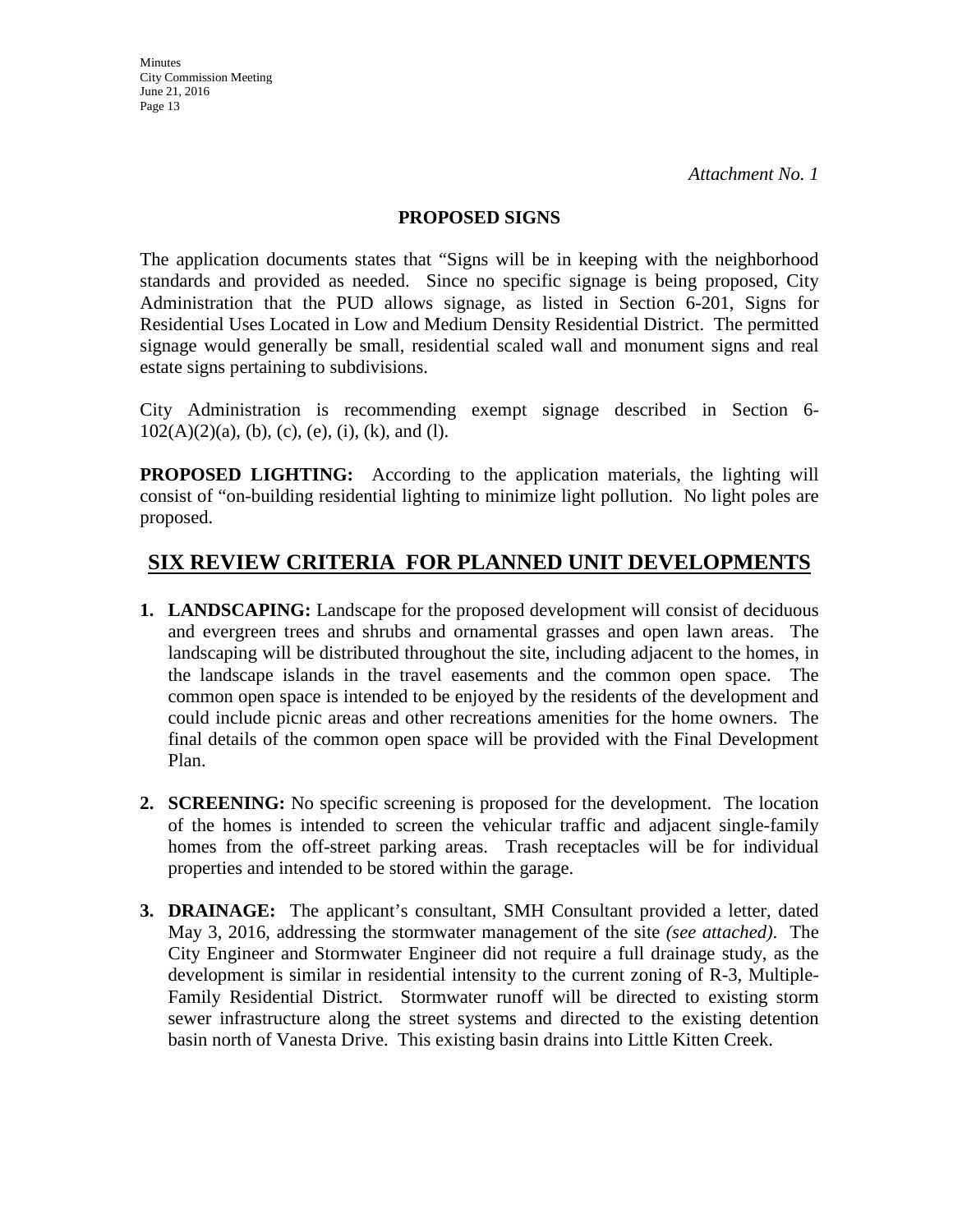The applicant's consultant states that the proposed drainage characteristics "are consistent with conclusions and recommendations for development as described by the Grand Mere Master Plan and with the original intent of the Interlachen plat which zoned this area R-3."

The City Engineer and Stormwater Engineer have reviewed the preliminary development plans and letter and have stated no comments or concerns.

#### **4. CIRCULATION:**

The site gains access from the existing streets. Lots  $1 - 3$ , and  $27 - 62$  will gain access from Colbert Hills Drive, via private travel easements within the residential cluster. Lots 4-26 will gain access from Fieldhouse Circle. Travel Easements are public access that is owned by the property owner or home owners association and is privately maintained. These travel easements will be required to be named, with the approval of the Riley County Emergency Management Department and the Manhattan Fire Department. A restrictive covenant defining the on-going maintenance of these travel easements and procedure to ensure they are adequately maintained will be required at the time of the Final Development Plan approval.

#### *Traffic Study*

The applicant's consultant, SMH Consultant provided a letter, dated May 3, 2016, addressing the traffic analysis (*see attached)*. The City Engineer and Stormwater Engineer did not require a full traffic study, as the development is similar in residential intensity allowed for the current zoning of R-3, Multiple-Family Residential District.

The consultant determined that an additional 17 vehicle trips in the P.M. peak hour would be generated by the proposed development compared to the original Interlachen development plans for 9 six-unit dwelling units that were going to be designed as townhomes. According to the consultant, "these additional trips are well within the number trips envisioned by the Grand Mere Master Plan for the area.

The City Engineer and Stormwater Engineer have reviewed the preliminary development plans and letter and accepts the consultants findings that the added 17 vehicle trips in the P.M. peak hour is a minimal addition to the traffic volumes and are within the traffic planned with the Grand Mere Master Plan for the surrounding area.

#### *Off-street Parking*

Off-street parking is proposed in attached garages and parallel parking spaces along the travel easements. Most dwelling units will have 2-car garages and space for golf cart parking. A few dwelling designs have space for 3 or 4 cars. The Preliminary Development Plan shows 130 off-street parking within the garages, 77 off-street parking in the travel easements, for a total of 207 parking spaces. The off-street parking ratio for the development would be 3.23 spaces per dwelling unit.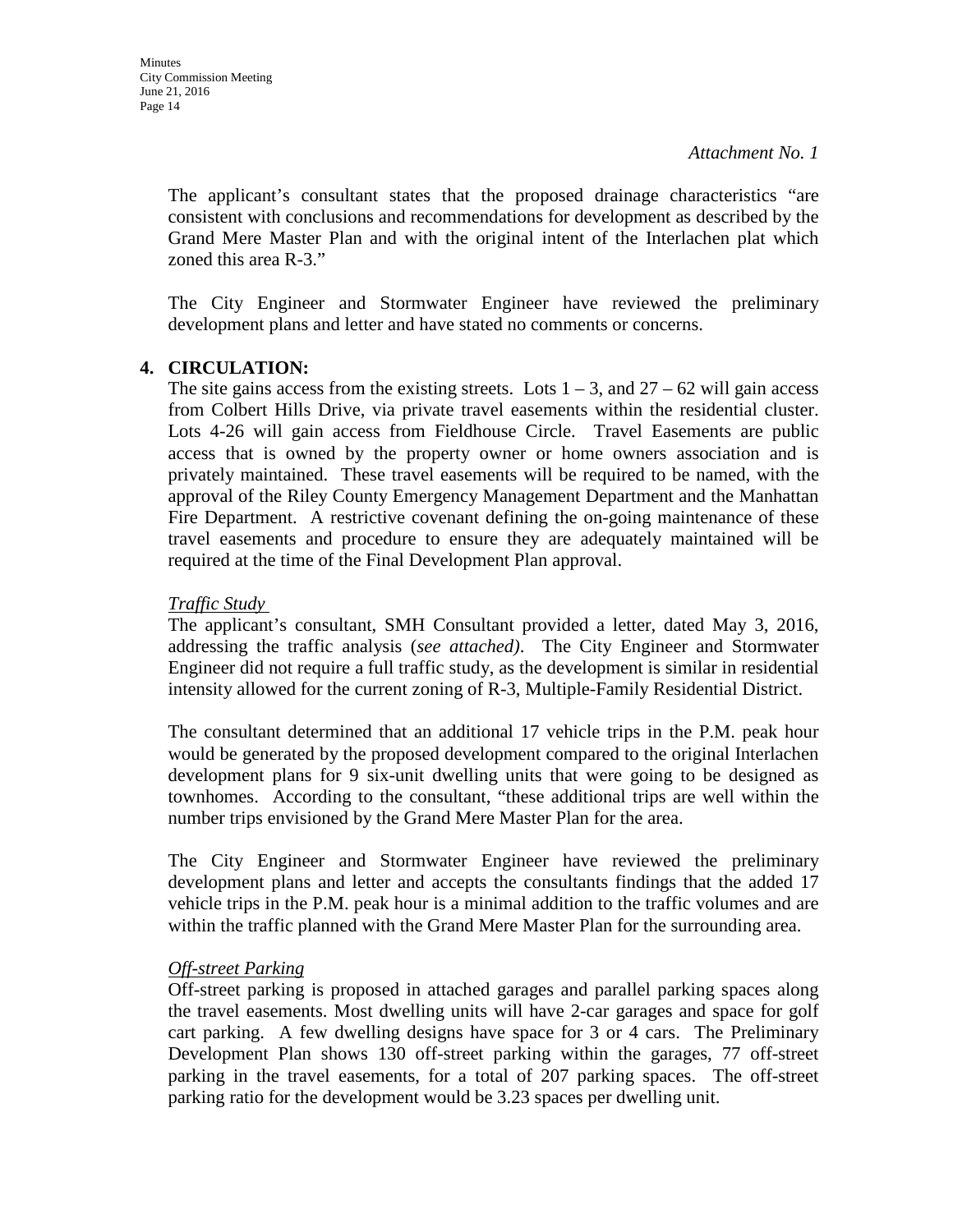The dwelling units will be built and marketed as single-family homes and not apartment units. The parking regulations for single-family homes (2 parking spaces per dwelling unit) would require a minimum of 124 parking spaces. The applicant has provided parking spaces within the travel easements to accommodate guests and visitors. No parking will be allowed on one side of Colbert Hills Drive, Fieldhouse Circle and Palmer Circle.

#### *Bicycle and Pedestrian Access*

Sidewalks are proposed on both sides of Colbert Hills Drive and the south side of Fieldhouse Circle. A sidewalk will be provided along Palmer Circle as part of that single-family development. The applicant has stated that individual front porches/entryways will be provided with the dwellings, increasing the pedestrian friendly environment of the area.

No specific bicycle facilities will be provided with the development. Because of the individual dwelling design, bicycle racks or other bicycle facilities are not recommended.

- **5. OPEN SPACE AND COMMON AREA:** As previously mentioned, the Preliminary Development plans show large common and open space in the middle of the development. The common open space is intended to be enjoyed by the residents of the development and could include picnic areas and other recreations amenities, such as fire pits and seating areas for the home owners. The final details of the common open space will be provided with the Final Development Plan.
- **6. CHARACTER OF THE NEIGHBORHOOD:** Currently, the general character of the neighborhood is a mix of low density residential and golf course uses under various stages of development. To the north, south and west are properties within the Grand Mere Master Planned Golf Course Community. To the east are single-family homes that are not associated with Grand Mere.

## **THIRTEEN MATTERS TO BE CONSIDERED WHEN CHANGING ZONING DISTRICTS**

- **1. EXISTING USE:** Vacant, platted lots and road right-of-way with infrastructure in place.
- **2. PHYSICAL AND ENVIRONMENTAL CHARACTERISTICS:** The subject site is irregular shaped bound by Fieldhouse Circle and Palmer Circle. Colbert Hills Drive dissects the site into 2 parts. The site is being served by public and private utilities and is ready to be developed. The site drains towards the southeast.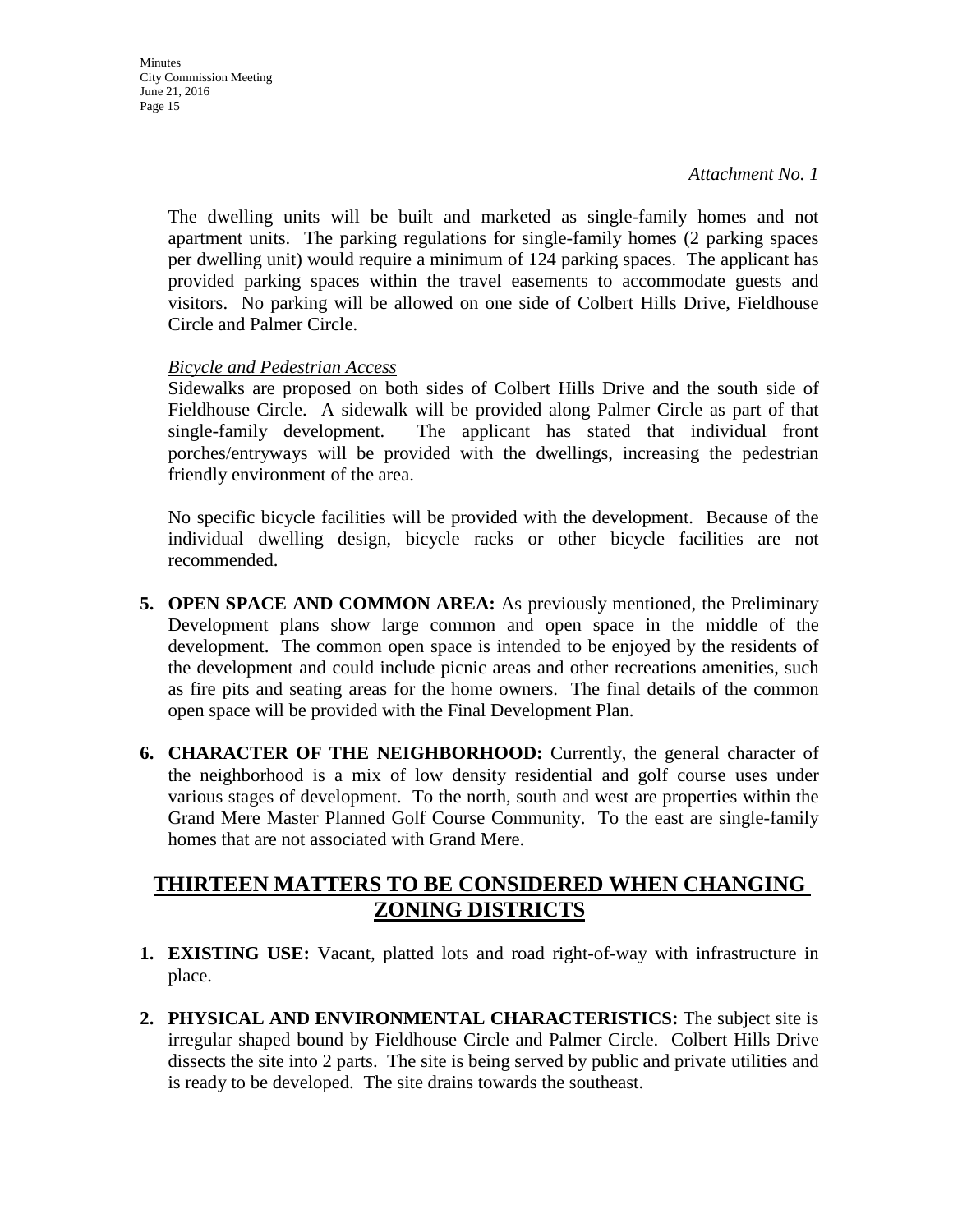#### **3. SURROUNDING LAND USE AND ZONING:**

**NORTH:** Fieldhouse Circle ROW, Platted single-family detached lots in the initial phases of construction, Colbert Hills Golf Course, and undeveloped land (future Grand Mere villas, single-family dwellings); R-1, Single-Family Residential District.

**SOUTH:** Palmer Circle ROW, Platted single-family detached lots in the initial phases of construction, Colbert Hills Golf Course, and undeveloped land (future Grand Mere villas, single-family dwellings); R-1, Single-Family Residential District and R-S, Single-Family Residential Suburban District.

**EAST:** Vanesta Drive, commercial land in the initial stages of construction for a professional office and restaurant, Homecare and Hospice House, vacant tract, singlefamily homes in various stages of development; C-2, Neighborhood Commercial District, R, Single-Family Residential District and R-2 Two-Family Residential District

**WEST:** Palmer Circle and Fieldhouse Circle ROWs, Platted single-family detached lots in the initial phases of construction, Colbert Hills Golf Course, and undeveloped land (future Grand Mere villas, single-family dwellings); R-1, Single-Family Residential District and R-S, Single-Family Residential Suburban District.

#### **4. CHARACTER OF THE NEIGHBORHOOD:** See above under **6, Character of the Neighborhood.**

- **5. SUITABILITY OF SITE FOR USES UNDER CURRENT ZONING:** The current zoning of the site R-3, Multiple-Family Residential District and consists of 21 platted lots, totaling 316,873 square feet. The R-3 District allows for multiple-family dwellings with a maximum density of 1 dwelling unit per 1,000 square feet of lot area. Theoretically, 316 dwelling units in apartment buildings could be built on the rezoning site, depending on the grade, building design(s) and off-street parking requirements. The most recent development plan for the site was to develop single-family homes on the 21 lots. Infrastructure is currently in place to development the area into the 21 homes. The site is suitable for the current zoning.
- **6. COMPATIBILITY OF PROPOSED DISTRICT WITH NEARBY PROPERTIES AND EXTENT TO WHICH IT MAY HAVE DETRIMENTAL AFFECTS:** The proposed development will create an increase in noise, light and traffic in the area compared to the single-family homes that was planned for with the latest replat of the rezoning area in Interlachen Addition, Unit Three. Originally, the site was planned to be developed on 8 lots with a total of 38 dwelling units (7 lots with 5 dwelling units on each lot and 1 lot with 3 dwelling units).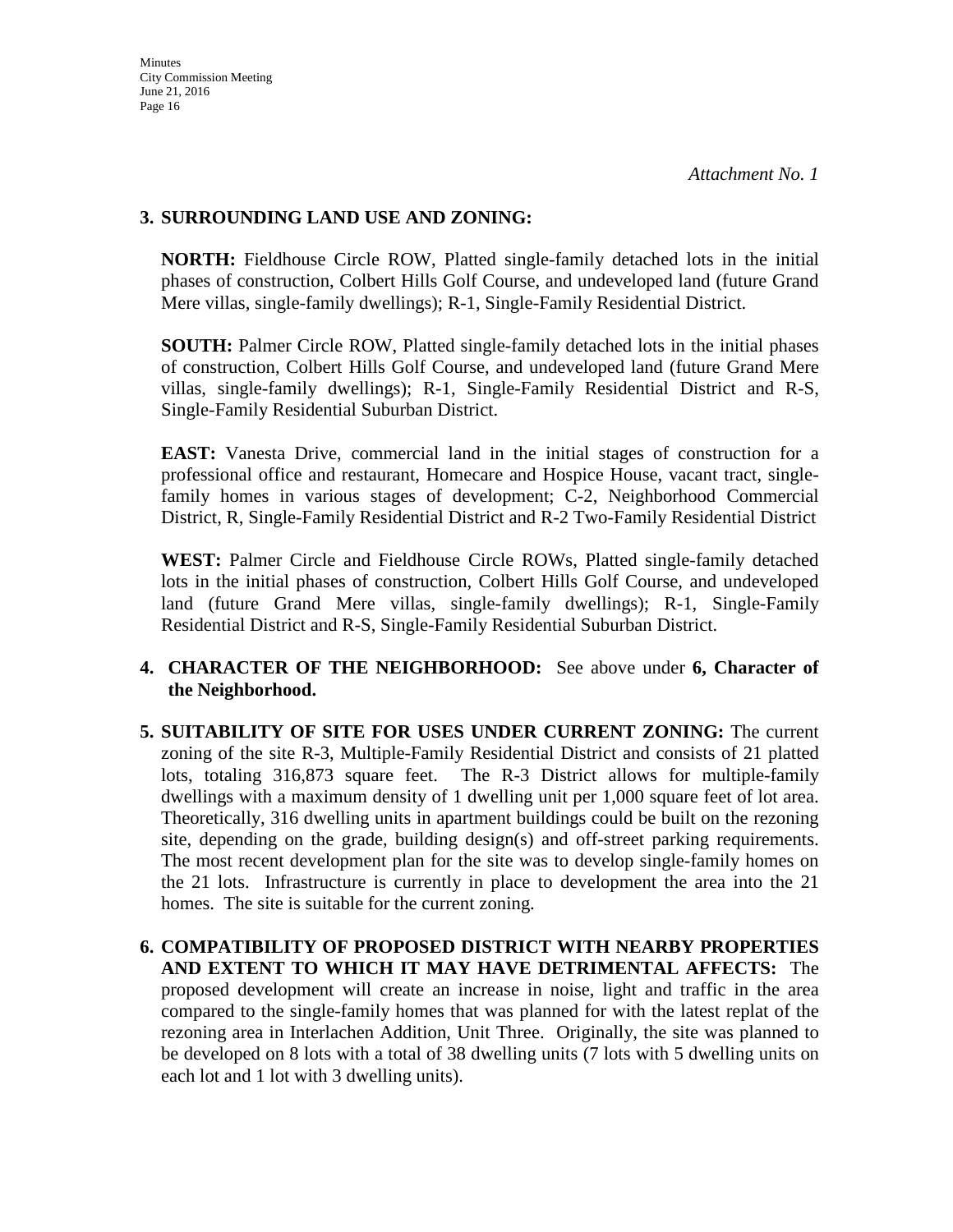**Minutes** City Commission Meeting June 21, 2016 Page 17

#### *Attachment No. 1*

The proposed PUD creates a residential development with design characteristics that are currently unique to Manhattan. The homes will be constructed as townhomes for single-family dwellings. Each dwelling unit will be on separate platted lots and is intended to be owner occupied. The proposed dwellings will clustered around 9 travel easements that will provide the vehicular access and off-street parking to the dwelling units.

According to the applicant, the front yards will have trees and traditional landscaping similar to the surrounding neighborhoods. In between the clusters of dwelling units, shared open space with amenities, such as fire pits, trails and seating areas will be provided. The landscaping and open space will be owned and maintained by the home owner's association.

The area will also be required to conform to the Grand Mere architectural guidelines and design standards. A private design review committee is responsible for enforcement of the Grande Mere guidelines and standards *(see policy statement below under Comprehensive Plan, part III.)* The guidelines and standards are private and are not part of the rezoning. The policy statements are mentioned because they are part of the Grand Mere Community Master Plan policies, which was adopted as a part of the Manhattan Urban Area Comprehensive Plan.

As required by the rezoning application process, a neighborhood meeting was conducted by the applicant on March 22, 2016. The meeting summary stated that 6 people were in attendance. The meeting report stated that the neighbors were satisfied with the proposed housing product (i.e. building design, materials and landscaping), but had concerns with the proposed density. Other concerns were the sight lines and parking on Colbert Hills Drive and if the dwelling units would be rental units or owner occupied.

Although the design of the proposed residential PUD is unique to the Grand Mere neighborhood and the City, it is being proposed to have similar characteristics of the surrounding neighborhood. Also, the proposed use of single-family dwellings designed as townhomes are present throughout the Grand Mere neighborhood. The proposed rezoning to Residential PUD is compatible with the surrounding area.

**7. CONFORMANCE WITH COMPREHENSIVE PLAN:** Northwest Future Land Use of the Manhattan Area 2035 Comprehensive Plan as Residential High Density (RHD). The applicable land use policies found in the Comprehensive Plan are below.

Residential High Density (RHD)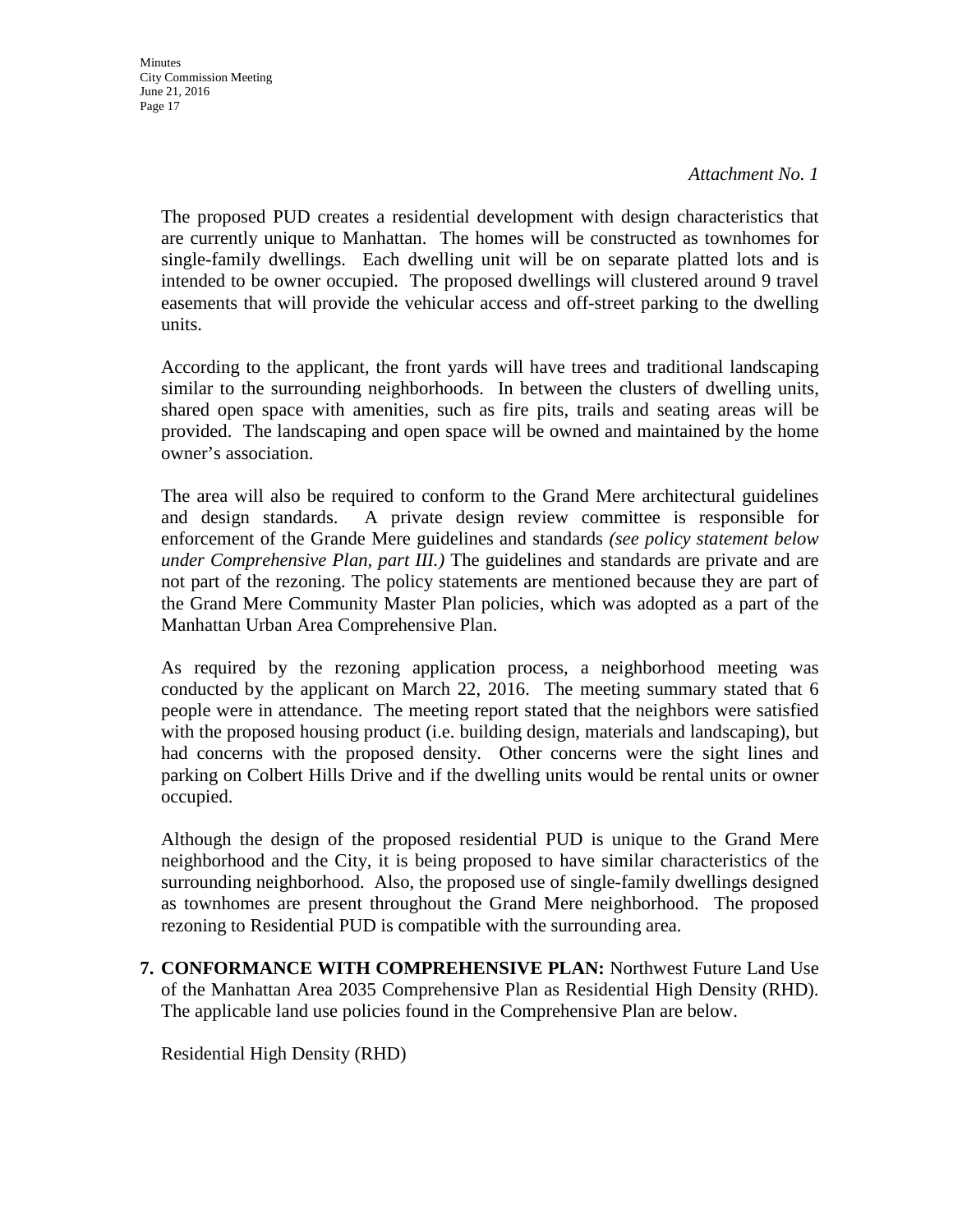#### *RHD-1: Characteristics*

*The Residential High Density designation is designed to create opportunities for higher density neighborhoods adjacent to the KSU campus and in other more urban parts of the core area of the community, and in a suburban setting. Within the core area or in Downtown, the designation accommodates higher-intensity residential housing, such as mid-rise apartments, townhomes and condominiums, combined with complementary non-residential land uses, such as retail, service commercial, and office uses, often within the same building. In other areas of the community, Residential High Density neighborhoods can be accommodated in a less vertical or urban fashion, such as in planned apartment communities with complimentary neighborhood service commercial, office, and recreational facilities. These neighborhoods could be implemented through a Planned Unit Development or by following design and site plan standards during the design review process.* 

#### *RHD-2: Appropriate Density Rang e*

*Possible densities under this designation are 19-50 dwelling units per net acre and greater.* 

#### *RHD-3: Location*

*Residential High Density uses are typically located near intersections of arterials and collector streets, sometimes providing a transition between commercial or employment centers and lower density neighborhoods. Concentrations of Residential High Density are designated west and east of the KSU campus and in the Aggieville vicinity to promote expanded student housing options within walking distance of campus. In a more urban setting or in Downtown, Residential High Density may be combined with active non-residential uses in a vertically mixed-use building. Outside of the core area, Residential High Density uses should not be located in settings where the only access provided consists of local streets passing through lower density neighborhoods.* 

#### *RHD-4: Building Massing and Form*

*Avoid plain, monolithic structures or blank walls on the backs or sides of buildings. In a planned apartment community context, large buildings should incorporate a variety of design elements to create visual interest. Infill projects should be consistent with area-specific design standards or guidelines, as adopted.* 

#### *RHD-5: Mix of Uses*

*Encourage the integration of neighborhood serving retail uses (e.g., drycleaners, coffee shop) on the ground level of high density residential buildings where viable, typically in areas with high visibility and/or pedestrian activity. Non-residential uses should generally not exceed twenty-five percent of the total floor area in a mixed-use structure; however, actual percentages will be driven by market demand and the surrounding site context.*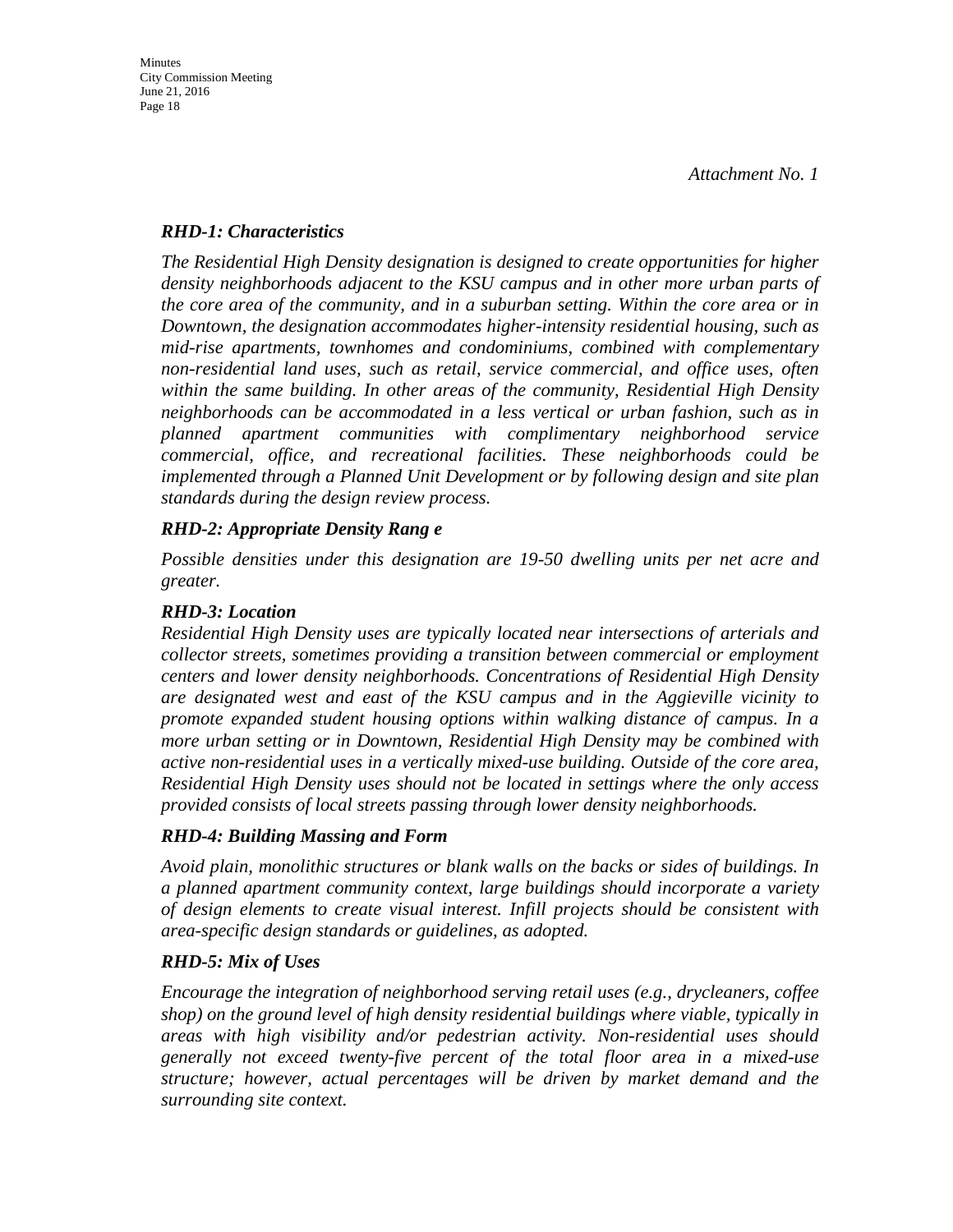#### *RHD-6: Parking Location and Design*

*Locate off-street surface parking behind buildings, tucked under buildings (e.g., podium parking), or within parking structures in established core area neighborhoods and the Downtown to maintain a pedestrian-oriented street frontage. Integrate structured parking garages and tuck-under parking with the overall design of the building they are intended to serve. The incorporation of active uses, such as retail, into the ground floor of freestanding parking structures included as part of multi-block developments is strongly encouraged where viable based on market demand and visibility.*

#### **Grand Mere, a Master Planned Golf Course Community**

#### *B. PROJECT INTENT*

*The overall Land Use Amendment is intended to create a community designed within a park. By responding to the natural terrain, preserving natural corridors, protecting the slopes and riparian environment, a harmonious relationship with the land can be created for the community.* 

*Grand Mere is envisioned as an upscale residential community, with the University's Colbert Hills Golf Course and preserved open space interwoven throughout the development. The community is made up of individual neighborhoods defined by open space features, topography, connection to the Grand Mere Parkway, and the golf course. A strong joint effort has integrated the golf course design (Colbert Hills) and the overall community design (Grand Mere Development). The interconnectivity of automobile circulation, pedestrian/bicycles, and open space, as well as residential neighborhood placement and overall community utility location, has created a well integrated community with both future residences and community recreation as the main focus. Flexibility is built into the land use plan to allow the development to respond to market demand.* 

*Specific types of residential product may subtly change in the future due to market demand as the development pattern becomes clearer and as the community matures. The community will offer a high level of design quality, architectural variety, and a wide range of housing types to address the potential markets appropriate for an upscale development.*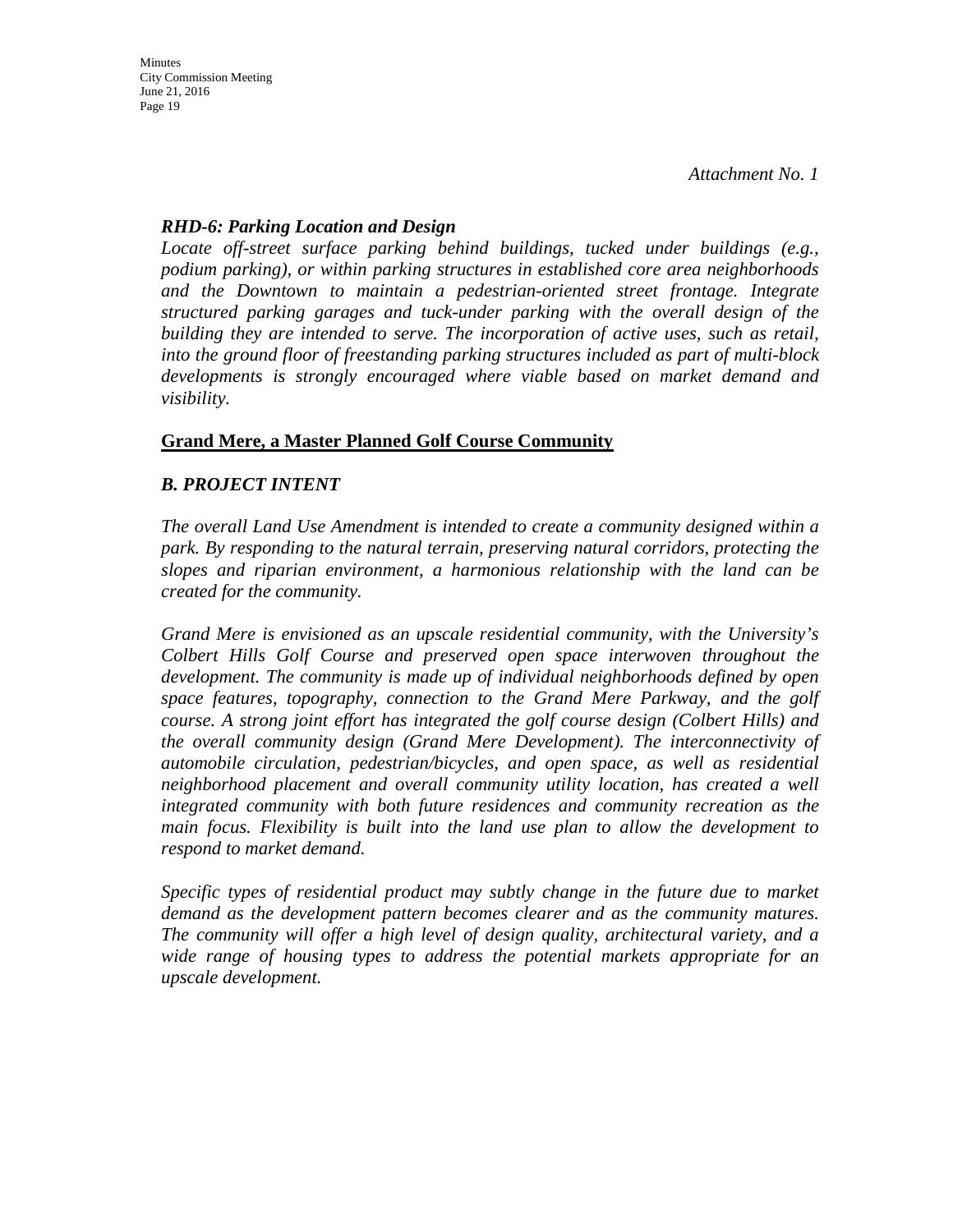### *5 KEY DESIGN CONCEPTS*

#### *1. Create a high quality residential community*

*Create a community of villages, residential neighborhoods, and neighborhood commercial areas centered along the projects' spine, Grand Mere Parkway. Through the use of architectural design guidelines and development reviews the quality of building construction will be maintained at the highest level.* 

#### *2. Integrate the Natural Environment*

*Preserve the natural slopes and open space features. Provide a visual connection to the natural beauty of the development: the golf course in the valleys, the long vistas/views, and the prairie environment.* 

#### *3. Offer a Variety of Residential Living*

*Offer a wide range of residential products and lot types to address the market demands of the well informed and upscale consumer. An integrated community of many housing types will help to provide an interesting streetscape, a quality neighborhood texture, and a sustainable development.* 

#### *4. Create a Pedestrian/Bicycle System*

*Provide pedestrian/bicycle connections throughout the development, following the Grand Mere Parkway, open space corridors and the linear park connections provided as part of the Master Plan along Little Kitten Creek and the continuation of the Hudson trail.*

*Grand Mere Community Overall Development Plan* 

#### *5. Establish a 'heart' to the community*

*Provide a central community feature for the residents of Grand Mere. Utilizing the golf clubhouse access as a link between the east and west parts of the property, a private community recreation complex would be provided at the intersection of Grand Mere Parkway and Colbert Hills Drive. This central location along the bike trail and pedestrian sidewalk connections to all the neighborhoods would provide an accessible 'recreational heart' for the community.*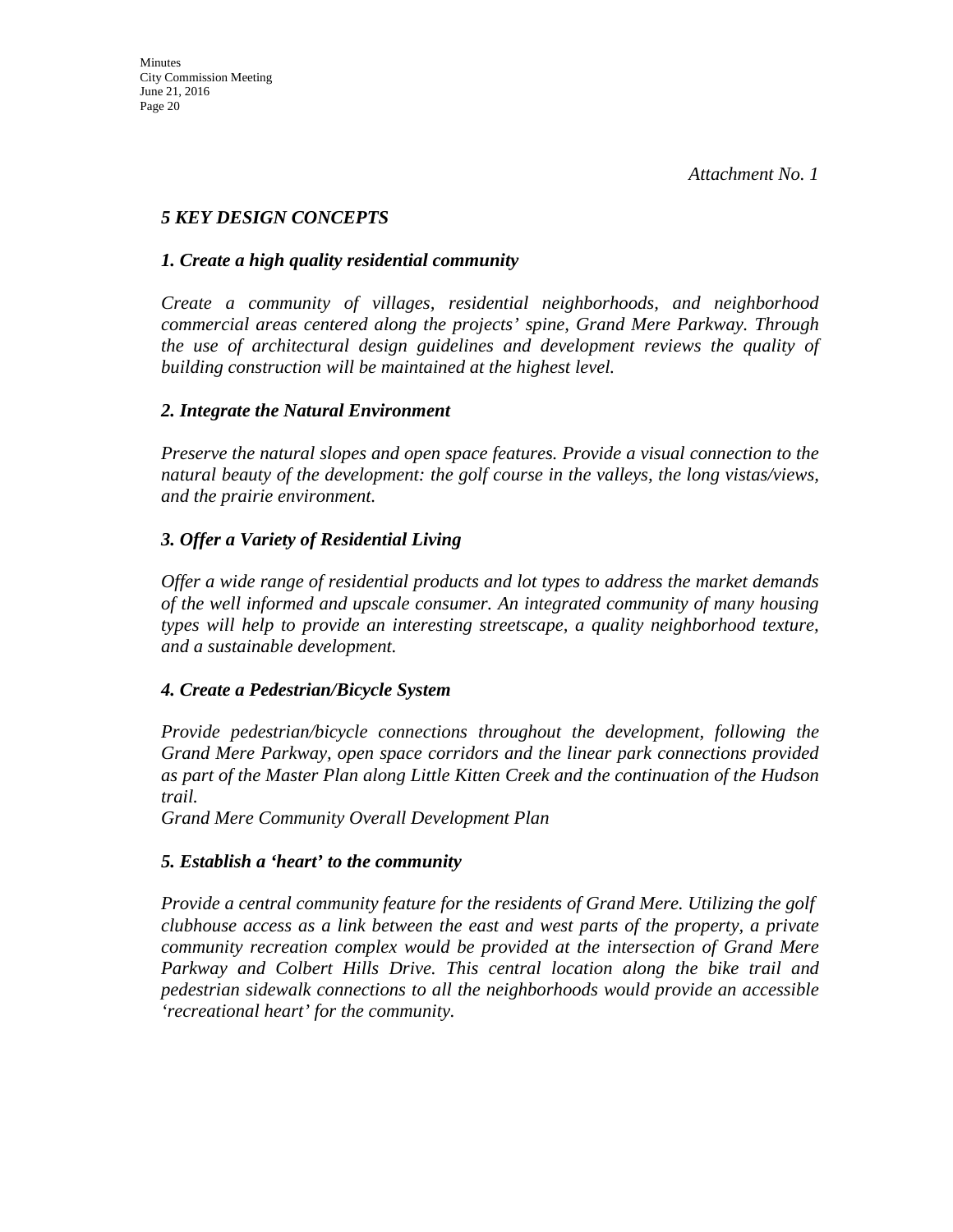#### *III. COMMUNITY CONCEPTS AND DEVELOPMENT STRATEGY*

*Grand Mere is proposed as a Master Planned Community consisting of a wide range of residential housing types and densities and will be utilizing both Planned Unit Development and Conventional Zoning Development standards based on specific sites and development types.* 

*The overall Grand Mere Project consists of 1,054 (estimated) acres, including the Colbert Hills Golf Course. Rather than dispersing development throughout the entire property, the project purposes to "concentrate" neighborhood development within residential and commercial villages on approximately 543 acres preserving almost 50% of the land as natural open space or golf course. This concept, while proposing a variety of home types and densities, provides large natural open spaces, golf course amenity for the general public, and peripheral residential villages as large lot or low density residential products that create an overall density (1.5 du/ac) for the site, consistent with the surrounding neighborhoods. All housing types shall belong to the Master Homes Association, which will be responsible for enforcing the covenants and restrictions, and maintaining the common grounds.* 

*Within the community, residential neighborhoods are supported by neighborhood commercial services, which provide a focus and entry element for the development. These neighborhood office and retail villages are envisioned as community services located at the development entries along the Little Kitten Creek entry and Kimball Ave. and the future northern entry on Marlatt.* 

*Throughout the plan, connecting open space systems, sidewalks and bike trails provide pedestrian connections between residential neighborhoods, public amenities and the neighborhood services. These are planned connections to occur in a variety of types and locations. As each phase of development is planned in detail, the specific pedestrian connections will be part of each village plat and relate back to the overall Circulation Parks & Open Space Plan.* 

*Grand Mere Community Architectural Guidelines and Design Standards will provide for the review and approval of all site and building plans for the Grand Mere property. The Design Review Committee of Grand Mere will be responsible for enforcement of these guidelines and standards. The Developer believes that careful planning and enforcement of design and development standards will ensure orderly, attractive, and*  lasting development, all of which will preserve and enhance the value of the *community.*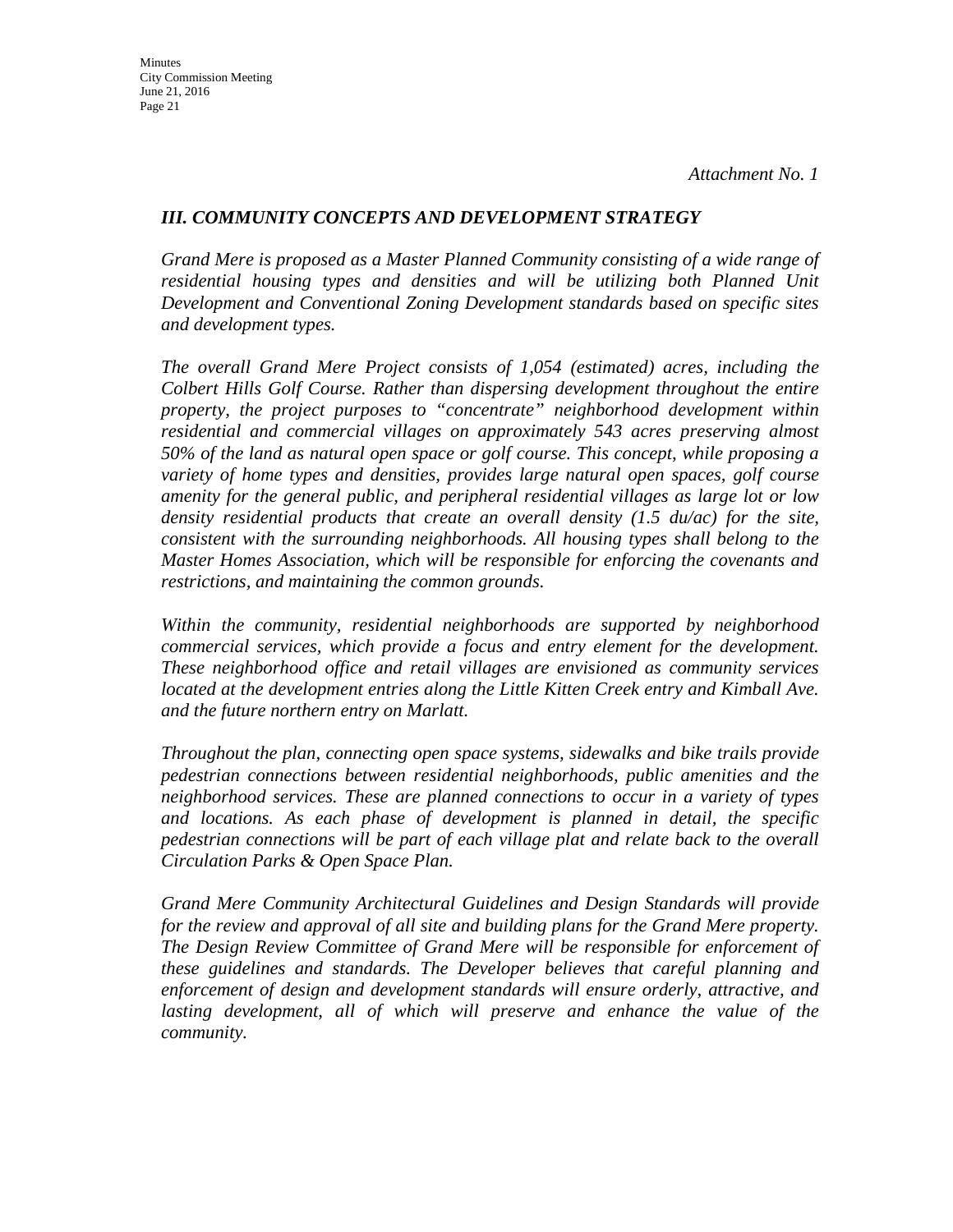#### *A. Residential Neighborhoods*

*The planning concept proposes a wide range of residential uses, with densities ranging from 1 to 20 dwelling units per acre (du/ac) within individual parcels. Generally, individual neighborhoods are envisioned as small enclaves in order to promote a mix of different product types, create intimate neighborhoods, and to build a strong community image from the project's onset. The key to a sustainable successful development is quality design and construction, and a variety of housing price points to attract a wide spectrum of residential consumers. Higher density residential, as well as small lot single-family opportunities are integrated into the community along Grand Mere Parkway, rather than isolated or located along the site's edges. While building a stronger new community, this concept also reduces impact on existing adjacent neighborhoods by focusing the traffic and circulation internally.* 

#### *Residential Types:*

#### *Single Family (RLM)*

*The 273.4 acres of single family proposed for Grand Mere represents 50% of the total proposed residential acreage. The detached single family products will range in size and density. The villages of single family will be developed as parcels and each will be controlled to maximize views, walkouts, and architectural design quality. The Grand Mere Architectural Review Committee will provide design review of the homes and general site development guidance. Each single family village will be signed and themed as a unique part to the overall Grand Mere development and developed as the market demands. Each parcel will provide internal open space, storm drainage controls, and pedestrian linkages between the villages in addition to the designated Grand Mere Circulation Park & Open Space Plan.* 

#### *Townhomes (RMH)*

*The townhomes proposed for Grand Mere are located along the parkway or the golf course for direct access to the recreation center, open space, and bike trail systems. These homes would offer a two and three bedroom configuration in groups of two to six homes per buildings, depending on site conditions and planning. The homes association would provide maintenance for the common areas within the neighborhood. The architecture would be designed to provide an overall theme and consistent material quality throughout the neighborhood. Attached garages and individual entries for each home would be provided. Depending on the market demands an amenity center might be planned for the various townhome parcels.*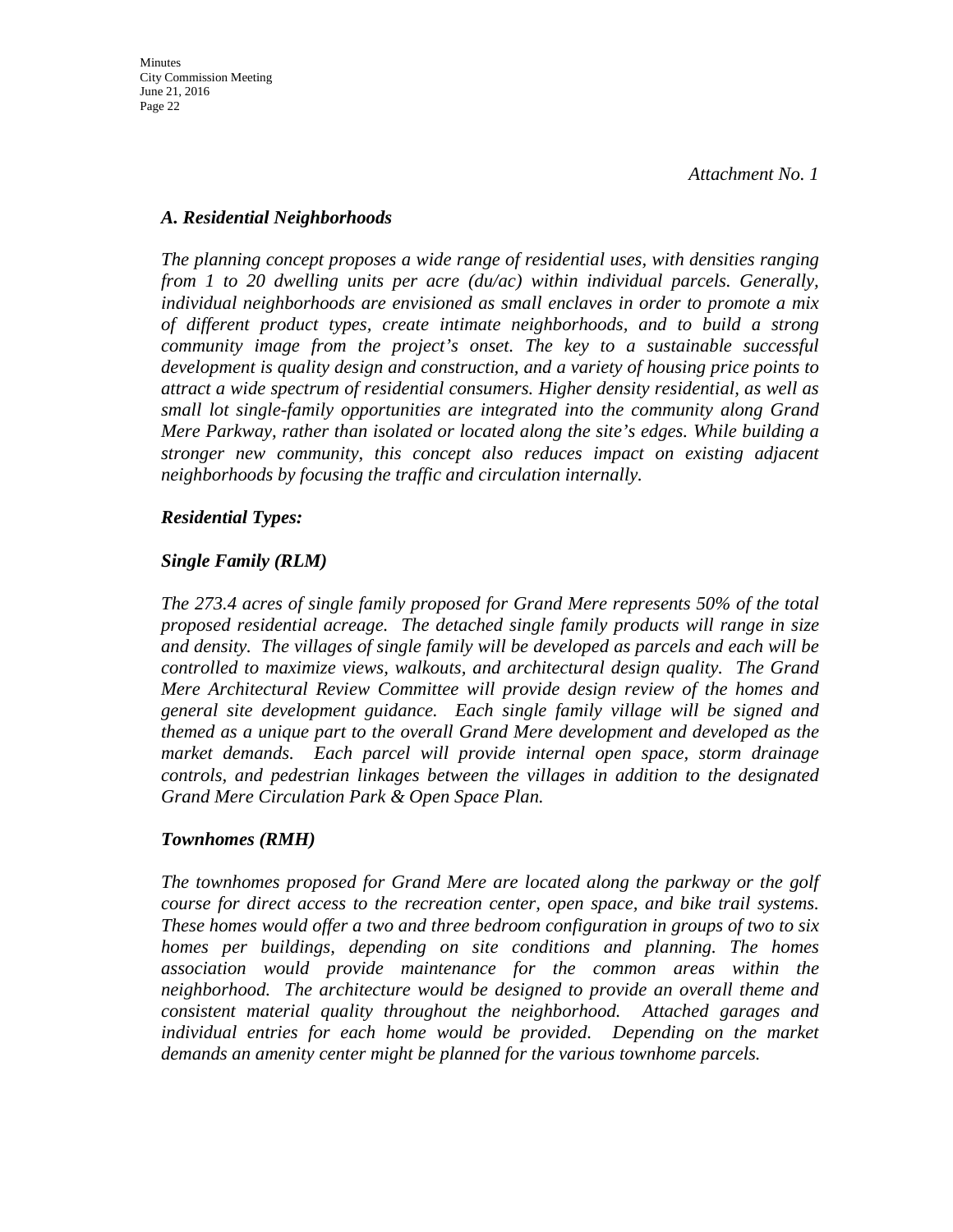#### *C. Streets and Circulation System*

*Residential streets within Grand Mere are envisioned as a key element of "neighborhood quality," offering a place to walk and play, as well as to drive and park. The streetscape in and along the roads will reflect the quality of the community through the use of signage monumentation and landscaping depending on the location and natural conditions of the space providing strong visual "cues" to better orient drivers to their locations and destinations.* 

*When utilizing the approved Manhattan street system standards the hierarchy, streetwidths, design speeds, and travel/parking lanes are consistent and will not compromise auto on-street parking, or bike and pedestrian access. The street layout will frame important views and vistas, including buildings, golf course, and natural features. Onstreet parking is available on all local streets.* 

*The Master Planned Community will be accessed from Kimball Avenue and Marlatt Avenue. Additional access points into the Community from surrounding residential streets are shown on the Master Plan.* 

#### *D. Pedestrian and Bicycle Circulation System*

*Connectivity with the City of Manhattan Linear Park Master Plan is our main focus for the overall trails system. A comprehensive pedestrian and bicycle system is proposed for the community to provide access to individual neighborhoods, the Club Facility and Hotel site, commercial services, and open space amenities~ Elements include both offstreet and on street bike paths, natural unimproved trails, and a 17.2 acre linear park along Little Kitten Creek. An easement shall be provided for the extension of the Hudson trail northward, along the east property line to northeast corner section 3-10- 7. All trail/path systems will be site- specifically designed at the time of construction. Each will be reviewed on a site-by-site basis to ensure sensitive placement and minimum disturbance. This will be coordinated with the Park & Recreation Board and the Parks and Recreation Department.* 

#### *G. Golf Course Development*

*The Grand Mere development drainage and detention system shall be designed to work in concert with the golf course drainage and detention system. The course was designed to meet the environmental goals of the Audubon International Signature Status Program.*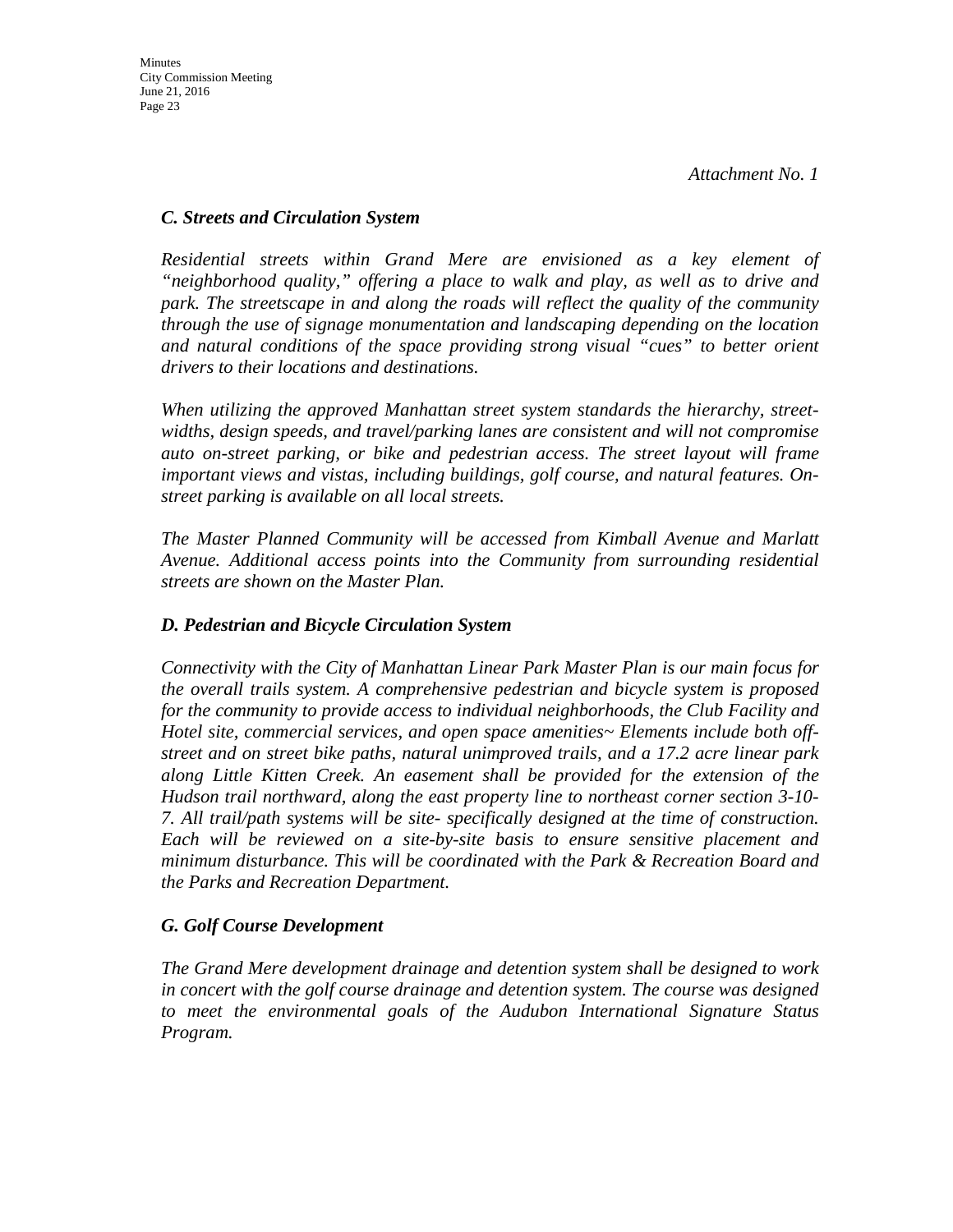#### *Bike Paths, Trails and Sidewalks*

*Bike paths, trails and sidewalks are provided along the internal streets and open spaces*  to provide internal connections between the villages where possible. See the *Circulation Parks & Open Space Plan.* 

The site was rezoned to R-3, Multiple-Family Residential District in 2013. Since that time, the Manhattan Urban Area Comprehensive Plan has been updated and now the Northwest Area Future Land Use Map shows the site as Residential High Density. The possible density range in the RHD is 19 – 50 dwelling units per net acre and greater. The proposed density for the Interlachen Villas PUD is 8.52 dwelling units per net acre.

The Grand Mere Master Plan was not updated to reflect the zoning and land use change in 2013. It was determined at that time that rezoning was in general conformance to the Grand Mere Master Plan.

#### **8. ZONING HISTORY AND LENGTH OF TIME VACANT AS ZONED:**

| August 7, 1997    | Board of County Commissioners approved Preliminary<br>Development Plan of The Wildcat (Grand Mere) and Colbert<br>Hills R-PUD. |
|-------------------|--------------------------------------------------------------------------------------------------------------------------------|
| August 14, 1997   | Board of County Commissioners approved Final Development<br>Plan.                                                              |
| April 6, 1998     | Manhattan Urban Area Planning Board recommended approval<br>of annexation.                                                     |
| April 21, 1998    | City Commission approved first reading of annexation.                                                                          |
| June 1, 1998      | Manhattan Urban Area Planning Board recommended approval<br>of rezoning to R District.                                         |
| June 16, 1998     | City Commission approved first reading of rezoning Tract II of<br>Grand Mere to R District.                                    |
| September 3, 2008 | Manhattan Urban Area Planning Board approves Preliminary<br>Plat of Grand Mere Addition Unit Three.                            |
|                   | November 17, 2008 Manhattan Urban Area Planning Board approves Final Plat of<br>Grand Mere Addition Unit Three.                |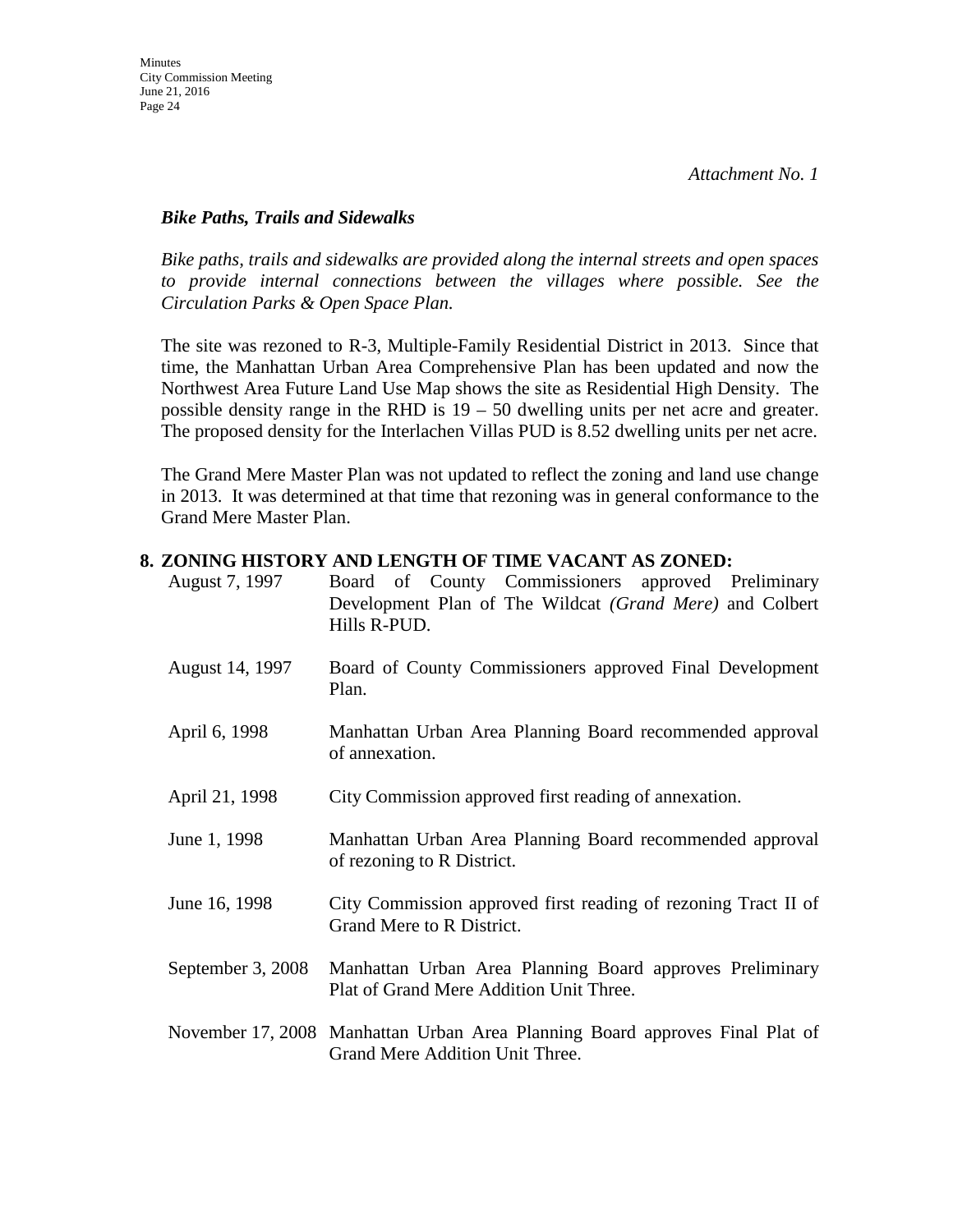- December 2, 2008 City Commission accepts rights-of-ways and easements as shown on the Final Plat of Grand Mere Addition, Unit Three
- November 18, 2013 Manhattan Urban Area Planning Board tables rezoning of the proposed Interlachen Addition.
- December 2, 2013 Manhattan Urban Area Planning Board recommends approval of rezoning of the proposed Interlachen Addition to: (Tract 1) R-1; (Tract 2) R-3; and (Tract 3) C-2; and approves Final Plat of Interlachen Addition, a replat of Grand Mere Addition, Unit Three.
- December 17, 2013 City Commission approves first reading of an ordinance rezoning the proposed Interlachen Addition from R, Single-Family Residential District to: (Tract 1) R-1; (Tract 2) R-3; and (Tract 3) C-2.
- January 7, 2014 City Commission Approves Ordinance No. 7059 rezoning the Interlachen Addition, from R, Single-Family Residential District to: (Tract 1)  $R-1$ ; (Tract 2)  $R-3$ ; and (Tract 3)  $C-2$ , and accepts rights-of-ways and easements as shown on the Final Plat of Interlachen Addition.
- January 22, 2015 Manhattan Urban Area Planning Board approves Final Plat of Interlachen Addition, Unit Two.
- February 3, 2015 City Commission accepts rights-of-ways and easements as shown on the Final Plat of Interlachen Addition, Unit Two.
- January 4, 2016 Manhattan Urban Area Planning Board approves Final Plat of Interlachen Addition, Unit Three.
- January 19, 2016 City Commission accepts rights-of-ways and easements as shown on the Final Plat of Interlachen Addition, Unit Three.
- **9. CONSISTENCY WITH INTENT AND PURPOSE OF THE ZONING ORDINANCE:** The intent and purpose of the Zoning Regulations is to protect the public health, safety, and general welfare; regulate the use of land and buildings within zoning districts to assure compatibility; and to protect property values.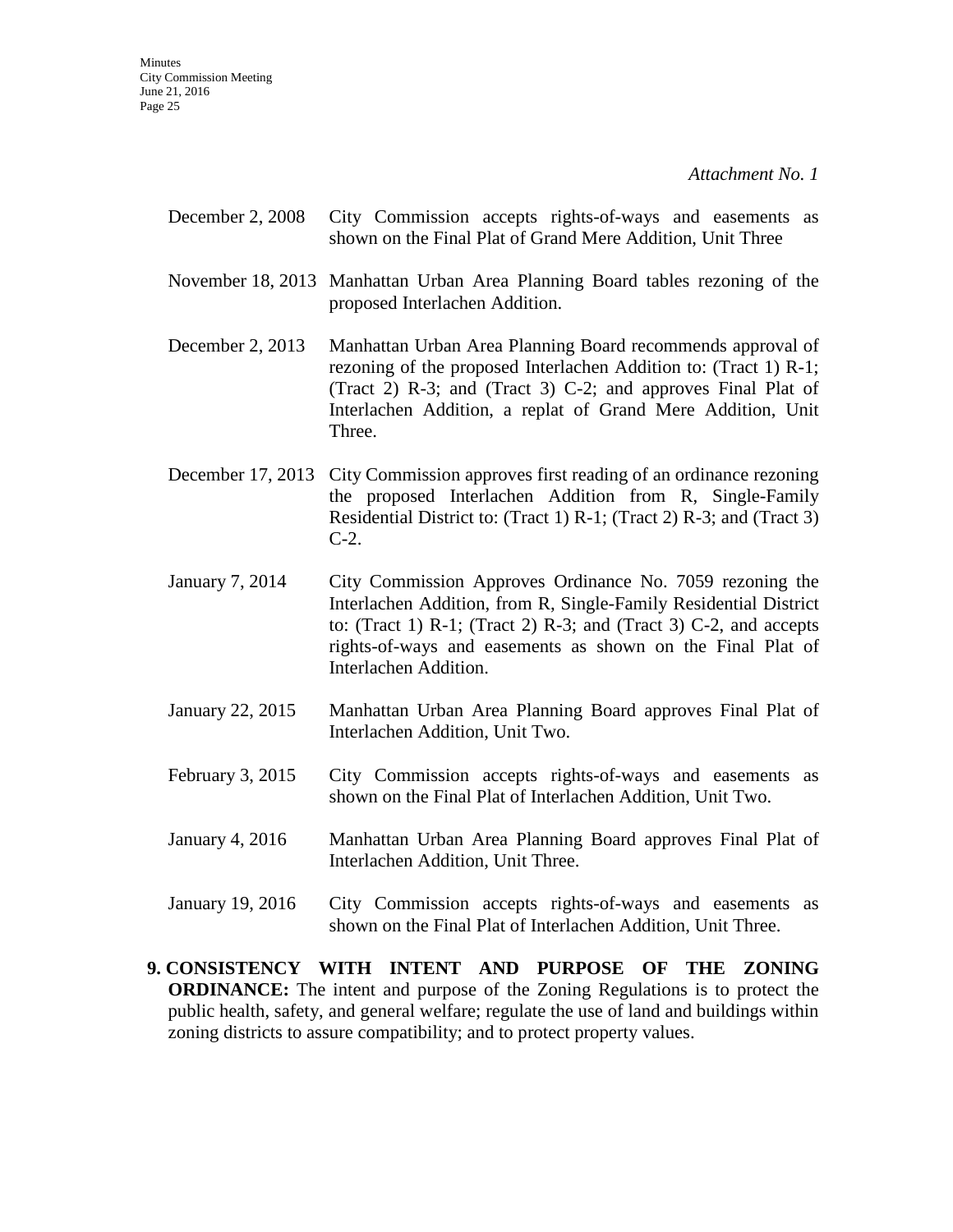**Minutes** City Commission Meeting June 21, 2016 Page 26

> The PUD Regulations are intended to provide a maximum choice of living environments by allowing a variety of housing and building types; a more efficient land use than is generally achieved through conventional development; a development pattern that is in harmony with land use density, transportation facilities and community facilities; and a development plan which addresses specific needs and unique conditions of the site which may require changes in bulk regulations or layout.

> Through the PUD rezoning process, the intent and purpose of the Zoning Regulations are met. The PUD provides for the efficient land use that is also in harmony with the area's residential density. The PUD process also offers conditions to the development that will protect the health, safety and general welfare of the community and protect property values. Subject to the conditions of approval, the proposed amendment is consistent with the Zoning Regulations.

**10. RELATIVE GAIN TO THE PUBLIC HEALTH, SAFETY AND WELFARE THAT DENIAL OF THE REQUEST WOULD ACCOMPLISH, COMPARED WITH THE HARDSHIP IMPOSED UPON THE INDIVIDUAL OWNER:** There appears to be no gain to the public that denial would accomplish. Traffic increases can be adequately handled by Marlatt Avenue and pedestrian safety is accommodated. Public utilities and facilities can be extended to adequately serve the subdivision, and most importantly, fire and emergency service protection. Denial of the request may be a hardship to the owner.

- **10. ADEQUACY OF PUBLIC FACILITIES AND SERVICES:** Adequate public water, sanitary sewer, streets and pedestrian sidewalks are currently available to serve the development. Public and private infrastructure is currently in place to service the site for single-family homes. The existing infrastructure will need to be altered to manage the increase in dwelling units. The developer has been in contact with the Public Works Department.
- **11. OTHER APPLICABLE FACTORS:** Fort Riley was notified of this rezoning, due to it being located in the Critical Area. The Fort encourages use of noise disclosure and noise reduction measures in noise sensitive land uses which includes offices providing nursing services and/or overnight stays, and to take into account potential effects of operational noise of the Fort on activities in the park. City Administration will provide the "Notice of Potential Impact" on building permits for this subdivision.
- **12. STAFF COMMENTS AND RECOMMENDATION:** City Administration recommends approval of the proposed rezoning of the Interlachen Villas Residential Planned Unit Development from R-3, Multiple-Family Residential District to Residential Planned Unit Development, with the following conditions of approval: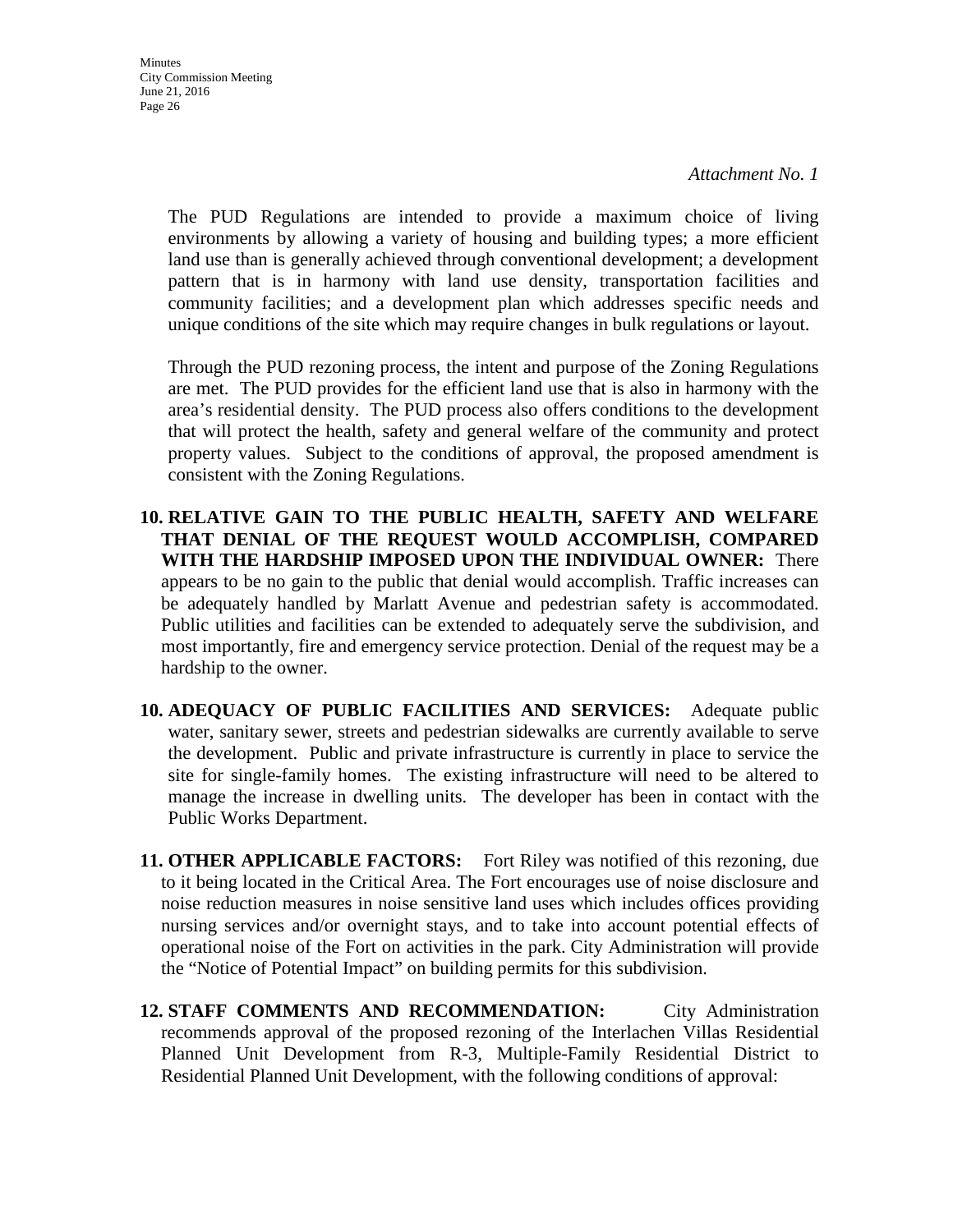- 1. The Permitted Use shall be single-family detached and single-family attached dwelling units.
- 2. A maximum of 62 total single-family townhome units shall be allowed.
- 3. Signage for low to medium density residential districts as described in Article VI, Section 6-201 shall be permitted.
- 4. Exempt signage shall include signage described in Article VI, Section 6-  $102(A)(2)(a)$ , (b), (c), (e), (i), (k), and (1).
- 5. Landscaping and irrigation shall be provided pursuant to a Landscaping Performance Agreement between the City and the owner, which shall be entered into prior to issuance of a building permit.
- 6. All landscaping and irrigation shall be maintained in good condition.
- 7. The names of the travel easements shall be approve by the Riley County Emergency Management Department and Manhattan Fire Department prior to the application for the Final Development Plan and Final Plat for Phase 1.

## **ALTERNATIVES:**

- 1. Recommend approval of the proposed rezoning of the Interlachen Villas Residential Planned Unit Development from R-3, Multiple-Family Residential District to Residential Planned Unit Development, stating the basis for such recommendation, with the conditions listed in the Staff Report.
- 2. Recommend approval of the proposed rezoning of the Interlachen Villas Residential Planned Unit Development from R-3, Multiple-Family Residential District to Residential Planned Unit Development, and modify the conditions, and any other portions of the proposed PUD, to meet the needs of the community as perceived by the Manhattan Urban Area Planning Board, stating the basis for such recommendation, and indicating the conditions of approval.
- 3. Recommend denial of the proposed rezoning, stating the specific reasons for denial.
- 4. Table the proposed rezoning to a specific date, for specifically stated reasons.

## **POSSIBLE MOTION:**

The Manhattan Urban Area Planning Board recommends approval of the proposed rezoning of the Interlachen Villas Residential Planned Unit Development from R-3, Multiple-Family Residential District to Residential Planned Unit Development, based on the findings in the staff report, with the seven (7) conditions recommended by City Administration.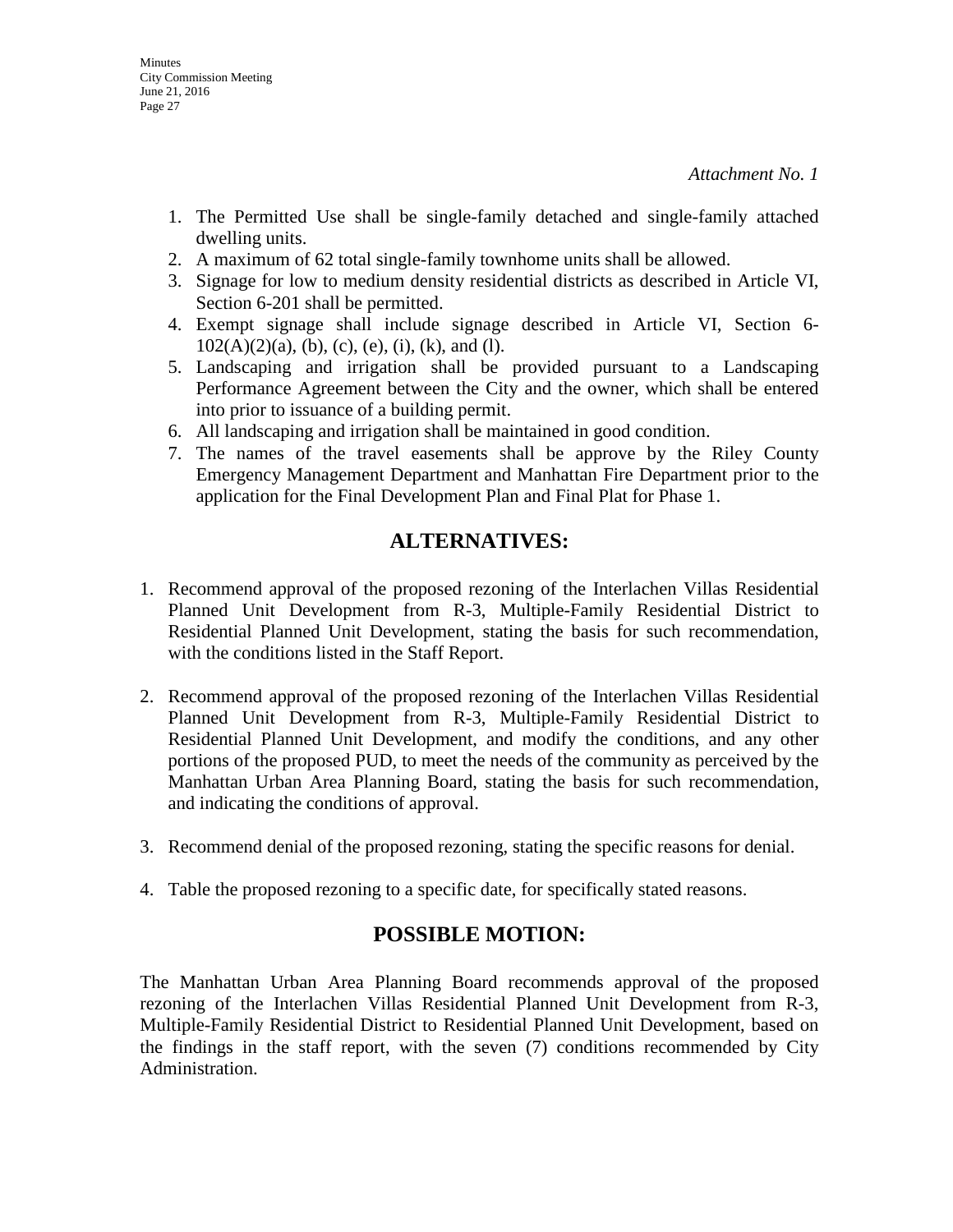### **PREPARED BY:** Chad Bunger, AICP, CFM, Senior Planner **DATE:** May 9, 2016

16013}SR}InterlachenVillas\_RezoneR3toPUD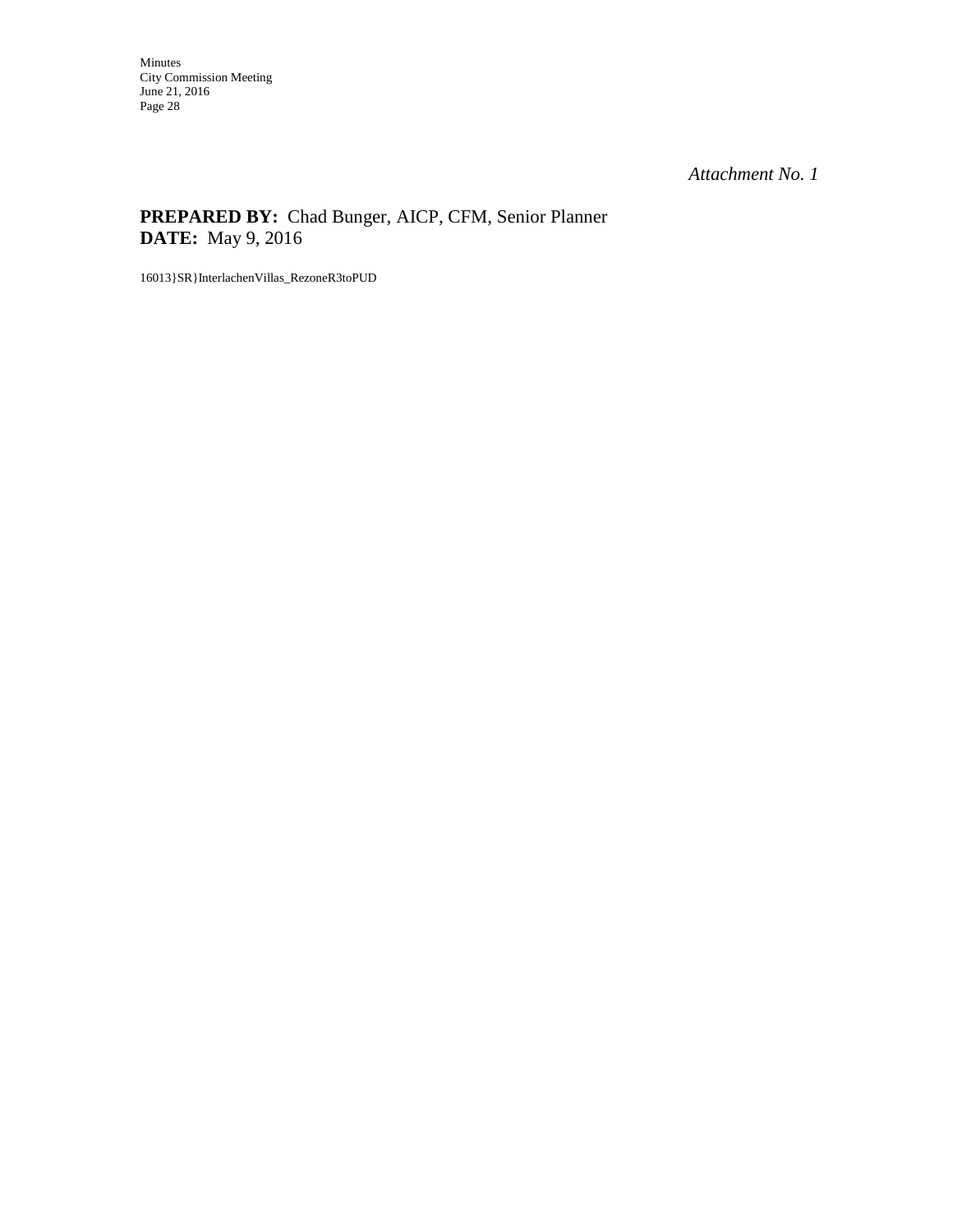#### **STAFF REPORT**

#### **APPLICATION TO REZONE PROPERTY TO PLANNED UNIT DEVELOPMENT DISTRICT**

# **BACKGROUND**

**FROM:** PUD, JenTre Commercial Planned Unit Development

**TO:** PUD, No Stone Unturned Commercial Planned Unit Development

**OWNERS:** No Stone Unturned Foundation – Dina Clark, Executive Director

**APPLICANT:** SMH Consultants – Jeff Hancock, P.E.

**DATE OF NEIGHBORHOOD MEETING:** November 19, 2015

**DATE OF PUBLIC NOTICE PUBLICATION:** March 24, 2016

#### **DATE OF PUBLIC HEARING: PLANNING BOARD:** April 18, 2016 **CITY COMMISSION:** May 3, 2016

**LEGAL DESCRIPTION:** Lot 2, JenTre PUD, Unit 1and a tract of land in the North half of the Northwest Quarter of Section 10, Township 10 South, Range 07 East.

**LOCATION:** Generally located east of the Kimball Avenue/Grand Mere Parkway roundabout.

**AREA:** 517,928 square feet (11.89 acres)

**PROPOSED USES:** The application documents state that the proposed uses located in the Planned Unit Development will consist of medical offices to include, but not limited to: No Stone Unturned pediatric and developmental care services; corporate offices for Mathis Rehab Centers, LLC; outpatient orthopedic physical and occupational therapy; intensive outpatient counseling services for youth, young adults and adults; inpatient crisis center for youth, young adults and adults; a clinical research center, and medical specialty services, such as primary medical care, oncology and pharmacy.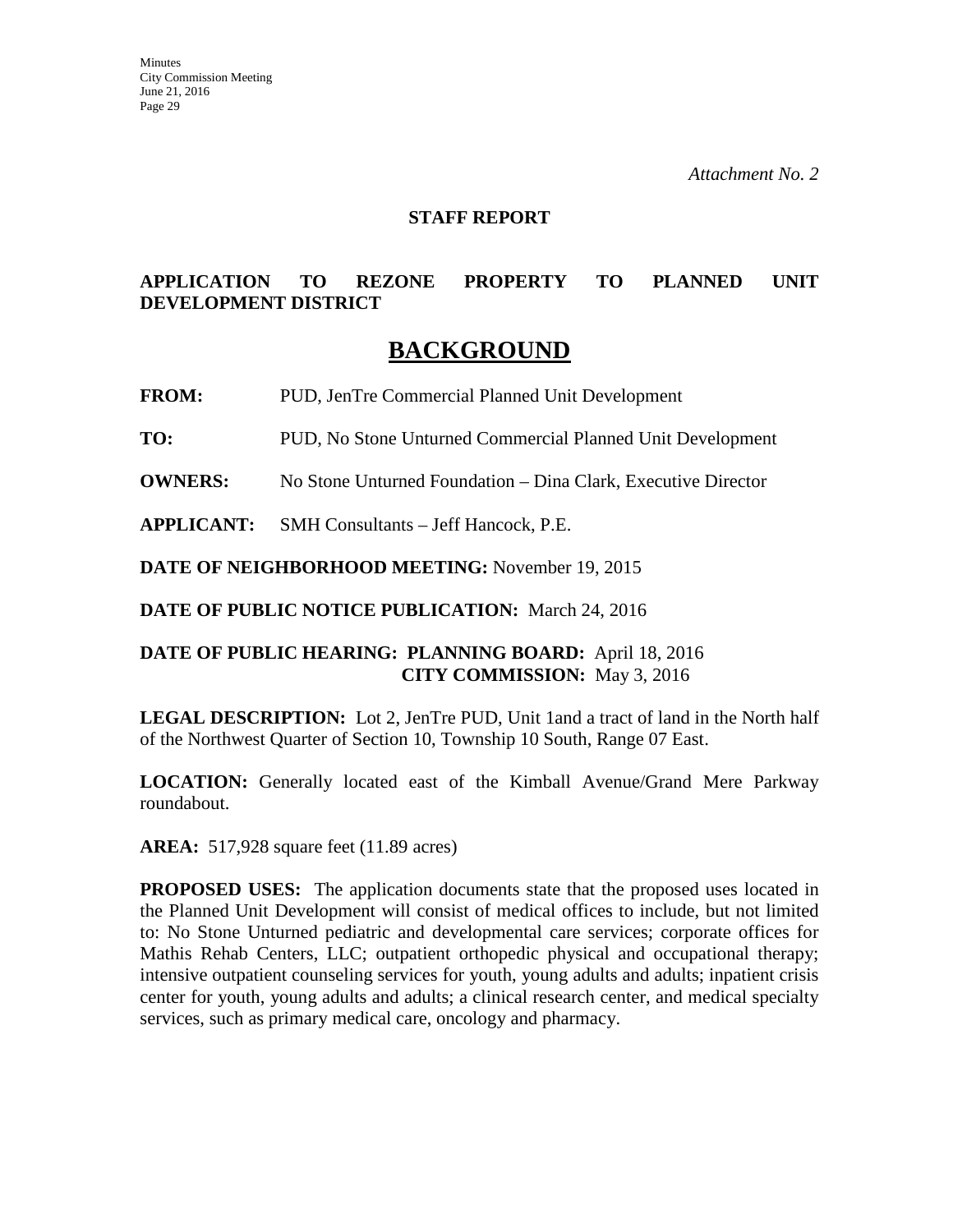Dr. Jeff Mathis, of the No Stone Unturned Foundation provided a complete description of the crisis center and clinical research center (*See attached)*. The crisis center is listed in the application materials because it was anticipated that it would be most readily understood. The description of the use explains that it will be a short stay  $(2 -3)$  days) inpatient counseling center for youth and young adults. According to Dr. Mathis, the "crisis center" is part of a 3-part approach to helping provide psychiatric and behavioral therapy services to children and young adults. Following the short-term stay at the "crisis center," services would be stepped down to an intensive out-patient service, followed up by less intensive out-patient counseling.

Dr. Mathis also describes the clinical research organization as a "phase 1 or phase 2a clinical trial facility for early development medication focused on cancer and psychotropic medications. Some of the services will be on an out-patient basis, and some will involve stays between a few days and a month." Dr. Mathis states that this facility should be viewed as a medical research facility.

A complete description of the medical services is listed in the application materials.

The application materials state that business hours will range from part-time hours to 24 hour services for the crisis center and the clinical research organization.

#### **PROPOSED BUILDINGS AND STRUCTURES:**

Six (6) new buildings are proposed on the vacant site. These buildings include:

| Corporate Office                   | 1 Level  | 4,000 square feet    |
|------------------------------------|----------|----------------------|
| <b>Adult Outpatient Counseling</b> | 1 Level  | 5,000 square feet    |
| Center                             |          |                      |
| <b>Clinical Research</b>           | 2 Levels | 28,000 square feet   |
| Organization                       |          |                      |
| Crisis Center                      | 1 Level  | 8,000 square feet    |
| <b>Medical Wellness Center</b>     | 2 Levels | $20,000$ square feet |
| and Mathis Rehabilitation          |          |                      |
| No Stone Unturned                  | 2 Levels | $25,600$ square feet |
| Foundation                         |          |                      |

Only the No Stone Unturned Foundation building has detailed floor and building design plans. The application documents show a split-level building using modern architectural design. The exterior design includes metal wall panels, perforated metal wall panels or wood looking metal panels, translucent wall panels and glass walls. The building will be 28 feet tall, measured from the lower floor grade to the building parapet. The floor plan shows several offices, therapy rooms, class rooms and conference rooms on the first floor and a therapy pool and vacant space reserved for future expansions on the second floor.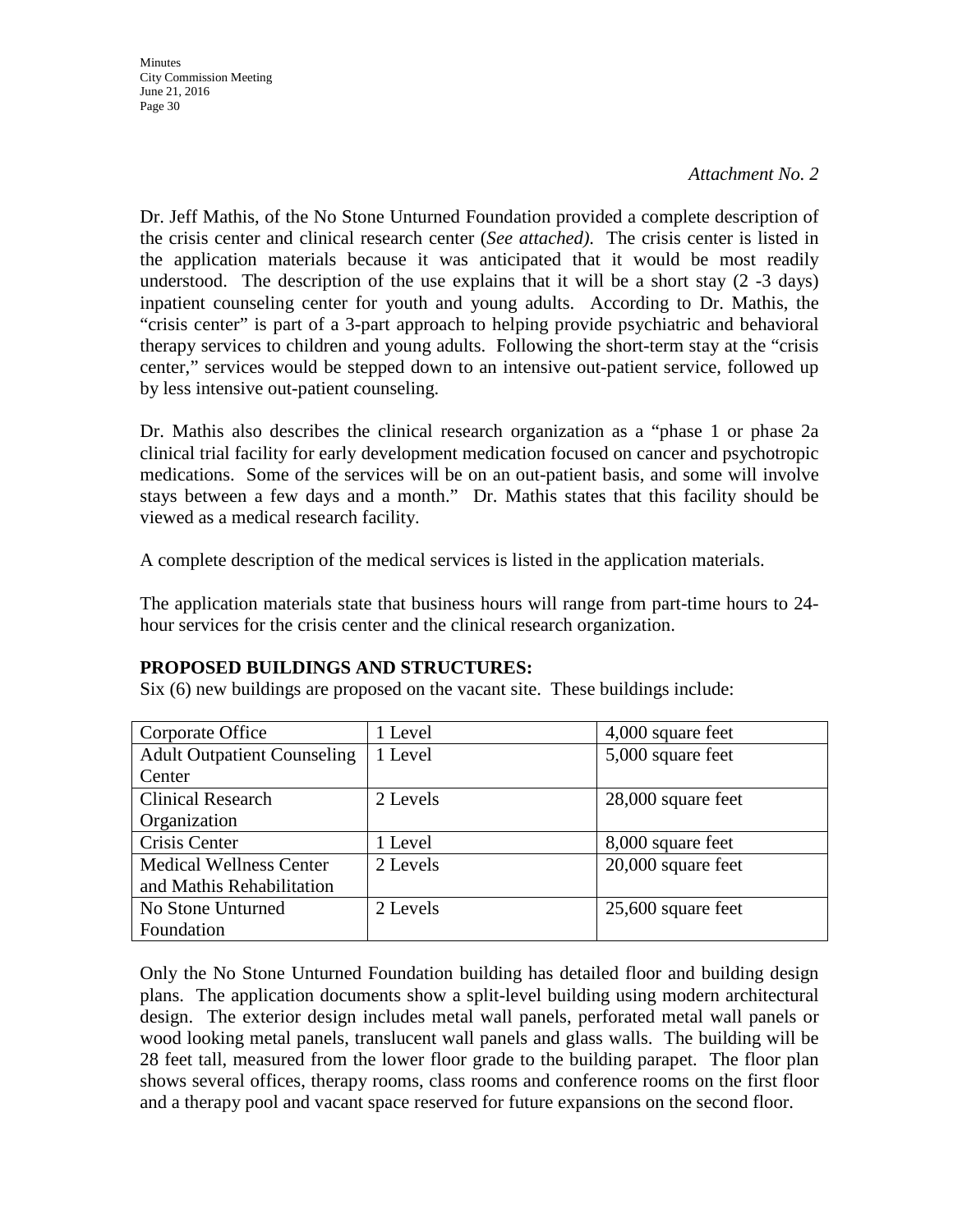**Minutes** City Commission Meeting June 21, 2016 Page 31

#### *Attachment No. 2*

The No Stone Unturned Foundation Building and off-street parking, driving aisles and landscaping directly to the west, south and east of the building will be constructed in the first phase.

The following phase(s) will include the other 5 buildings and the adjacent off-street parking spaces and landscaping. The site screening fence on the east side of the property will be installed with the eastern off-street parking lot is constructed.

The buildings and adjacent parking spaces and landscaping on Lots  $2 - 6$  will require a PUD Amendment be approved before they are built.

| <b>Use</b>                  | <b>Square Feet</b> | <b>Percentage</b> |
|-----------------------------|--------------------|-------------------|
| <b>Buildings</b>            | 54,213             | 10.8%             |
| Paved Area (Parking &       | 134,613            | 26.8%             |
| Driveways)                  |                    |                   |
| Landscaped Areas/Open Space | 314,261            | 62.4%             |
| <b>Total Impervious</b>     | 188,826            | 37.6              |

#### **PROPOSED LOT COVERAGE**

#### **PROPOSED SIGNS**

A wall sign and mural is proposed on the west side of the building measuring 23.5 ft by 1.5 ft (35.25 square feet in area). A mural/logo is proposed on the east and west building façade. The two murals could be considered art by definition of the Sign Regulations.

A pylon sign is proposed on the south side of the entrance to the site. The pylon sign will be on an 8 foot tall limestone base. Extending from the base will be a 4 foot by 8 foot internally illuminated sign face that will list the business/medical campus name. A back lit metal sculpture is proposed to be mounted on the sign base.

Signage for the other buildings will generally consist of wall signage and directional signage to be proposed at the time those buildings is considered through the amendment process.

#### **PROPOSED LIGHTING:**

Twelve (12) foot tall light poles are proposed throughout the off-street parking lot. Based on the site lighting plan, illumination of the site should not migrate off of the site onto adjacent properties. The Zoning Regulations requires that all lighting of the site be fully shielded to cut off lights at the property line.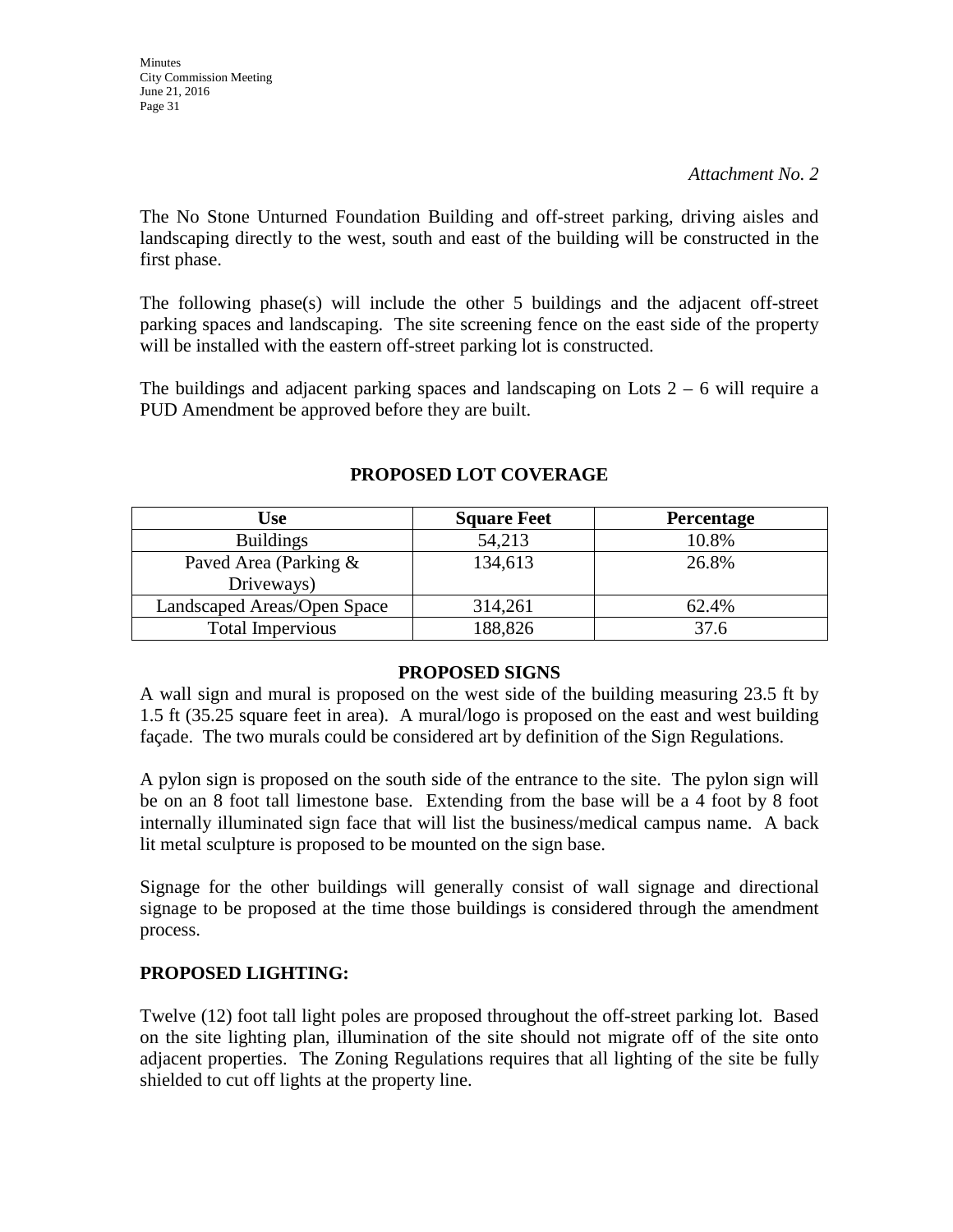## **SIX REVIEW CRITERIA FOR PLANNED UNIT DEVELOPMENTS**

**1. LANDSCAPING:** The application plan shows extensive landscaping throughout the site. The landscaping plan shows a mix of deciduous and evergreen trees, shrubs, ornamental grasses and perennial plants across the site.

Extensive retaining walls are proposed on the site to address the significant grade changes from southwest to the northeast. A large stance of trees is located on the southern property line, adjacent to the residential properties. The applicant has stated that these existing trees will remain, as possible to provide a vegetative buffer.

A conditional of approval is that a landscape performance agreement be executed for each phase of the development.

**2. SCREENING:** The Preliminary Development Plans shows a fence along the east side of the parking lot, which is set back approximately 60 feet from the east property line. The preliminary design of the fence shows stone veneer columns with wood or steel frames and wood screening elements. The purpose is to screen the site from adjacent residential properties to the east.

Three (3) trash dumpster enclosures are proposed across the site, each proposed with a different phase of the development. The architectural plans show the enclosures to be 5 feet tall with stone veneer walls and a metal and wood gate.

As stated in the landscaping section, a large stance of trees is located on the southern property line, adjacent to the residential properties. The applicant has stated that these existing trees will remain, as possible to provide a vegetative buffer between the site and the adjacent properties.

**3. DRAINAGE:** The site was originally part of the JenTre PUD, approved in 1999, which was a commercial development consisting of business and professional offices, a restaurant and a floral shop. A drainage plan was developed for the original JenTre PUD that consisted of a 0.57 acre wet retention basin. This basin was constructed with the first phase of the JenTre PUD. The normal water depth of the basin is 4 feet and takes into account for periodic siltation. The following is the hydrology data for the detention from the 1999 drainage study.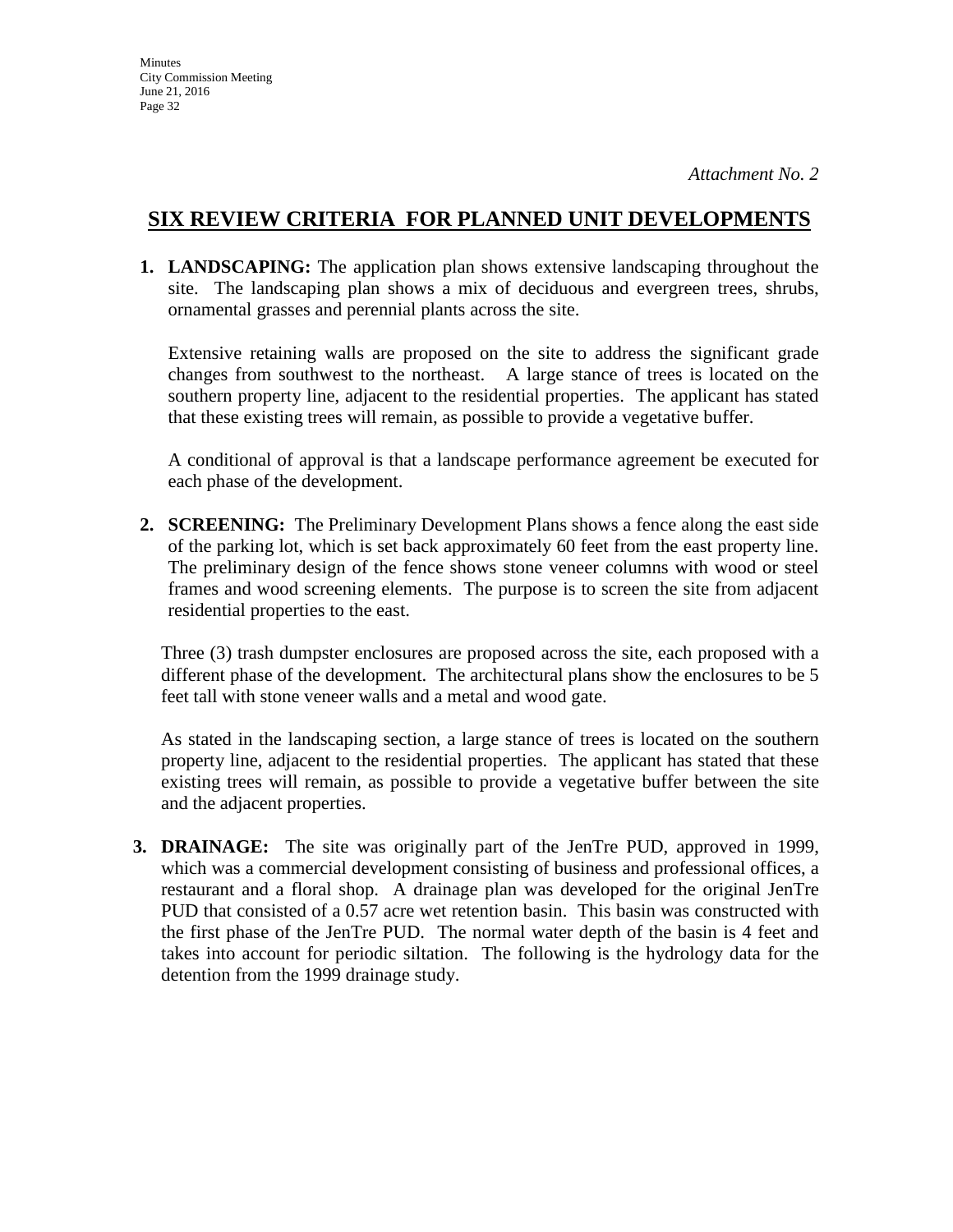| <b>Storm Frequency</b> | <b>Water Elevation</b> | Post-         | Pre-development |
|------------------------|------------------------|---------------|-----------------|
| (Years)                | (feet)                 | Development   | Outflow (cfs)   |
|                        |                        | Outflow (cfs) |                 |
|                        | 1153.49                | 25.8          | 29.1            |
| 10                     | 1155.27                | 47.1          | 87.3            |
| 100                    | 1156.88                | 60.0          | 134.7           |
| Probable               | 1162.17                | 1185          |                 |
| Maximum                |                        |               |                 |
| Precipitation          |                        |               |                 |

The design of the wet retention basin was to be less than the pre-development stormwater runoff conditions and meet the City's stormwater management requirements at that time.

The applicant has reviewed the original drainage plan and determined that the approximately 14 acre JenTre PUD site was to have about 50% impervious area. The applicant calculated that the No Stone Unturned PUD site plan has an impervious area of about 48%. It is concluded that the original drainage plan for the site is adequate to manage the stormwater runoff for both the existing developments of the JenTre PUD and the proposed development of the No Stone Unturned PUD and meet the City's stormwater management requirements.

The City Engineer has reviewed the stormwater management analysis conducted by the applicant and agrees with its findings.

#### **4. CIRCULATION:**

#### *Traffic Study*

A traffic study was conducted by SMH Consultants, dated February, 2016 and revised March 30, 2016 (*traffic study is attached)*. The study states that Kimball Avenue have a average daily traffic (ADT) volume of 5,967 vehicles and Grand Mere Parkway has a ADT volume of 1,265 vehicles. The roundabout intersection of Kimball Avenue and Grand Mere Parkway has a level of service (LOS) A in the 3 directions of the roundabout that are functioning. The traffic study also analyzed the LOS at the intersection of Kimball Avenue and Vanesta Drive. All legs of this intersection has a LOS of C or better

The Preliminary Development Plan shows the site being accessed from the roundabout. The No Stone Unturned Foundation building will be the first phase of the development. This medical office building is anticipated to generate a total of 940 daily trips. Ninetythree (93) trips are anticipated in the AM peak hour and 105 trips in the PM peak hour. The total build out of the development with all 6 medical, business and professional offices is anticipated to generate 3,288 daily trips; 315 trips in the AM peak hour and 395 in the PM peak hour.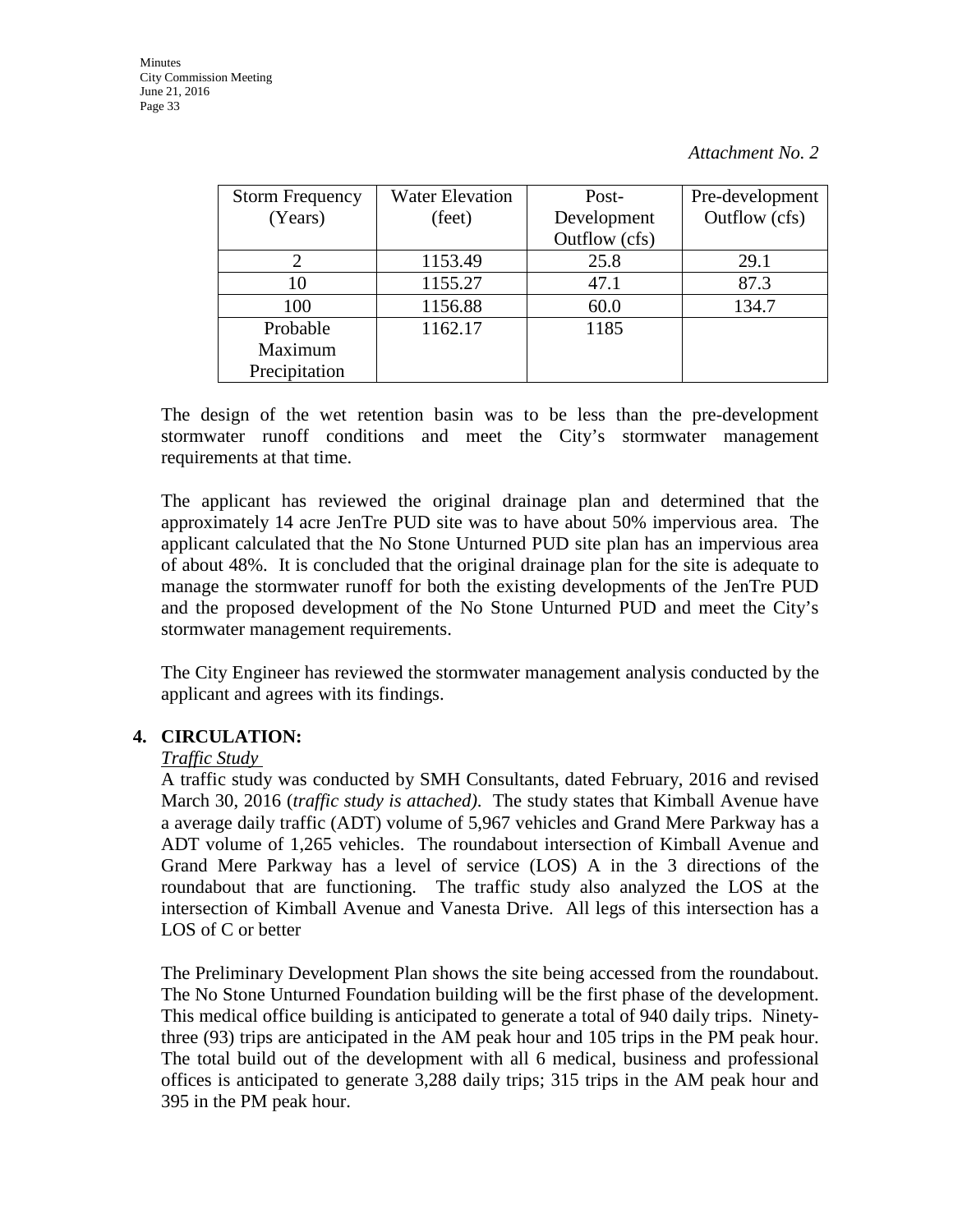Using the existing traffic data at the 2 intersections and the trips anticipated to be generated by the first phase and full build out of the development, none of the LOS for the intersections will change. The roundabout intersection will continue to function with a LOS of A for all legs. The signalized intersection a Vanesta Drive and Kimball Avenue will continue to perform at a LOS of C or greater for each movement.

The City Engineer has reviewed the traffic analysis and accepts its findings (*see memorandum*). In the City Engineer's memorandum, he notes that the existing roundabout is not designed properly to handle an increase in traffic volume along Kimball Avenue and Grand Mere Parkway that is anticipated in the future. The memorandum states "As proposed, the PUD has minimal impacts of the Kimball corridor or the intersections of GMP/Kimball or Kimball/Vanesta intersections. The existing and future issues with both of these intersections are due to the Kimball corridor traffic volumes."

The Public Works Department has programmed into the City's Capital Improvement Program (CIP) the hiring of a consultant to study this stretch of Kimball Avenue and apply for applicable grants in 2017. A design project for the Kimball Avenue Corridor is scheduled in the CIP for 2020, with construction of the roadway improvements programmed in the 2021 CIP.

#### *Off-street Parking*

The applicant has stated that a total of 107 employees will work at the various offices on the medical campus.

A total of 90,600 square of floor area is proposed in the medical and professional office campus. The Zoning Regulations allows for areas devoted to storage, hallways, bathrooms, mechanical rooms, etc. to not be included in the total floor area when calculating off-street parking requirements. It can be assumed that the proposed building will have approximately 15% of the total floor area devoted to these areas. Based on this and the parking requirements for medical clinics, a total of 424 off-street parking spaces are required for the medical campus. 425 off-street parking spaces are provided on the Preliminary Development Plan.

#### *Bicycle and Pedestrian Access*

Internal sidewalks are provided throughout the site to serve the buildings and off-street parking lots. A pedestrian route is being proposed from the site to a sidewalk that is being proposed along Kimball Avenue. The applicant proposes to construct this public sidewalk from Berkshire Circle to the pedestrian tunnel to the north of the roundabout on Kimball Avenue. A condition of approval is proposed by City Administration that would require the construction of this sidewalk as proposed, including connecting to the existing sidewalk on the south side of Berkshire Circle.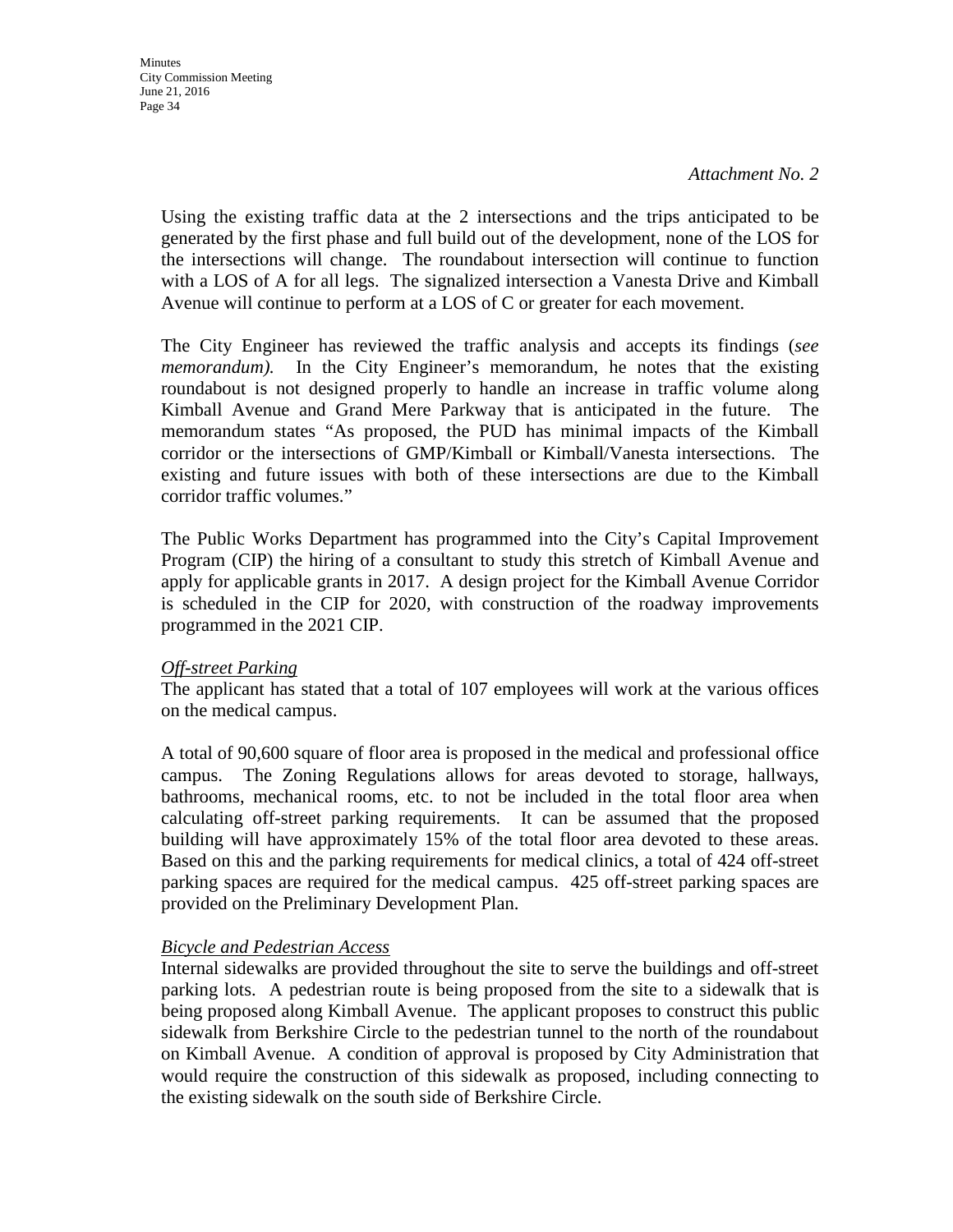**Minutes** City Commission Meeting June 21, 2016 Page 35

> The original JenTre PUD had proposed a sidewalk connection to an existing sidewalk network in the Wyndham Heights neighborhood. There is an existing sidewalk to the southeast of the site where this connect was to be made. Because of the extreme grades of the site and the need for large retaining walls, this connection is unfeasible. Additionally, neighbors who attended the pre-application neighborhood meeting stated they were not in favor of the sidewalk connection, as originally proposed.

- **5. OPEN SPACE AND COMMON AREA:** Other than the building site, the development will consist of common area owned and maintained by the business association for the campus. Various open spaces are shown on the site plan between the buildings. These areas are not programmed for specific uses, such as parks.
- **6. CHARACTER OF THE NEIGHBORHOOD:** The character of the neighborhood can be classified as single-family detached homes, business offices and single-family attached homes. To the south and east of the site are the Wyndham Heights and Little Kitten neighborhoods. To the north of the site is the first phase of the JenTre PUD, which consists of 3 office buildings. Further to the north is the Grand Mere Village commercial area. To the northeast is the Westbank Townhomes, consisting of 2- and 3 unit single-family attached homes. To the west is the open space associated with the entrance of the Grand Mere neighborhoods.

# **THIRTEEN MATTERS TO BE CONSIDERED WHEN CHANGING ZONING DISTRICTS**

- **1. EXISTING USE:** The site is vacant land that was originally approved for 5 businesses, including a restaurant. The land is currently overgrown with mature trees.
- **2. PHYSICAL AND ENVIRONMENTAL CHARACTERISTICS:** The site is tree covered with a significant change in grade from the southwest to the northeast. A wet retention basin in located on the northeast corner of the site and serves as the stormwater structure for the site and the adjacent commercial property to the north.

#### **3. SURROUNDING LAND USE AND ZONING:**

**NORTH:** Business offices in the JenTre PUD; JenTre Commercial Planned Unit Development.

**SOUTH:** Large lot single-family detached homes; R, Single-Family Residential District.

**EAST:** Single-family detached homes; R District.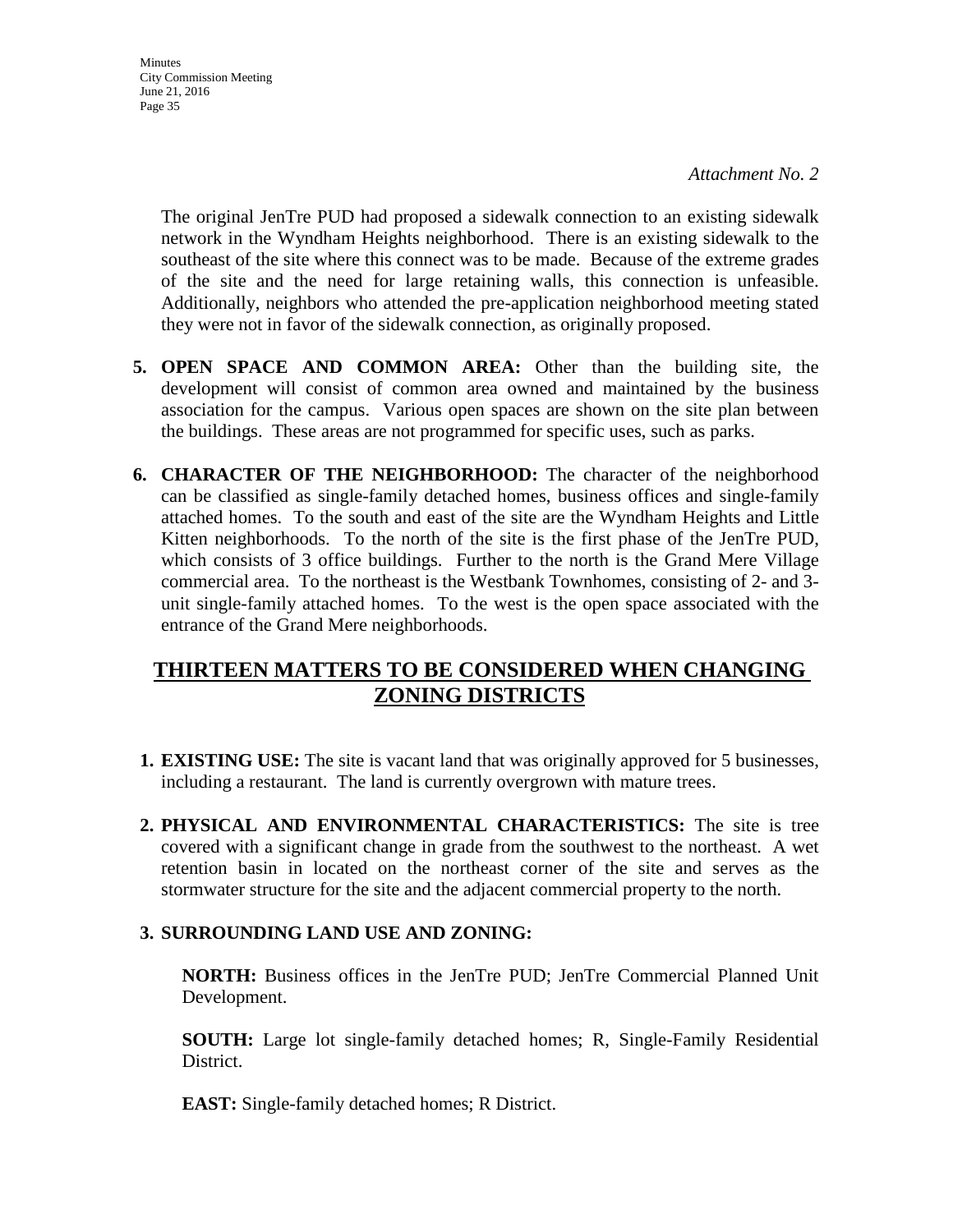**WEST:** Kimball Avenue (ROW width varies), open space associated with Grant Mere neighborhood entrance; R-2, Two-Family Residential District and R District.

#### **4. CHARACTER OF THE NEIGHBORHOOD:** See above under **CHARACTER OF THE NEIGHBORHOOD**.

**5. SUITABILITY OF SITE FOR USES UNDER CURRENT ZONING:** The site is currently zoned PUD for the JenTre Commercial Planned Unit Development. The site was to be the second and future phases of the commercial development. The first phase is to the north of the site and consists of 3 business offices. A Final Development Plan for the second phase was approved on April 3, 2000. The Final Development Plan consisted of 4 office buildings and a dine-in restaurant.

Section 9-107, Abandonment or Failure to Proceed, dictates the procedure for dealing with PUD's that are abandoned. Basically, if construction on a development with an approved Final Development Plan does not begin within 18 months of the original approval or extensions are not granted, the MUAPB can revoke the Final Development and begin considering rezoning the development. These efforts were not done by the property owner or City. The site is not suitable under its current zoning district.

**5. COMPATIBILITY OF PROPOSED DISTRICT WITH NEARBY PROPERTIES AND EXTENT TO WHICH IT MAY HAVE DETRIMENTAL AFFECTS:** Nearby properties are a mix of single-family detached homes, singlefamily attached homes and business offices. The uses proposed in the rezoning to Planned Unit Development District are medical uses and business and professional office uses. The previous PUD, that has been abandoned, was approved with similar uses office uses, as a well as a restaurant and retail floral shop.

The proposed PUD will increase traffic, noise and light compared to the current tree covered, vacant ground. The site is approximately 25 to 30 feet below the residential properties to the south. The grading plan for the Preliminary Development Plan shows the development will be at similar grade to the properties to the east.

The applicant has shown a 7 foot tall sight-obscuring fence and a 7 foot tall retaining wall on the east side of the parking lot, which is approximately 60 feet from the east property line.

The applicant has stated that they will work to preserve as many trees along the southern property line as possible to provide screening for the adjacent property owners. These property owners are also several feet above the development.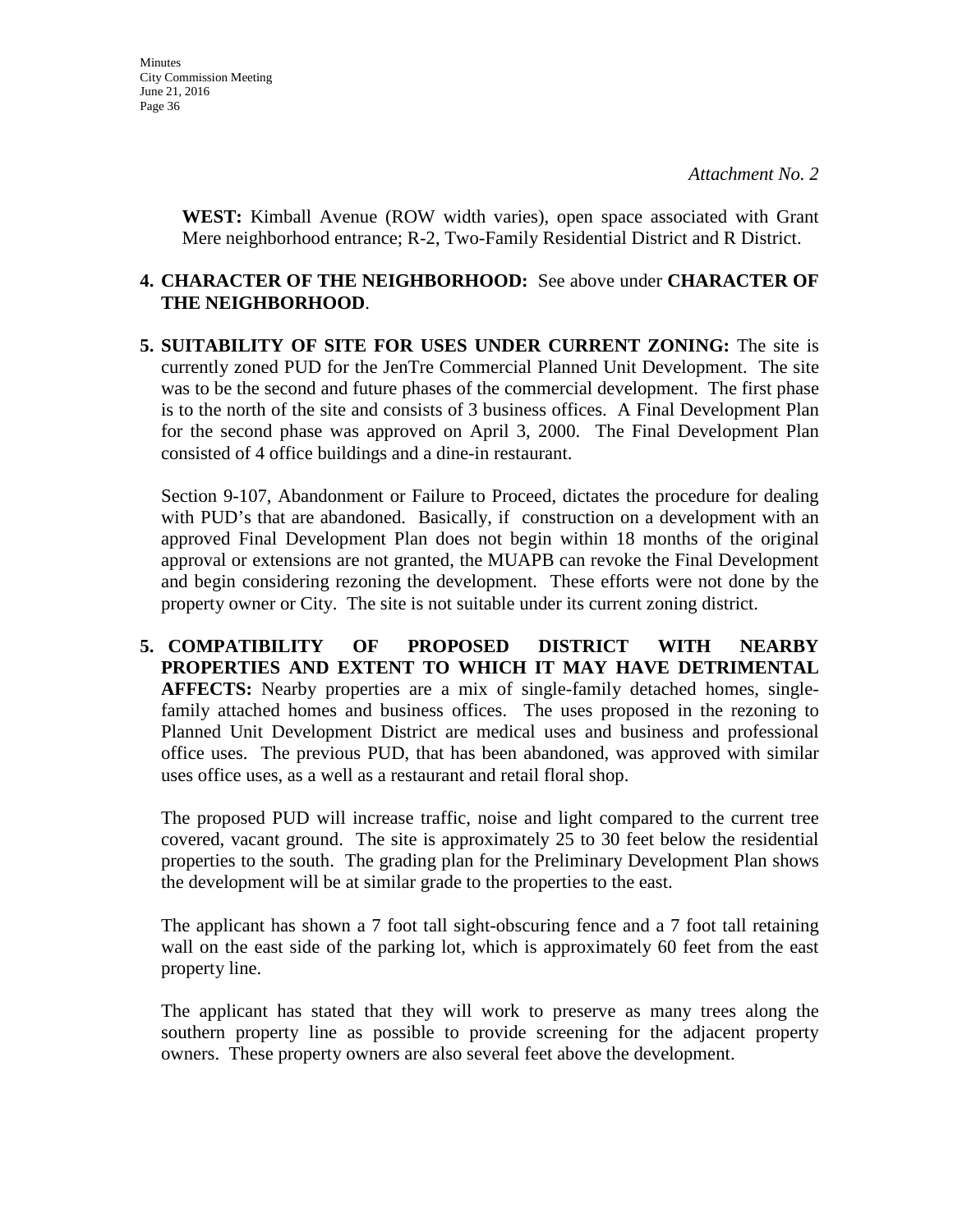The traffic study has shown that the trips generated from the site will be adequate for the adjacent roundabout and area street networks. The issues with the traffic flow in the area are more to do with an inadequately designed roundabout, rather than the amount of traffic from the site or the surrounding uses.

Considering these factors, the proposed rezoning and Preliminary Development Plan should have minimum impacts on adjacent properties.

### **6. CONFORMANCE WITH COMPREHENSIVE PLAN:**

The Northwest Future Land Use Map of the Manhattan Area 2035 Comprehensive Plan shows the rezoning site as Office-Research Park (OR). The policies for this land use category is as followed:

### OFFICE/RESEARCH (OR)

### *OR-1: Characteristics*

*The Office/Research designation is intended to provide concentrated areas of high quality employment facilities, such as corporate office headquarters, research and development facilities, educational facilities, or supporting services in a planned setting. Ancillary commercial services and medium to high density residential may be incorporated in appropriate settings. Office/Research developments may be incorporated into a master planned neighborhood, as part of the KSU Campus, or located in close proximity to residential areas. Activities within an employment area typically take place indoors, and outdoor storage or other more industrial types of uses are typically not permitted. Some specialized research parks may include limited prototype production, or bioscience or agricultural research, such as in the K-State Research Park. This category may also include smaller office complexes consisting of a single building or several buildings that are not located within a typical office park setting. These smaller office complexes shall meet the intent of the policies within this section, to the extent that they apply. The Poyntz Avenue Corridor, located between 17th Street and Juliette Avenue, is another designated office district with some unique characteristics and issues that are addressed more specifically in the adopted Poyntz Avenue Corridor District Plan.* 

#### *OR-2: Location*

*Office/Research facilities should have direct access to existing or planned arterial and collector streets and should not rely on local or residential streets for access. Multi-modal access should be considered in the location of employment areas.* 

#### *OR-3: Site Layout and Design*

*Integrate Office/Research developments into the surrounding context, whether multiple buildings as part of a planned campus, or stand-alone buildings integrated as part of the urban or suburban fabric.*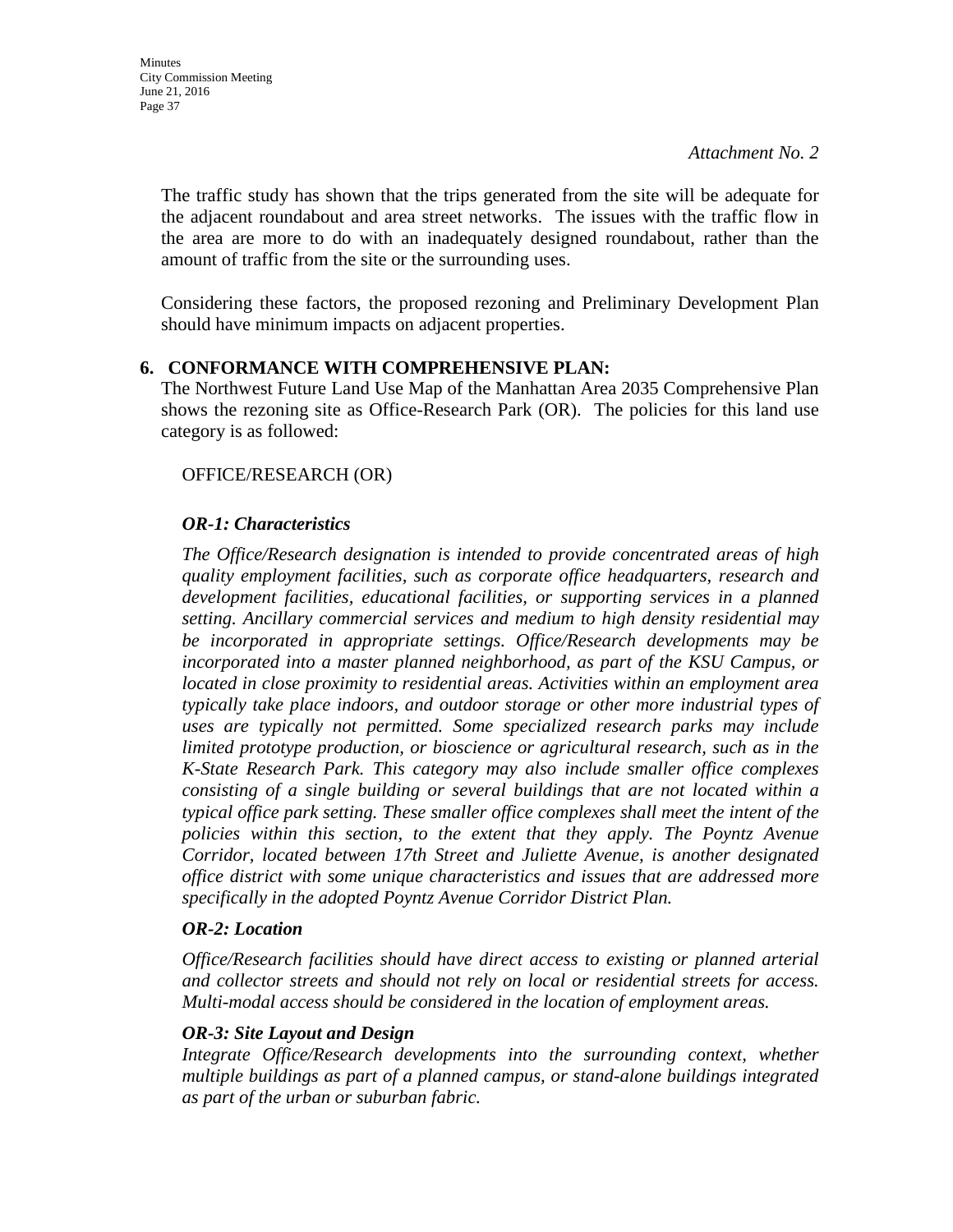#### *OR-4: Unified Character*

*Encourage a unified character for larger Office/Research developments achieved through the use of similar or complementary elements, such as materials, signage, landscaping and screening, and other site layout details.* 

#### *OR-5: Common Areas*

*Provide plazas, courtyards, patios, quads, and other common outdoor gathering spaces for employees and visitors as part of standalone Office/Research developments. Provide access to adjacent trails or parks where applicable.* 

#### *OR-6: Multimodal Connectivity*

*Ensure Office/Research development areas are served by a system of collector and local streets, as well as sidewalks and pedestrian and bicycle pathways, which provide connectivity to surrounding neighborhoods, adjacent services, and existing or planned transit.* 

*Provide clear, direct pedestrian linkages to and between building entrances, outdoor gathering spaces, parking areas, and transit stops.* 

#### *OR-7: Outdoor Storage*

*Contain the functions of Office/Research facilities within buildings to the extent feasible. Accessory outdoor storage facilities typically should be of a limited nature and completely screened.*

The proposed rezoning conforms to the Comprehensive Plan.

#### **7. ZONING HISTORY AND LENGTH OF TIME VACANT AS ZONED:**

| November 7, 1997   | Board of Riley County Commissioners approves Preliminary<br>Development Plan of the Wildcat and Colbert Hills PUD                  |
|--------------------|------------------------------------------------------------------------------------------------------------------------------------|
| August 14, 1997    | Board of Riley County Commissioners approves the Final<br>Development Plan                                                         |
| June 1, 1998       | Manhattan Urban Area Planning Board recommends approval of<br>annexation of a 14.3 acre tract described as Grand Mere Tract<br>IV. |
| June 16, 1998      | City Commission approves first reading of annexation.                                                                              |
| September 10, 1998 | Manhattan Urban Area Planning Board recommends approval of<br>rezoning of Tract IV to R-2 District.                                |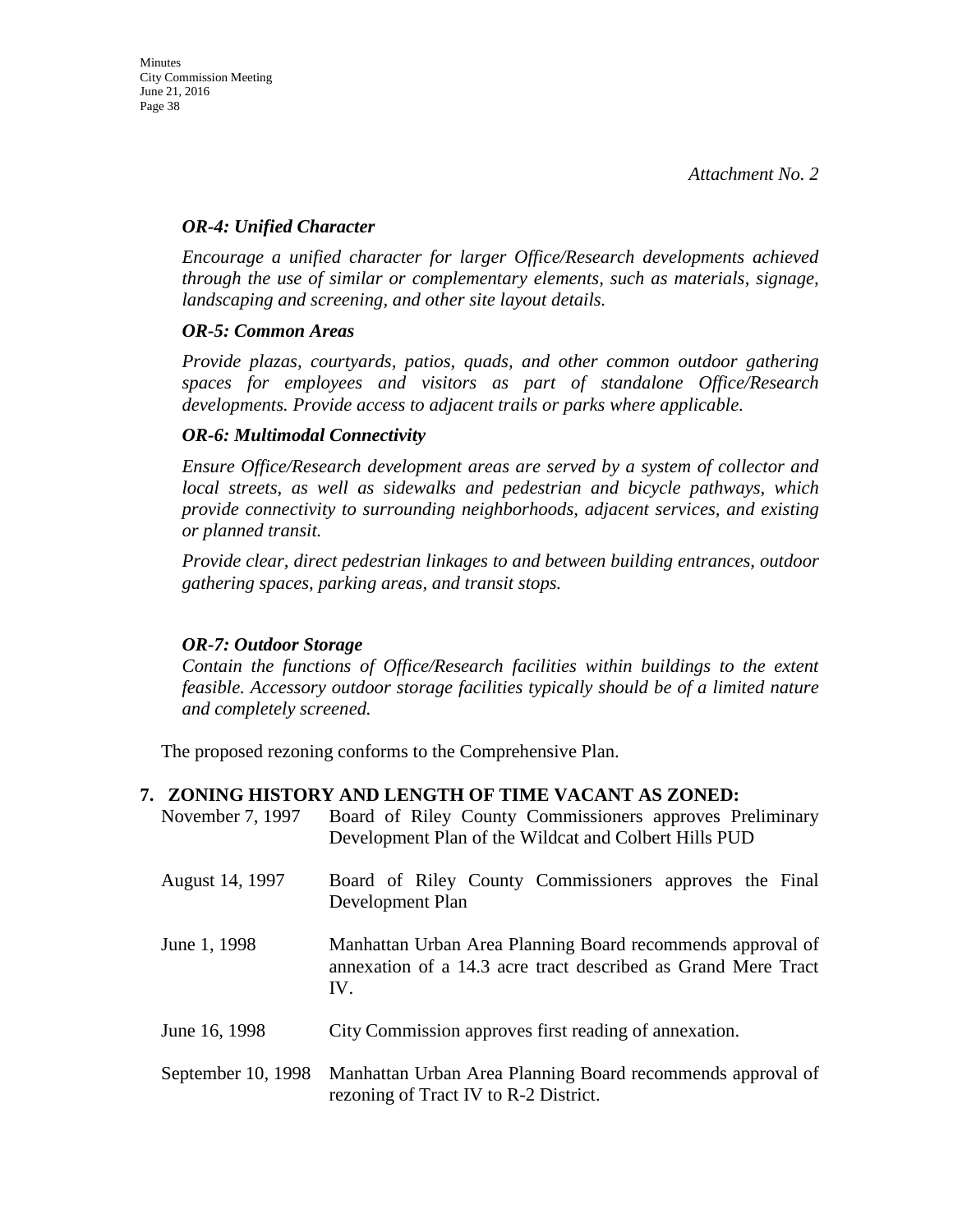- October 6, 1998 City Commission approves second reading of rezoning of Tract IV.
- November 17, 1998 City Commission approves second reading of annexation and rezoning of Tract IV.
- October 4, 1999 Manhattan Urban Area Planning Board considers rezoning of Tract IV from R-2, Two-Family Residential District to PUD, Commercial Planned Unit Development District for JenTre PUD. Planning Board also considers Comprehensive Plan amendment from RLM to OFF. Public hearings tabled to November 1, 1999.
- November 1, 1999 Manhattan Urban Area Planning Board recommends approval of JenTre PUD and Comprehensive Plan amendment.
- November 16, 1999 City Commission approves first reading of amendment to Comprehensive Land Use Plan and to rezoning to PUD.
- December 7, 1999 City Commission considers approving Ordinance No. 6113 and Ordinance No. 6114.
- April 3, 2000 Manhattan Urban Area Planning Board approvals the Final Development Plan of the JenTre PUD and the Final Plat of JenTre PUD, Unit 1

### **8. CONSISTENCY WITH INTENT AND PURPOSE OF THE ZONING ORDINANCE:**

The intent and purpose of the Zoning Regulations is to protect the public health, safety, and general welfare; regulate the use of land and buildings within zoning districts to assure compatibility; and to protect property values.

The PUD Regulations are intended to provide a more efficient land use than is generally achieved through conventional development; a development pattern that is in harmony with land use density, transportation facilities and community facilities; and a development plan which addresses specific needs and unique conditions of the site which may require changes in bulk regulations or layout.

Subject to the conditions of approval, the proposed PUD is consistent with the Zoning Regulations.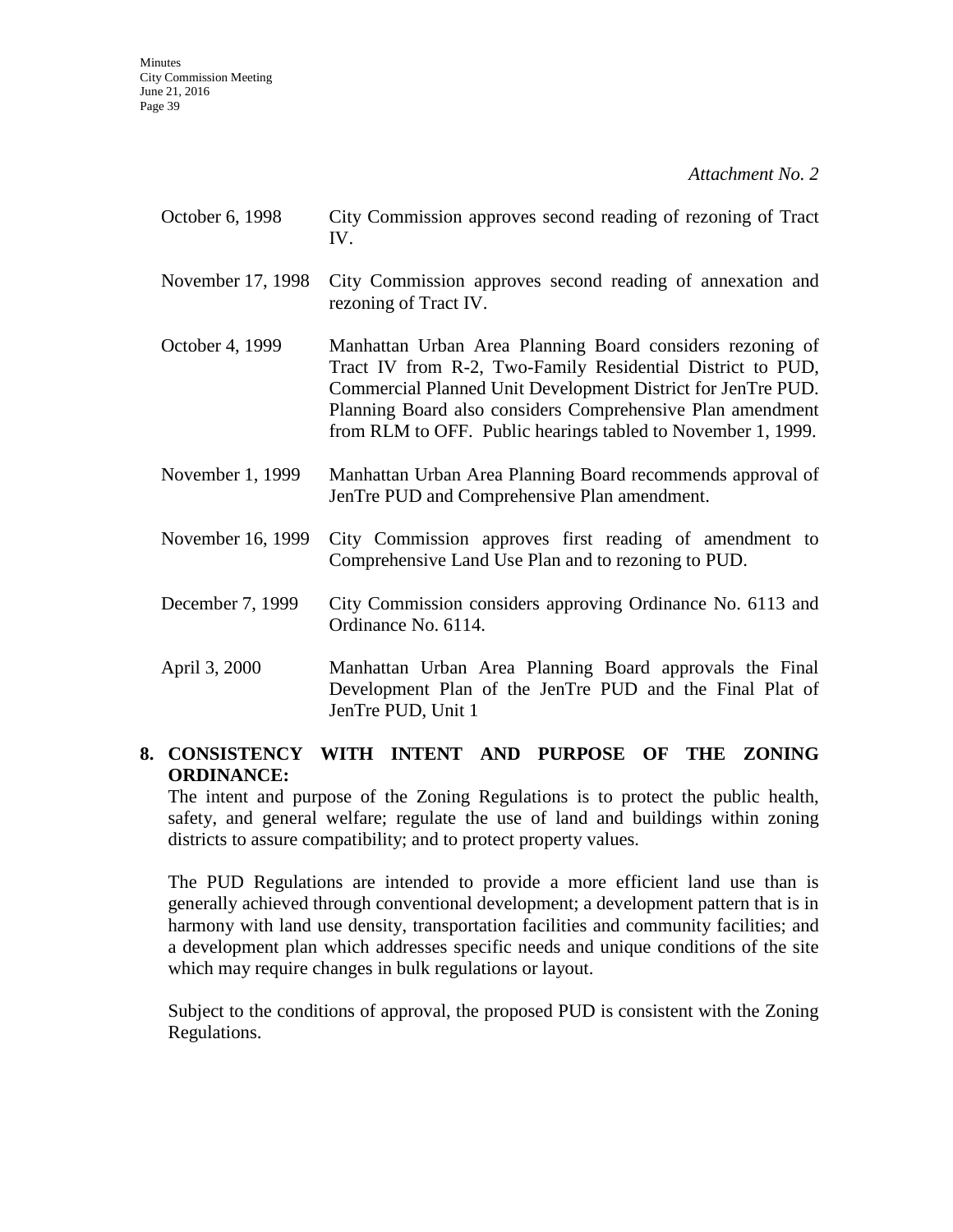**Minutes** City Commission Meeting June 21, 2016 Page 40

*Attachment No. 2* 

- **11. RELATIVE GAIN TO THE PUBLIC HEALTH, SAFETY AND WELFARE THAT DENIAL OF THE REQUEST WOULD ACCOMPLISH, COMPARED WITH THE HARDSHIP IMPOSED UPON THE INDIVIDUAL OWNER:** There appears to be no gain to the public that denial would accomplish. Public utilities and fire and emergency service protection can adequately serve the site. Through the use of adequate landscape screen, the proposed PUD should not cause adverse impacts on nearby properties. Denial of the request may be a hardship to the owner.
- **12. ADEQUACY OF PUBLIC FACILITIES AND SERVICES:** Adequate public water, sanitary sewer, streets and pedestrian sidewalks are, or will be, available to serve the development. There are known issues with low water pressure for the homes on Berkshire Circle, directly south of the proposed development. The low water pressure issue on Berkshire Circle is unrelated to the proposed development and is primarily due to the Berkshire neighborhood being situated at a very high topographic elevation within the water distribution system serving this area. The Public Works Department has modeled the likely water demands for the No Stone Unturned development and potential impacts on neighboring properties. The proposed development has a lower topographic elevation and Public Works staff anticipates that the normal operating pressures to be over 50 psi, which is well within acceptable range for domestic water distribution system.

Furthermore, the modeling shows that there should not likely be adverse effects on the Berkshire Circle neighborhood as a result of the development. Separately from the proposed development, Public Works is currently proposing a water improvements project within the 2017 Capital Improvement Program that would resolve the known low water pressure issues associated with the Berkshire Circle neighborhood.

- **13. OTHER APPLICABLE FACTORS:** Fort Riley was notified of this rezoning, due to it being located in the Critical Area. The Fort encourages use of noise disclosure and noise reduction measures in noise sensitive land uses which includes offices providing nursing services and/or overnight stays, and to take into account potential effects of operational noise of the Fort on activities in the park. City Administration will provide the "Notice of Potential Impact" on building permits for this subdivision.
- **14. STAFF COMMENTS AND RECOMMENDATION:** City Administration recommends approval of the proposed rezoning from PUD, JenTre Commercial Planned Unit Development to PUD, No Stone Unturned Commercial Planned Unit Development, with the following conditions of approval:
	- 1. Permitted Uses shall include: business and professional offices; medical offices, counseling and clinics, including in-patient counseling and treatment; medical clinical research facility including inpatient treatment; as described in the application documents.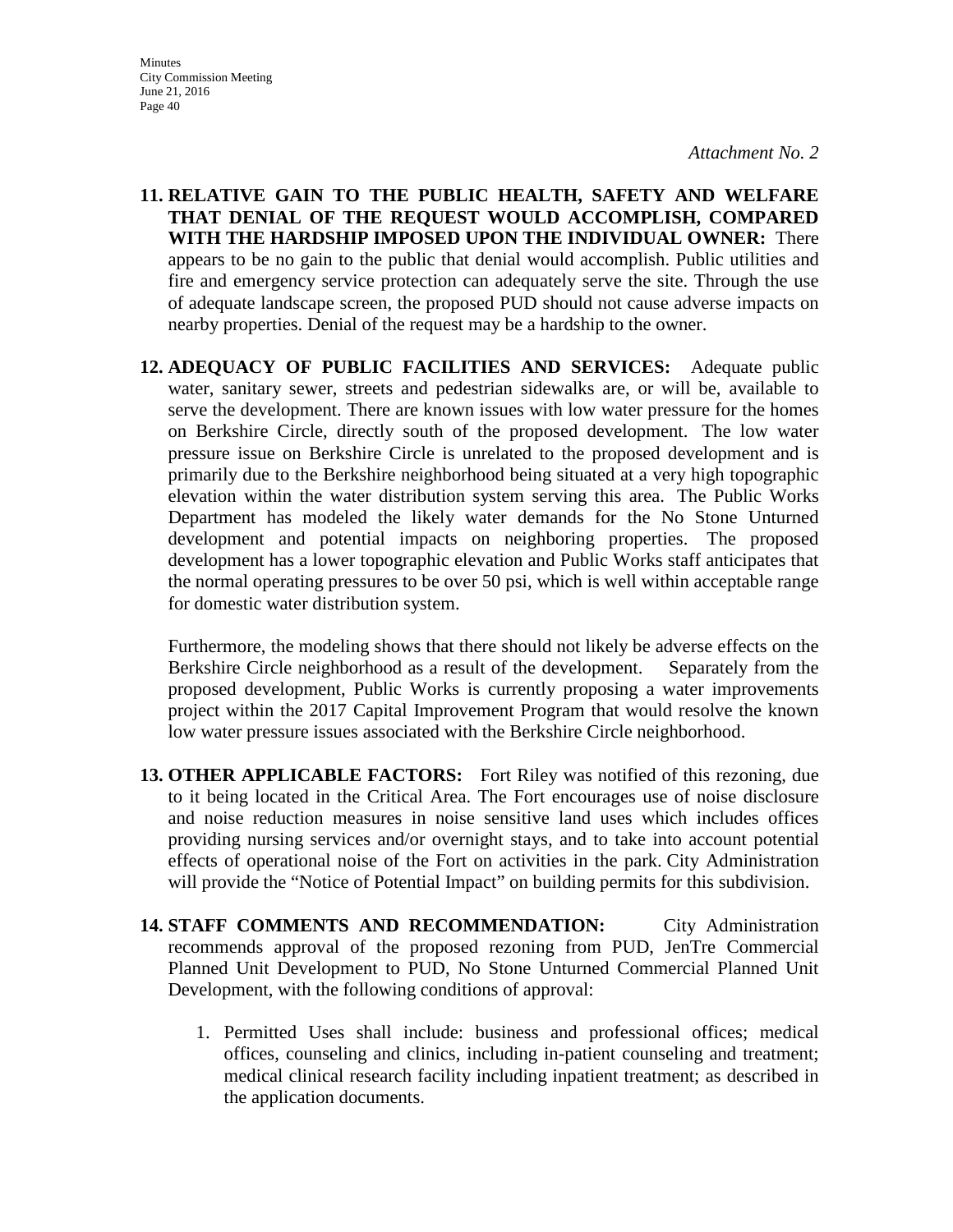- 2. Landscaping and irrigation shall be provided pursuant to a Landscaping Performance Agreement between the City and the owner, which shall be entered into prior to issuance of a building permit.
- 3. All landscaping and irrigation shall be maintained in good condition.
- 4. The entrance sign and building signage associated with the No Stone Unturned Foundation shall be allowed as proposed.
- 5. Exempt signage shall include signage described in Article VI, Section 6-  $102(A)(2)(a)$ , (b), (c), (e), (g), (h), (i), (j), (k), (l), and (m).
- 6. An amendment(s) of the PUD shall be submitted for review and approval, prior to issuance of any necessary permits for development on Lots 2, 3, 4, 5, and 6.
- 7. A minimum 5 foot wide sidewalk shall be installed along Kimball Avenue from the south side of Berkshire Circle to connect to the pedestrian tunnel to the north of the site entrance, as shown on the Preliminary Development Plan. The sidewalk design shall be approved by the City Engineer.

## **ALTERNATIVES:**

- 5. Recommend approval of the proposed rezoning of the No Stone Unturned PUD from PUD, JenTre Commercial Planned Unit Development, to PUD, No Stone Unturned Commercial Planned Unit Development District, stating the basis for such recommendation, with the conditions listed in the Staff Report.
- 6. Recommend approval of the proposed rezoning of No Stone Unturned PUD from PUD, JenTre Commercial Planned Unit Development, to PUD, No Stone Unturned Commercial Planned Unit Development District,, and modify the conditions, and any other portions of the proposed PUD, to meet the needs of the community as perceived by the Manhattan Urban Area Planning Board, stating the basis for such recommendation, and indicating the conditions of approval.
- 7. Recommend denial of the proposed rezoning, stating the specific reasons for denial.
- 8. Table the proposed rezoning to a specific date, for specifically stated reasons.

## **POSSIBLE MOTION:**

The Manhattan Urban Area Planning Board recommends approval of the proposed rezoning of No Stone Unturned PUD from PUD, JenTre Commercial Planned Unit Development, to PUD, No Stone Unturned Commercial Planned Unit Development District, based on the findings in the staff report, with the seven (7) conditions recommended by City Administration.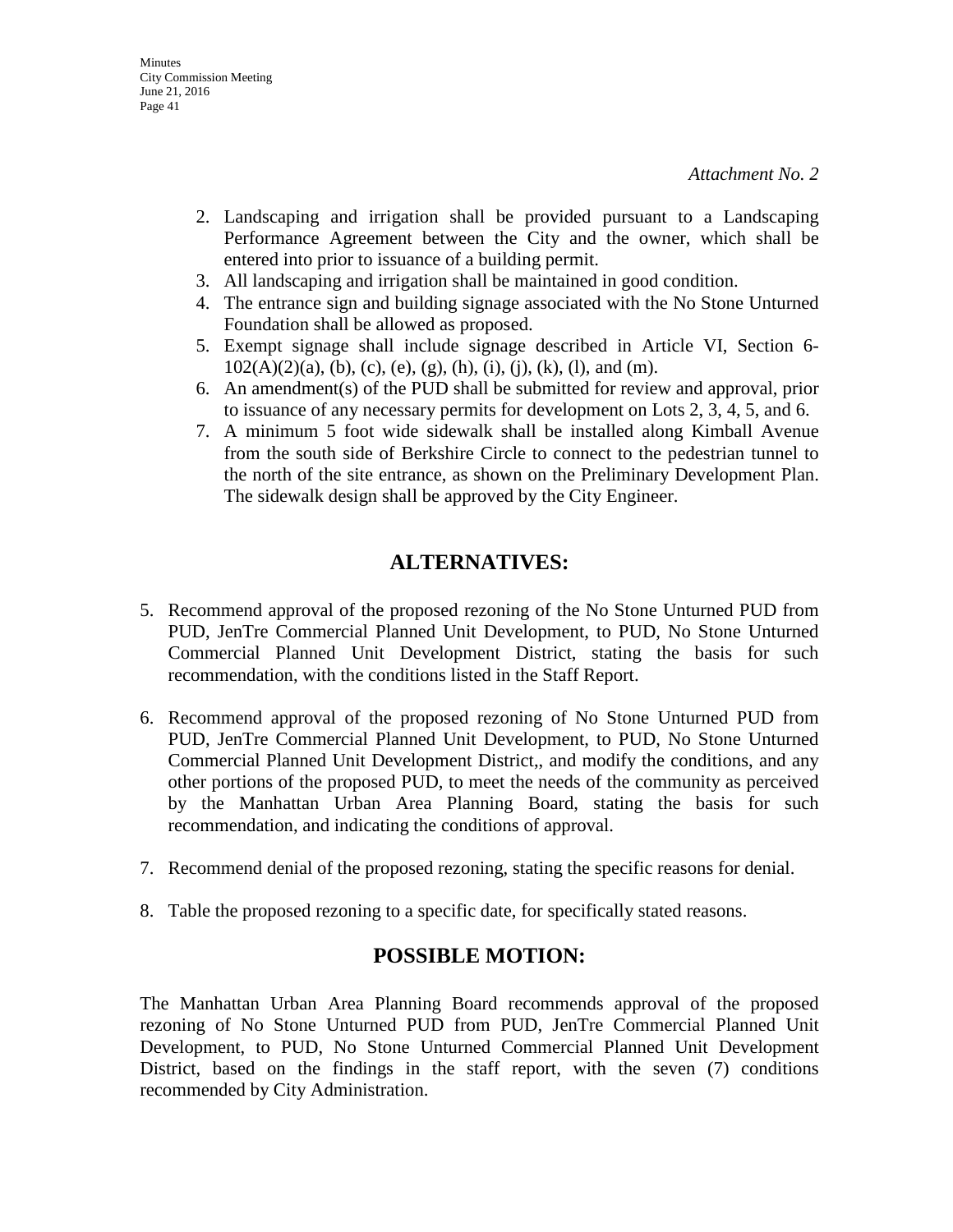## **PREPARED BY:** Chad Bunger, AICP, CFM, Senior Planner\

**DATE:** April 13, 2016

16010}SR}NoStoneUnturned\_RezonePUD\_PUD